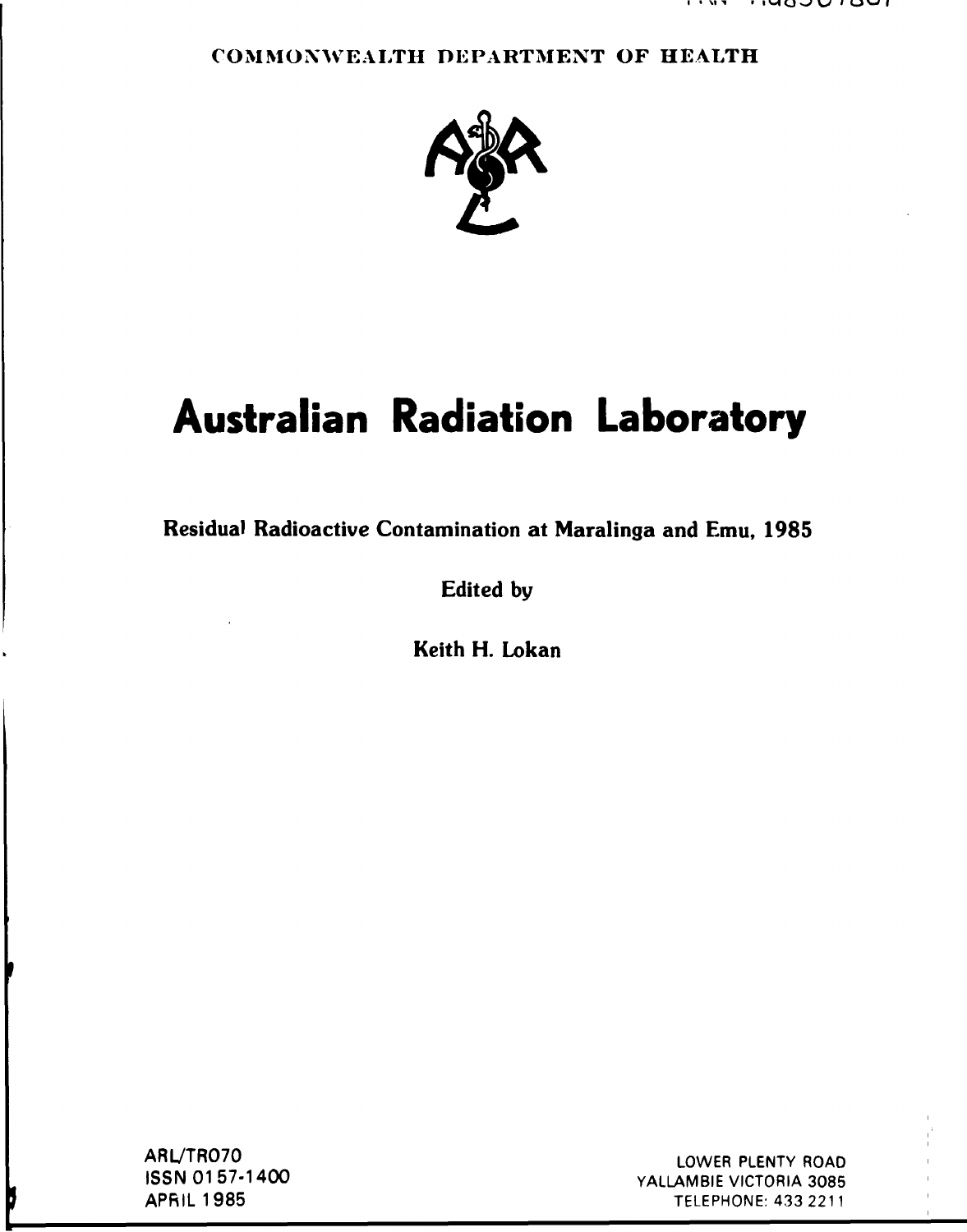## **AUSTRALIAN RADIATION LABORATORY**

 $\frac{\epsilon}{\lambda}$ 

**Residual Radioactive Contamination at Maralinga and Emu, 1985.** 

**Edited by** 

**Keith H. Lokan** 

 $\langle \cdot \rangle$ 

**ARL/TR070 ISSN 0157-1400 APRIL 1985** 

۳,

þ

**LOWER PLENTY ROAD YALLAMBIt. VIC. 3085 TELEPHONE: 433 2211**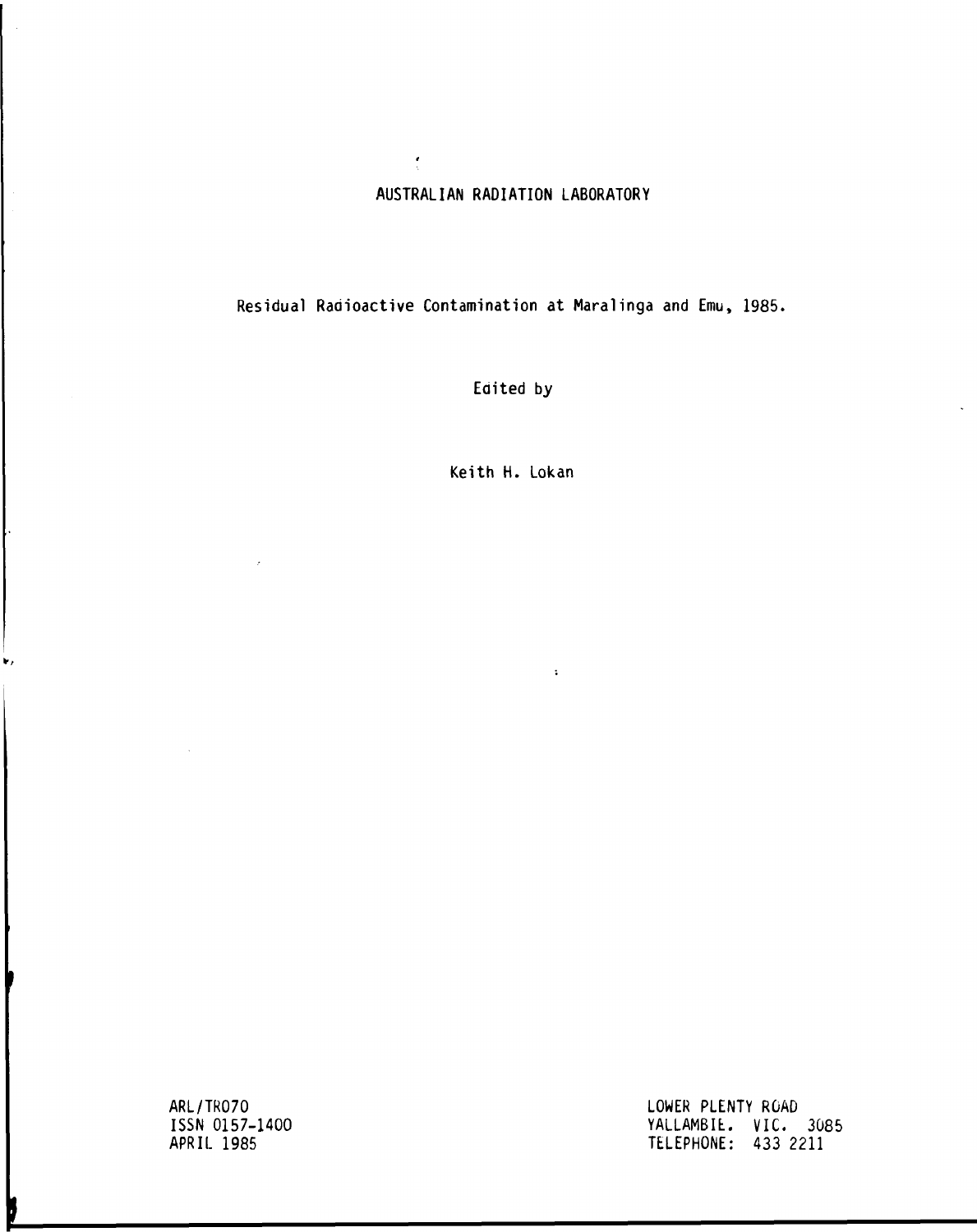#### **AbSTRACl**

**An account is provided of residual contamination at Maralinga and Emu, in South Australia, where the United Kingdom Atomic weapons Research Establishment conducted nuclear weapons development trials between 1953 and 1963.** 

**Detailed information is presented about contamination levels at sites on the range where radioactive materials were dispersed. Some of these were associated with trials involving natural uranium or short-lived isotopes which are no longer present. Such sites are of little radiological significance. There are, however, four sites where plutonium-239 was dispersed in**  substantial quantities from minor trials and information is presented about its distribution. Much of this material has been diluted by mixing with local **soil, but there is a significant quantity of material present in the form or contaminated fragments, particularly at Taranaki. A considerable quantity of uranium-235 is also present at Taranaki, but this is of minor radiological significance.** 

**An assessment is made of the radiological significance of the disperseo Plutonium, and it is concluded that the material represents a potential long term hazard while it remains in its present form.** 

**Residual radioactivity associated with all but one of the seven major trial sites involving nuclear explosions continues to decay in a predictable way and will, in the worst case, fall below levels considered safe tor continuous occupancy within about titty years. One site, Tadje, contains significant concentrations of plutonium over a small area and is considered to be an additional plutonium-contaminated locality.** 

**Measurements of beryllium concentrations in soil are presentee.**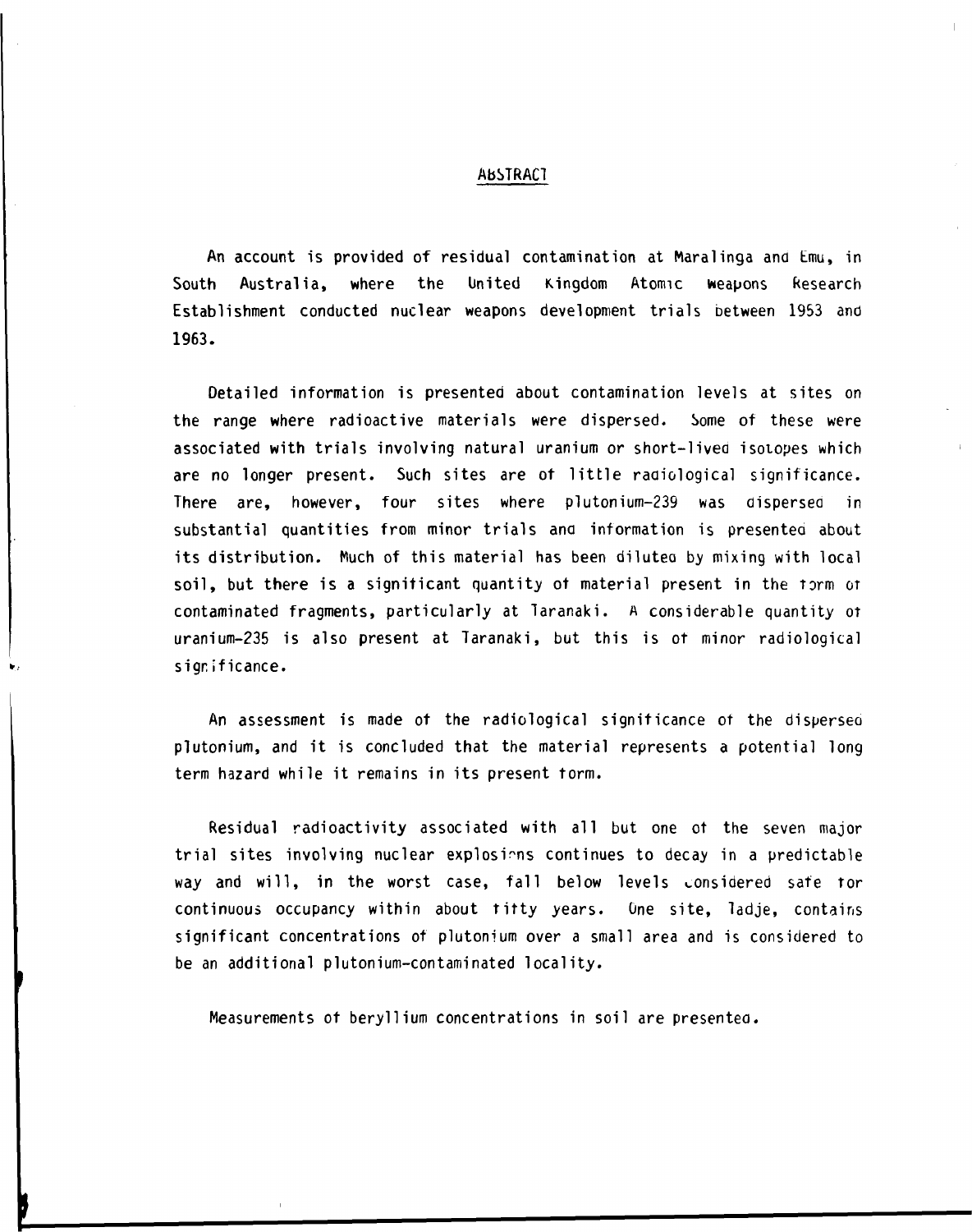#### **INTRODUCTION**

**between 1955 and 1963, the United Kingdom Atomic weapons kesearch Establishment conducted a programme ot nuclear weapons development trials at Maralinga in South Australia. These included seven major nuclear trials involving atomic explosions and many c+her smaller scale experiments which dispersed radioactive materials on the test range. An account OT this programme has been provided by bymonos 11985).** 

**In 1964 a survey and clean-up operation was undertaken (Operation Hercules, 1964) to bring the ranye to a condition where it could be sustaineo on a caretaker basis, without the continuing presence OT a health physics team. This was tollowed in 1966 by a further radiological survey (Operation**  Radsur, 1966), which was designed to evaluate the condition of the range prior **to a major rehabilitation operation, which was carried out in 1967 (operation brumby, 1967; Pearce, 1968).** 

**In 1977, a turther survey was conducted by the Australian Kaciation Laboratory and the Atomic Energy Commission and the intormation obtained in these studies was assessed and published by the Australian Ionising kadiation Advisory Council (A1RAC, 1979). These surveys covered both the major trial**  sites. (Cooper et al., 1978), where nuclear explosions had taken place, and those minor trial sites where plutonium-239 had been dispersed (Ellis, 1979).

**The present study, carried out between February 1984 ana April 1985, extends the earlier field work. Ihe major trial sites have been re-examinea, those sites at which plutonium was used have been studied in much greater detail, and all other experimental sites used during the lite OT the range have been surveyed.** 

**In 1953, weapons development trials including two atomic explosions were performed at Emu which is about one hundred and eighty kilometres north ot**  Maralinga. Data, which update an earlier survey of Emu (Maclagan et al., **1979), are also presented.**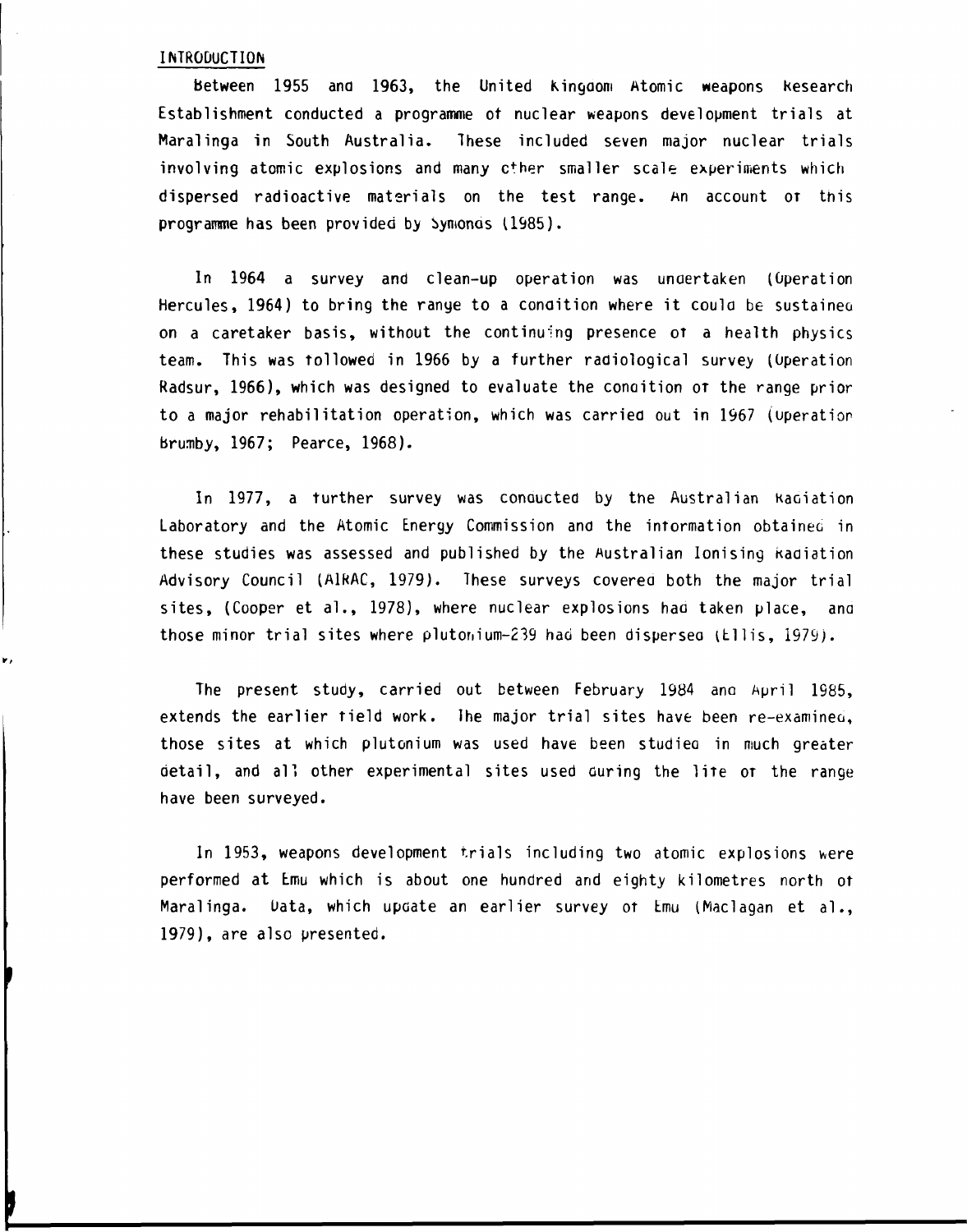## **2 CHAPTER ONE**

#### **Plutonium Contamination At Maralinga**

**Malcolm b. Cooper, Peter A. burns, beotrrey A. Williams, Keith H. Lokan and J. Colin Uuggleby.** 

**Apart from its use in major trials in 1956 ana 1957, plutonium was introduced to Maralinga in 1959, when an experiment was carried out at wewak (Figure 1.1) in which 0.9 Tbq (24 Ci) ot plutonium was burnt in a high temperature tire (Stewart, 1961). In succeeding years further studies were performed at fcewak, TM100, TM101 and at Taranaki (Figure 1.1), which lea to the explosive dispersal of plutonium over substantial areas (Pearce, 1968).** 

#### **TARANAKI**

**By far the most significant area ot plutonium contamination occurs at Taranaki where about 50 Tbq (1350 Ci) was dispersed by (conventional) explosives in a series of trials extending from 1960 to 1963. Taranaki had been used previously in 1957 tor a balloon-supported major trial, which haa caused little radioactive contamination at ground level. Accordingly, the site was available tor further use, anc twelve trials were subsequently undertaken, each ot which employed about 4 Tbq (110 Ci) ot plutonium (uKawkE, 1984). The nature ot these trials was such that plutonium was oispersed along**  particular directions and carried in finely divided torm in the direction of **the prevailing winds.** 

**In 1968, the Onited Kingdom Atomic weapons kesearch Establishment mountea a major clean-up and rehabilitation exercise (Operation brumby, 1967), in which heavily contaminated materials were buried in a series of twenty one concrete capped pits, and the level ot surface contamination was reouceo in places by mixing the top 10-15 centimetres ot soil, using earth moving equipment. In some areas, where this was found to be inadequate, clean topsoil was introduced, either to achieve further dilution or simply to cover an existing contaminated area. Operation brumby sought to reduce the average concentration ot plutonium to less than 1 micro-curie (40 Kbq) per kilogram ot soil. A high cyclone mesh (hCM) fence had been constructed, which enclosea the firing pads and the twenty-one burial pits. At the conclusion ot operation brumby, the hCM-tencea area resembled a somewhat teatureless ploughed field (Operation brumby, 1967). beyond this fenced area, there extended along particular directions - sometimes tor some kilometres - further**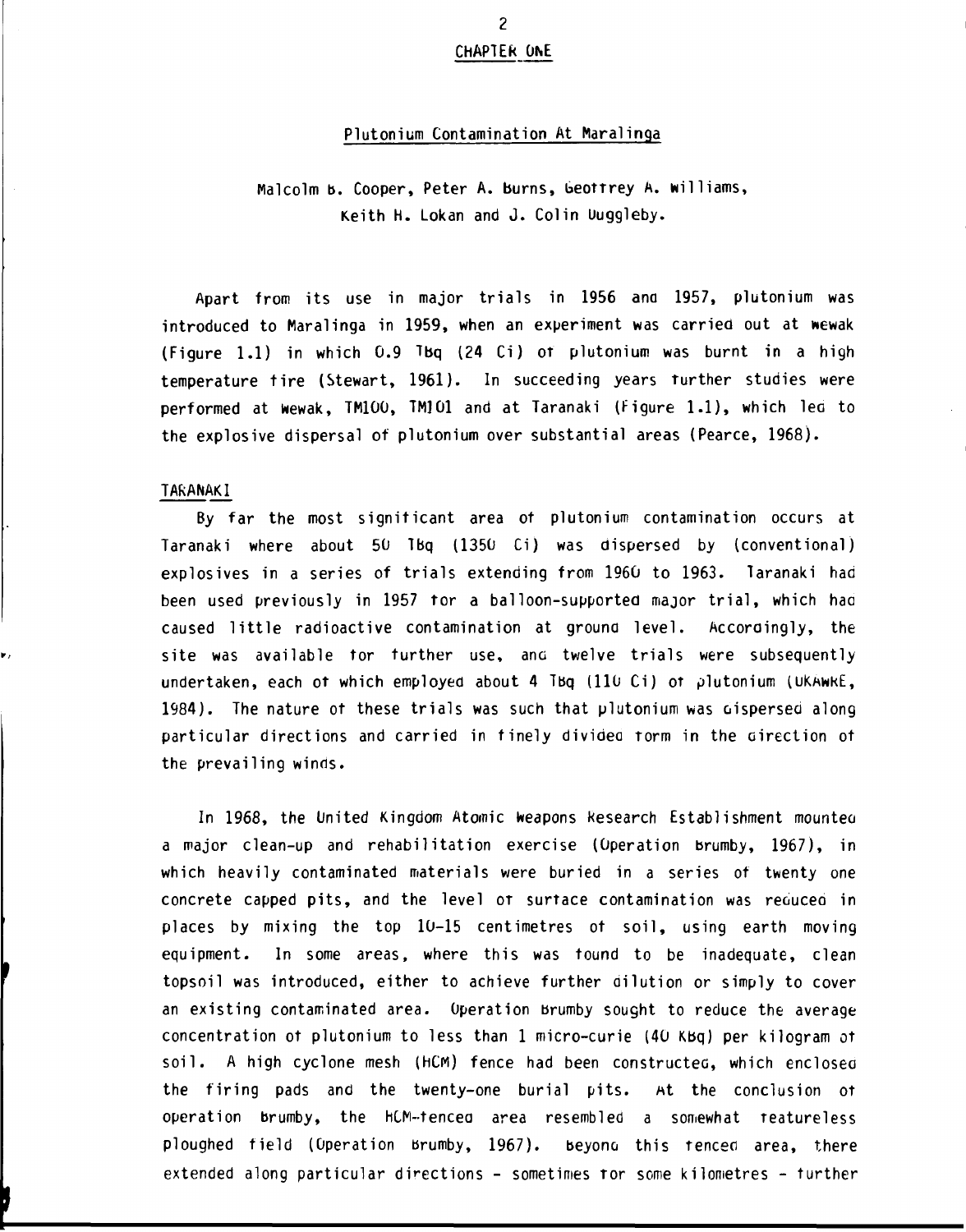tilled areas which covered the deposition plumes ot some ot the trials. The HCM-fenced area encloses some 20 hectares and the tilled area beyono the fence encompasses a further 200 hectares.

Experimental Methods. For the present study, we set out to examine in the field the superposition ot the twelve separate trials, modified by the soil processing which took place during Operation brumby. Plutonium is rormec by neutron capture from uranium-238 in a nuclear reactor ana inevitably contains a mixture of three isotopes of plutonium ot atomic masses 239, 240 ana 241 in diminishing proportions. The isotope plutonium-241 decays with a halt-lire OT 14.4 years to americium-241. Over the twenty to twenty-five years since the plutonium was produced, the activity ot americium-241 has increased from zero to its present level in the soil, which is of the order of ten per cent of the plutonium-239 activity. This is now easy to detect through the emission ot an abundant (36°/°) gamma ray at an energy ot 60 keV ana serves as a gooa indicator of the accompanying plutonium-239. Contaminated areas were therefore initially surveyed using thin (2 mm thick, 50 mm oiameter) soaiurn iodide detectors, with single channel analysers aajusted to cover the range 4U to 80 keV.

 $\mathbf{I}$ 

Field measurements of the americium activity were not considered to be a quantitative measure of plutonium concentration, at least in the processeo areas, because of the absorption ot the 60 keV radiation through varying thicknesses of overlying soil and the presence ot the gamma emitter europium-152 near the laranaki ground zero. Ihey oia, nevertheless, provioe a good qualitative indicator or plutonium ana allowed us to survey a large *area* (1.5 km x 0.8 km) around the tiring pads, using a very close measurement grid (20 m by 20 m). Further away, the field measurements were invaluable as a guide for the selection ot soil samples rrom areas which had not been disturbed. Here they provided a valid estimate ot plutonium concentration once the ratio ot americium to plutonium had been established Trom soil analyses.

Quantitative data on americium-241 activity concentrations in the soil were obtained by gamma-ray analysis ot soil samples. Ihese were taken with a hand corer ot 84 mm diameter and 25 mm depth ano, tor the inner Taranaki area, were gathered at every tourth americium field point (ie. on a 40 m x 40 m grid). Representative soil profiles were also taken with a split tube sampler to depths varying trom 10 to 30 cm, depending on the thickness of topsoil over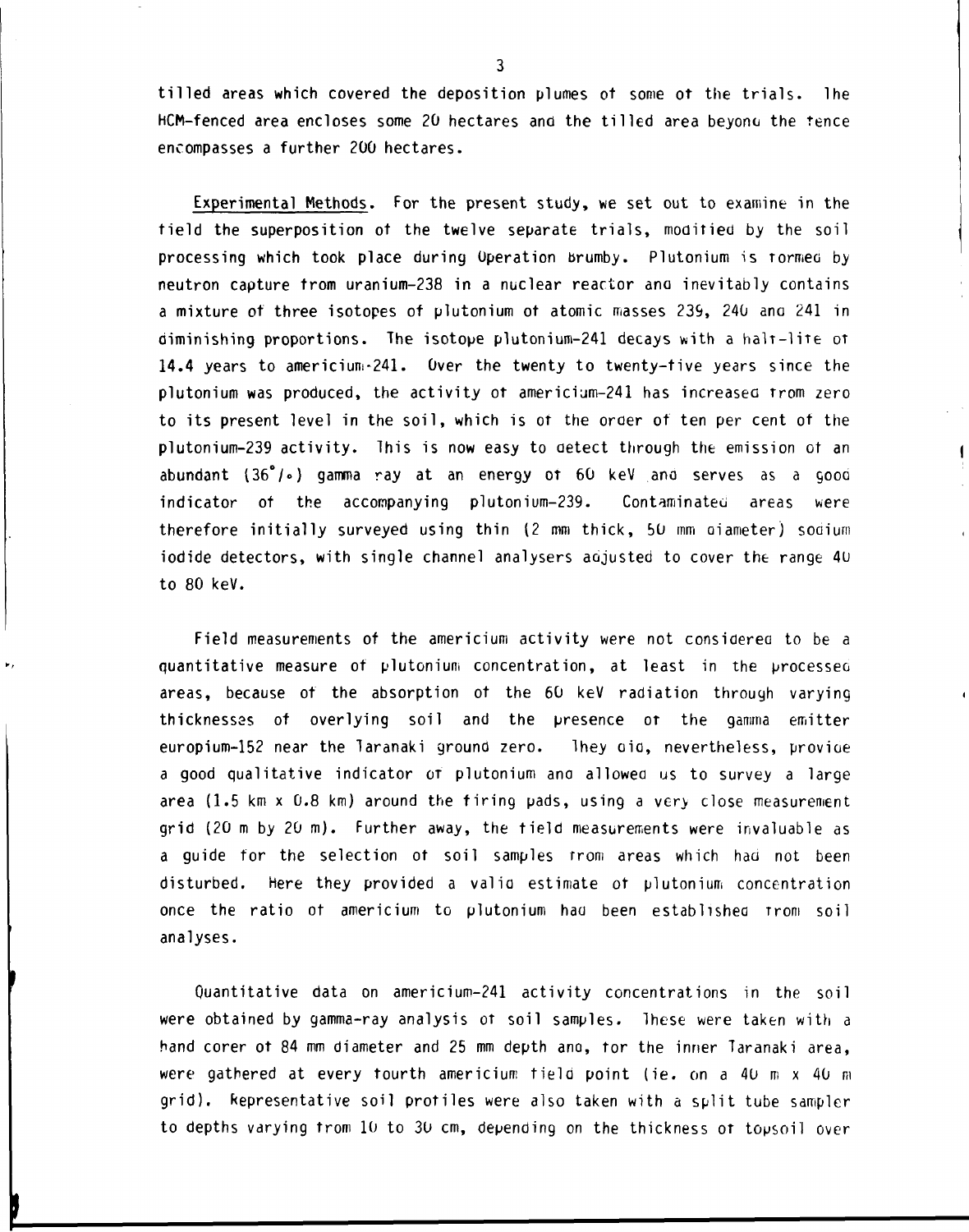**the underlying limestone. Soil samples were sieved to remove limestone pebbles and other oversize material above 500 microns, and prepared in standard 30 g thin-walled PVC packs tor analysis by low resolution gamma-ray spectrometry in the laboratory. The activity concentration of americium was thus determined under conditions of well defined geometry, with little uncertainty arising from self-absorption. A representative low resolution soil spectrum is presented in Figure 1.2. This spectrum shows both the 60 keV americium-241 gamma ray and a mixture of unresolved L-shell X-rays from americium and the plutonium isotopes.** 

**Results. Figure 1.3 illustrates the distribution of americium-241 as seen in the field and Figure 1.4 as it was obtained subsequently by laboratory analysis of soil samples.** 

**The plutonium to americium activity ratio was determined in a careful series of measurements of samples with a high resolution hyperpure germanium detector, where the low abundance emissions from plutonium-239 (51.6 keV) and plutonium-240 (45.2 keV) were compared with americium-241 (59.5 keV). The activity ratio of plutonium-239 to americium-241 varied somewhat and an average value was obtained of 7.4 ± 0.6 (standard error of the mean).** 

**The data presented in Figure 1.4 are expressed in units of becquerel per kilogram of americium-241. Taking the factor given above for the activity retio of plutonium-239 to americium-241, the hatched contour (30UO bq/kg) corresponds to the boundaries of the region where the soil activity concentration of plutonium-239 exceeds 20 kbq/kg (~ 0.5 pCi/kg). Similarly, for the field data, the '1000' contour of Figure 1.3 (which represents the number of 60 keV counts observed in 30 seconds in a detector held 15 cm above the surface) corresponds approximately to the same boundary.** 

v,

**In conducting the Taranaki field survey, it became apparent that the soil activity concentration was by no means uniform and that there were many**  localised areas of very high specific activity. These were quickly resolved **to be fragments, generally of metal, contaminated with plutonium. There were large numbers of such fragments and a sampling survey was carried out to estimate their abundance. Traverses were run across the affected area ana an attempt was made to count all identifiable fragments within each 5 metre wide survey strip. About twelve per cent of the area of the inner laranaki region was sampled in this way. The data are presentee in Figure 1.5, where the area**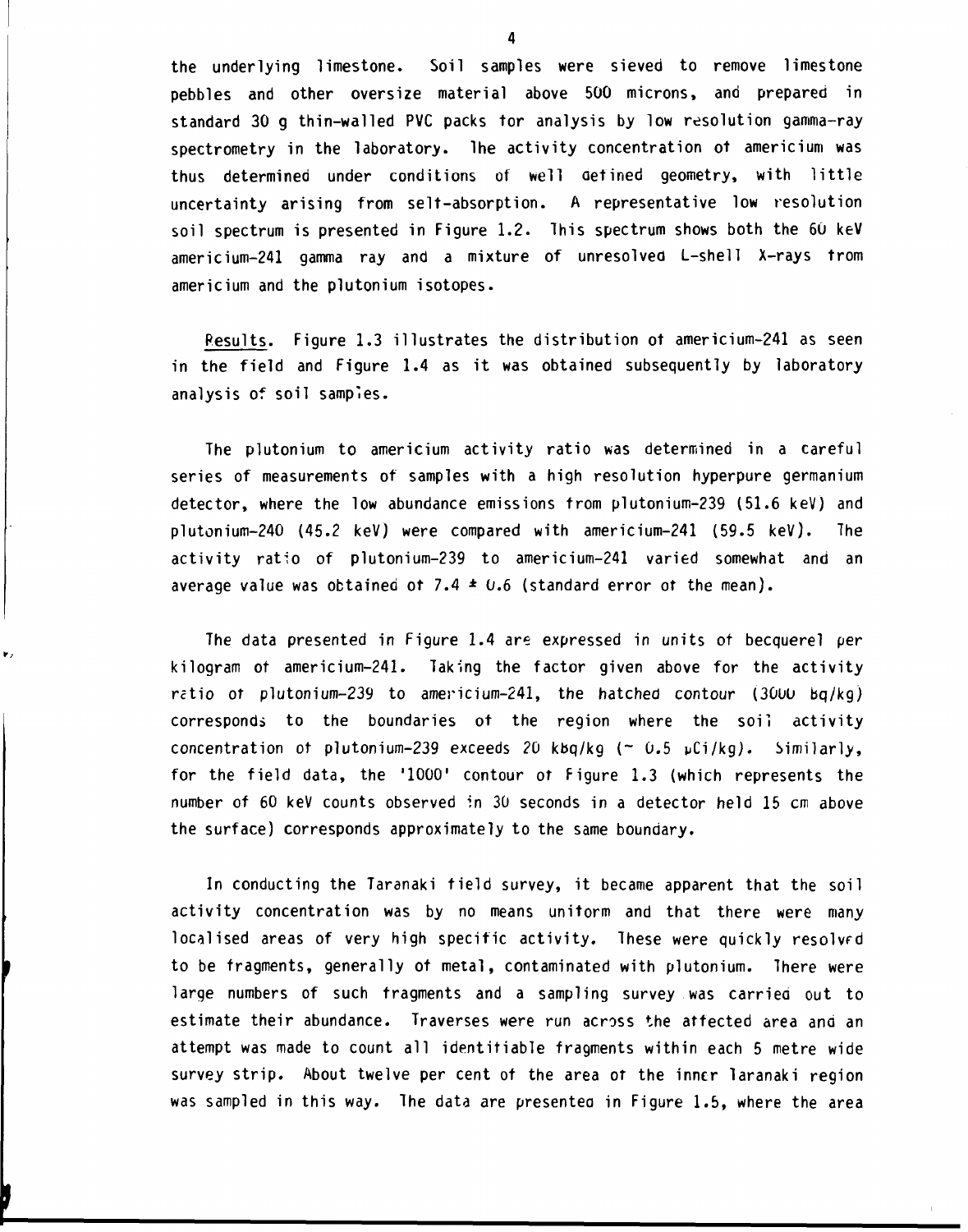**of each circle is made proportional to the number ot fragments per unit area. The largest circles correspond to one fragment per two square metres. Near**  some of the firing par's this tigure is greatly exceeded, as the detectors **simply recorded a continuous high level of local contamination that could not be resolved into individual sources.** 

**The distribution ot these fragments clearly characterises them as ejecta from the original trials and invariably the directions coincide with the contamination plumes identifiable through the americium-241 (plutonium) concentration in the soil. Not surprisingly, they proviae :. ^terial ot much**  higher specific activity than the soil and are relatively easy to assay tor **radioactive content.** 

**Figure 1.6 presents a typical high resolution gamma-ray spectrum or a fragment recovered from Taranaki. Gamma-ray lines from the isotopes OT plutonium-239 (387 keV, 129.3 keV), and plutonium-240 (45.2 keV) are readily identifiable, along with the very strong 59.5 keV emission from americium-241. This particular spectrum implies a plutonium-239/ameritium-241 activity ratio of eight. Activity ratios for plutonium-24u/plutonium-239 were estimated in a similar way, and generally yielded values in the range OT 0.1 to 0.2, depending somewhat on the nature of the fragment and the consequent differences in self absorption ot the low energy emission lines.** 

 $\overline{\mathbf{1}}$ 

**There is also present in Figure 1.6 the series ot characteristic gamma-ray emissions from the uranium isotope uranium-235 (143.8 keV, 185.7 keV). Ihe activity is low, because the specific activity ot uranium-235 is low, and is therefore ot minor radiological consequence, however, many Tragments from Taranaki exhibit these same features and indicate that quantities OT uranium-235 at least comparable in mass to the plutonium were used there.** 

**The nature of the fragments is quite variable, bometimes they consist ot fractured pieces of steel, light alloy or other material, coatea on one surface with plutonium. Indeed the most active fragment encountered consists ot a concave trapezoidal piece ot 12mm steel plate, about 250mm long ano 120**  broad, with about 7 GBq (0.2 Ci) of plutonium-239 on its inner surtace. More **commonly, the tragments were smaller - ranging from about 0.5 mm to a tew**  centimetres in overall dimensions - with activities ot  $\sim$  0.1 Mbq (2.7 pCi) or **americium-241 or more. In tact tor operational convenience, Tragments were only identified as such it their americium-241 activity exceeded this value. Figure 1.7 represents the distribution ot activities tor Taranaki fragments**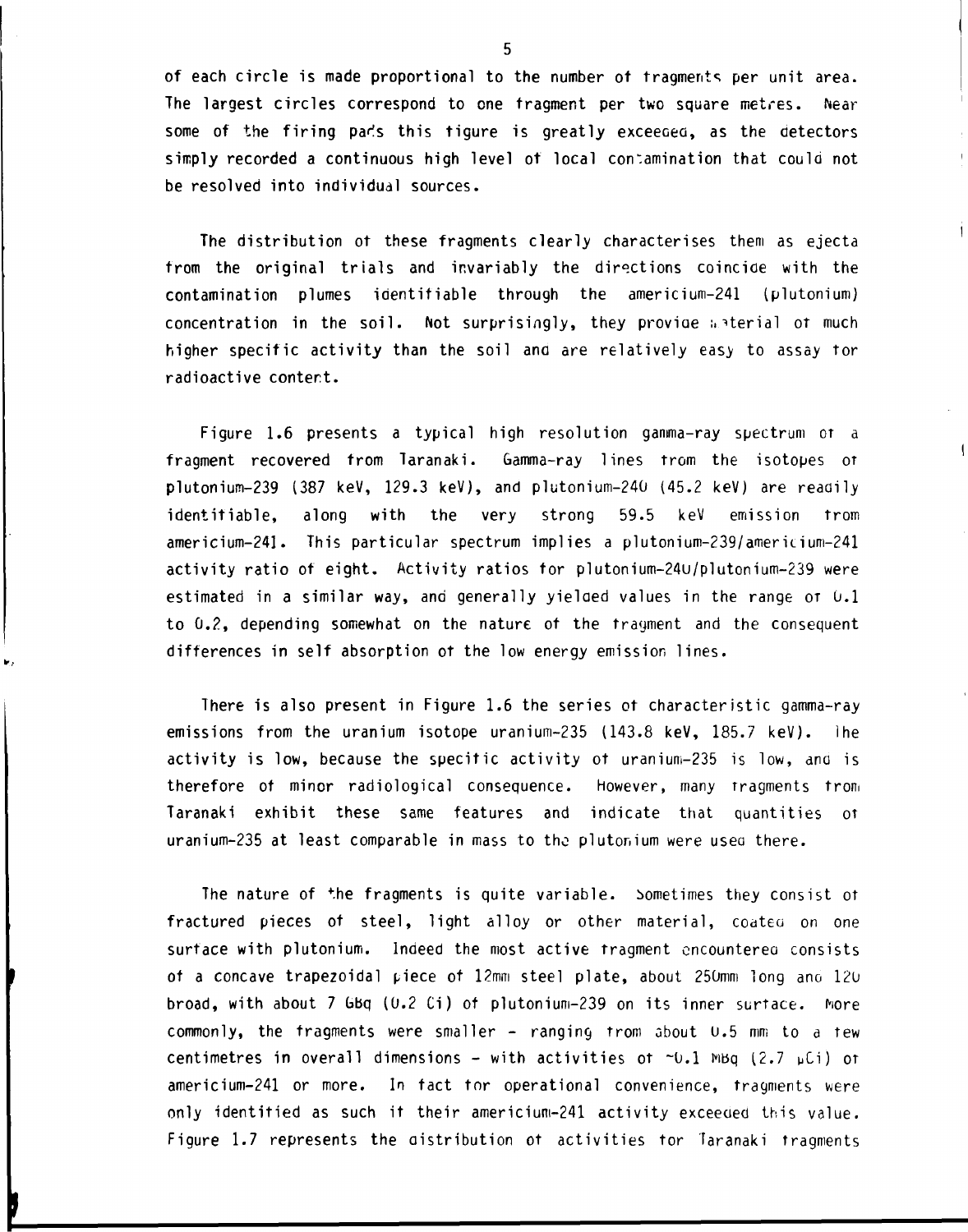**defined in this way. There were also a number of much smaller fragments**  recovered, of high specific activity and of sufficient density to attenuate **the low energy L-shell emissions. Most likely these consist ot small (less than 1 mm) solid particles of oxidised plutonium/uranium.** 

**In general, plutonium dispersal plumes were not readily detectable in field measurements of americium-241 beyond a few kilometres from the tiring pads. However, one particular trial aid lead to a more extended plume, which was deposited north west ot Taranaki, and which is still detectable with americium-241 field probes 18 km from the tiring pad, when it crosses the western boundary of the range (west St). This is illustrated in Figure 1.8, where the approximate limit of the 30 bq/kg (americium-241) contour is plotted. This contour was derived from a mixture •it field measurements made along the network of tracks and survey tracks north west ot Taranaki, and Trom**  soil samples gathered along its central axis. This contour, which represents **the limit of detectability tor the field technique, corresponds to a plutonium concentration ot about two per cent of the target Tigure (1 pCi/kg) tor soil concentration in the clean-up ot Taranaki during Operation brumby. This north west plume is still (barely) detectable, at a concentration ot 2.7 bq/kg, in a soil sample taken along the new road known as western Avenue at a distance ot ~ 32 kilometres. During the tracking ot this plume, the survey party notea that at the point where its central axis crosses Fitth Avenue, the topsoil haa been pushed back 100m on both sides ot the track for a length ot 200 metres. It was also noted that the activity concentration in a soil sample taken near**  here was anomalously high compared with the concentration closer in and **further out (Figure 1.9).** 

**Plumes associated with other Taranaki trials are also displayed in figure 1.8, at the same level ot soil concentration, and are much more contined. Their inner areas have of course been modified by the soil mixing carried out during Operation brumby. The roughly triangular zone, north east ot laranaki in Figure 1.8 represents an indeterminate mixture ot americium-241, derived from Taranaki firings and from the close-in fallout deposited by the three major nuclear trials conducted earlier at biak, breakaway and harcoo. (Cooper et al., 1978).** 

**Sufficient data were obtained in the Taranaki surveys to make rough estimates of the quantity ot plutonium-239 remaining on the ground following the clean-up program of 1967. Details ot the calculation are presented in Appendix 1A. The integrated plutonium activity over the area of the inner grid**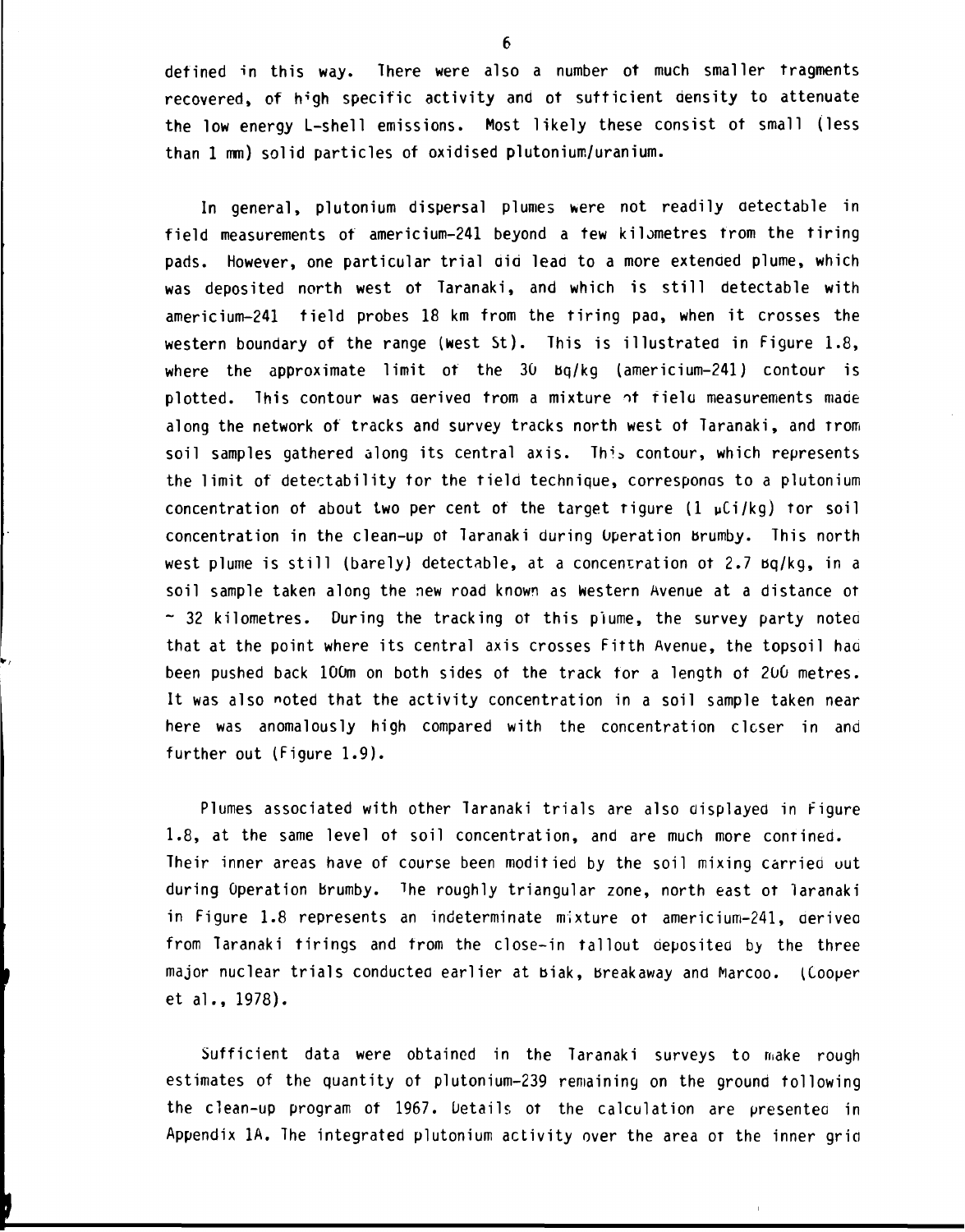is estimated to be  $0.96$  TBq (26 Ci). In addition, the contaminated tragments  $-$  something of the order of a hundred thousand of them in all  $-$  contribute a further 1.2 Tbq (32 Ci). The north west plume is estimated to contain about 1.1 Tbq (30 Ci) - in this case about a quarter of the total quantity usea in the trial. While it is not possible to estimate the contribution from the other plumes it seems likely that they contain a considerably smaller Traction of the original material.

These numbers add up to a total observed inventory of 3.3 Ibq  $(89 - i)$  and while there is considerable uncertainty in them, it is difficult to account for more than say 10 to 20 percent ot the total plutonium useo (50 Ibq). we assume therefore that the remainder, which represents the major part ot the total, is contained within the Taranaki burial pits.

#### WEWAK TM100 AND TM101

Plutonium trials took place at these sites between 1959 anc 1961. They began at Wewak in 1959 when  $0.9$  TBq (24 Ci) ot plutonium was burnt in a high temperature petrol tire at VK 33 (Figure 3.4). All but  $0.02$  Tbq  $(0.6 \text{ Ci})$  was recovered and returned to the UK in the same year (Stewart, 1961). further trials were carried out at  $TM100$   $[1.4$   $T\omega$ <sup>3</sup> (37 Ci) in  $1960$  and at  $TM101$   $[1.4$ TBq] (37 Ci) and Wewak [1.3 Tbq] (37 Ci) in 1961. These trials involvea the dispersal of plutonium by conventional explosives. (OKAwkt, 1984)

The sites at TM100 and TM101 were partly cleaned up in 1964 during Operation Hercules and more completely in 1967 during Operation Brumby. Pit number 22 at TM101 and pit number 23 south of TM101 were capped with reinforced concrete. These pits are currently enclosed within hCM fences (Department of National Development and Energy, 1980). The wewak area was rehabilitated during Operation brumby when much of the topsoil was removed for burial in the Marcoo crater and was replaced with fresh soil. The firing pacis VK 60A and VK 60C were rapped with concrete (Pearce, 1968). At VK33 a circular area ot approximately 70 m diameter was ploughea.

These three sites were surveyed in the present stuay using exactly the same methodology which has been described earlier tor laranaki. lhe distribution ot americium-241 activity in the soil and or contaminated tragments is illustrated in Figures 1.10 and 1.11 where the largest circle corresponds to a fragment concentration ot two ana five fragments per 20 square metres respectively. The plutonium-239/americium-241 ratios of wewak,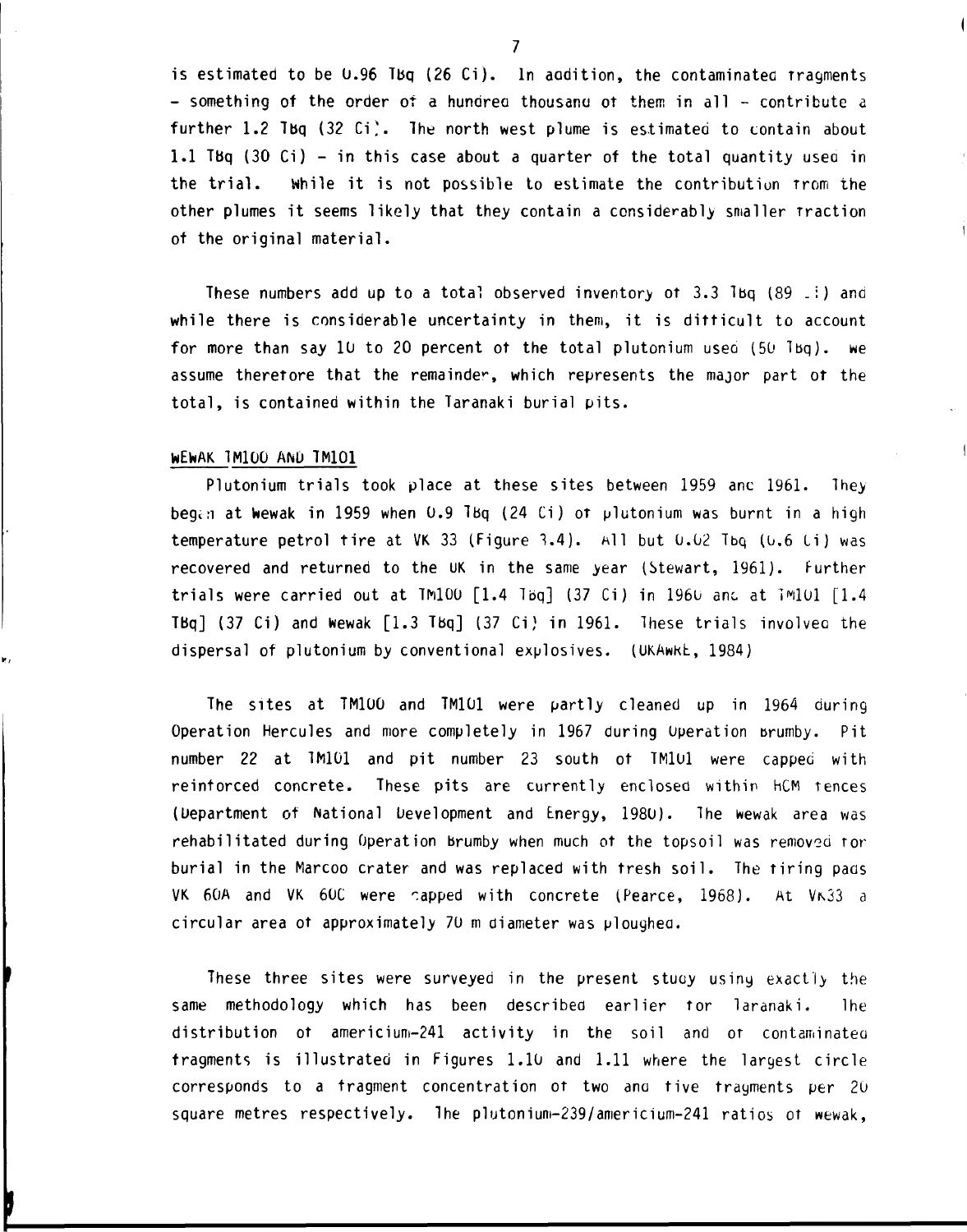**TM100 and TM101 are 13, 15.5 and 6 respectively and the hatched areas in the figures define those regions where the soil activity concentration ot plutonium-239 exceeds 17 kbq (0.46 pCi)/kg, 20 kbq (0.54 i»Ci)/kg, and 8 kbq (0.22 pCi)/kg respectively. The levels ot plutonium-239 in soil at the centre of VK33 were in excess of 100 kbq (2.7 uCi)/kg, however, these aecreasea to less than 1 kbq (0.03 yCi)/kg within 100 m. There is no evidence of any uranium-235 at these sites.** 

Temporary fences were installed in July 1984 to identify the areas of **contamination. These are shown in Figures 1.10 ana 1.11. It is clear trcm the later tield surveys that they will need to be extended.** 

**Clearly the levels of contamination and the density ot fragments are both lower at these three sites than is observed at Taranaki and the areas involved are much smaller.** 

## **ACKNOWLEDGEMENTS**

**The assistance ot many of the staff at ARL, particularly M. wilks, B. Pletikapa, R. Statham and P. Johnston is acknowledgeo. In the field, we were greatly dependent on the support of the Australian Protective Services at Maralinga, in particular the valuable assistance of C. byard ana S. hillard. We also wish to acknowledge the Department ot Resources and Energy for logistic support. The involvement ot officers trom the South Australian Health Commission, in particular P. Crouch and A. Summerton, in the execution of the field work was greatly appreciated.**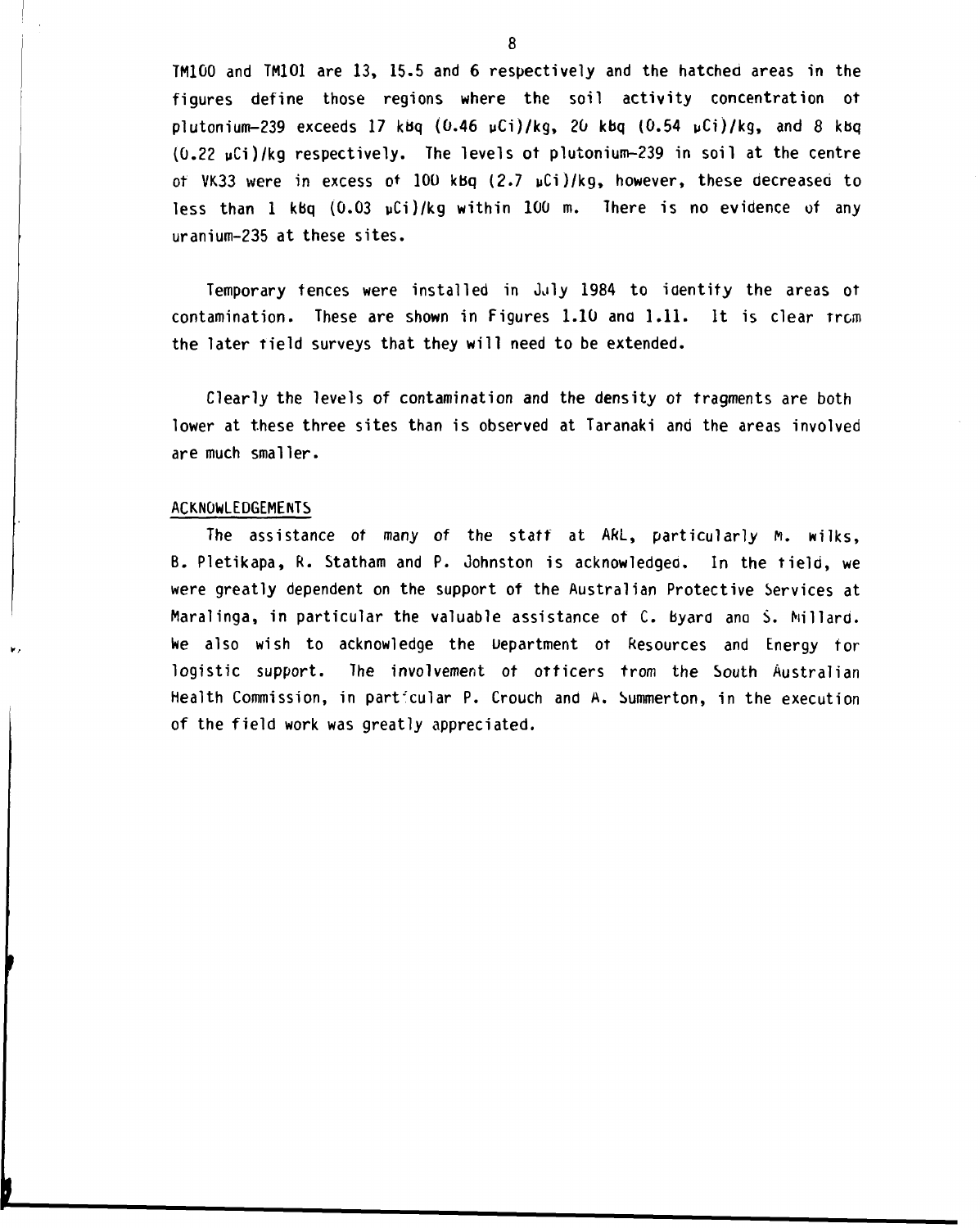

**Figure 1.1: General map of Maralinga Area, including 'major' trial sites (solid triangles) and the 'minor' trial sites (open circles). Taranaki was also used for 'minor' trials employing plutonium.** 

 $\overline{9}$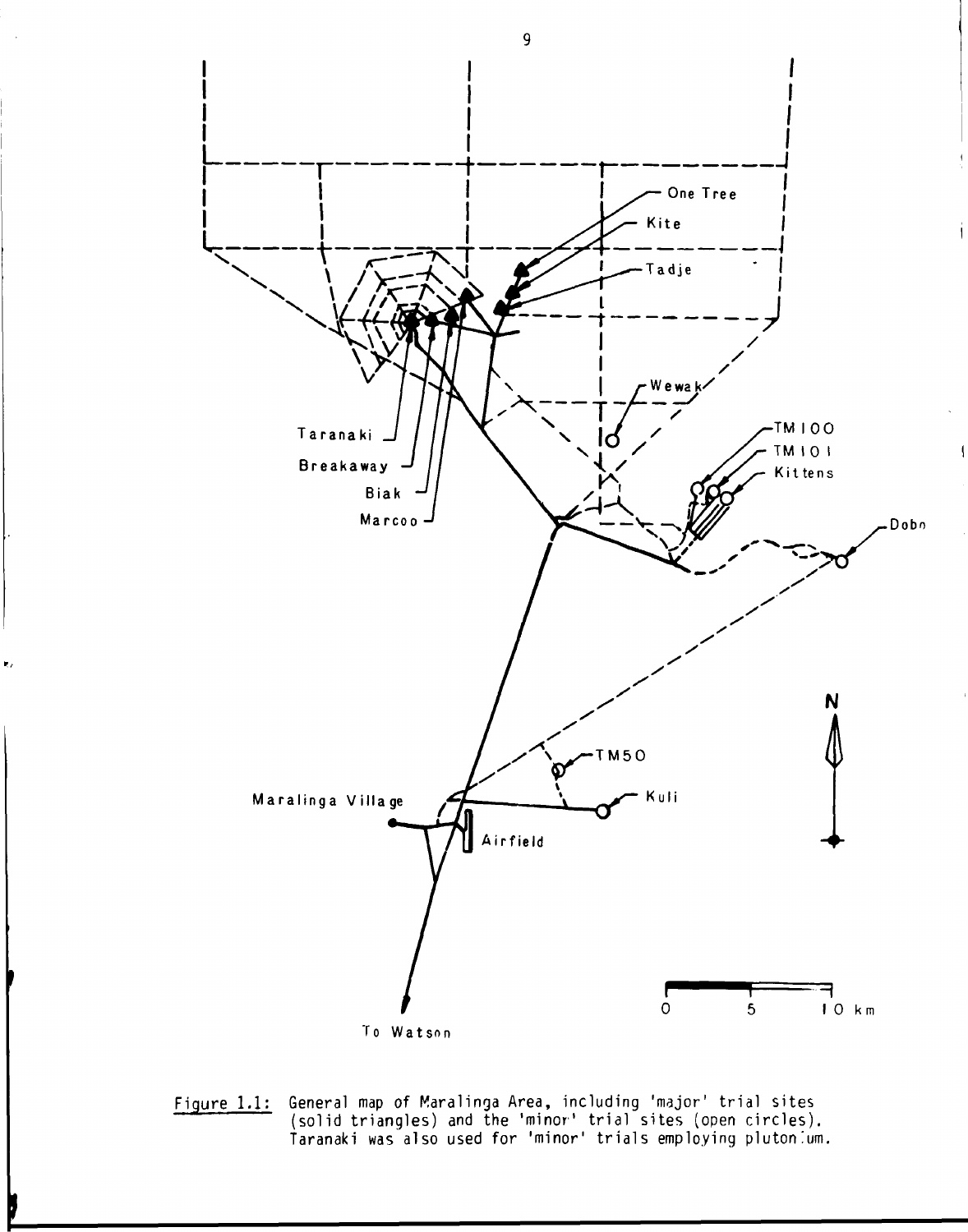**Figure 1.2: Low resolution gamma-ray spectrum from Taranaki soil.** 

 $\mathbf{r}_\ell$ 

 $\begin{array}{c} 1 \\ 1 \\ 2 \end{array}$ 

 $\,$   $\,$ ÿ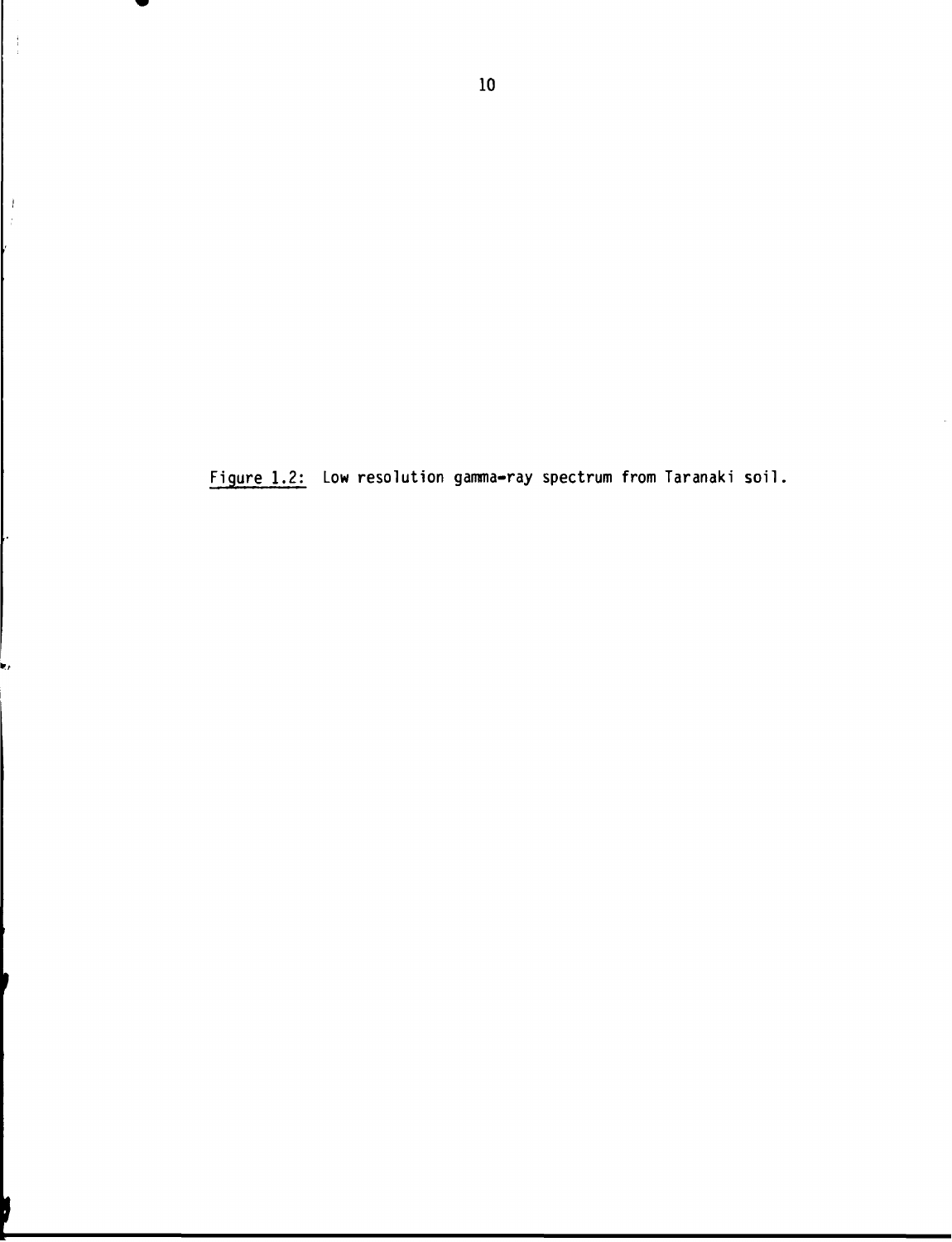

 $\hat{\gamma}$ 

्र

 $\sim$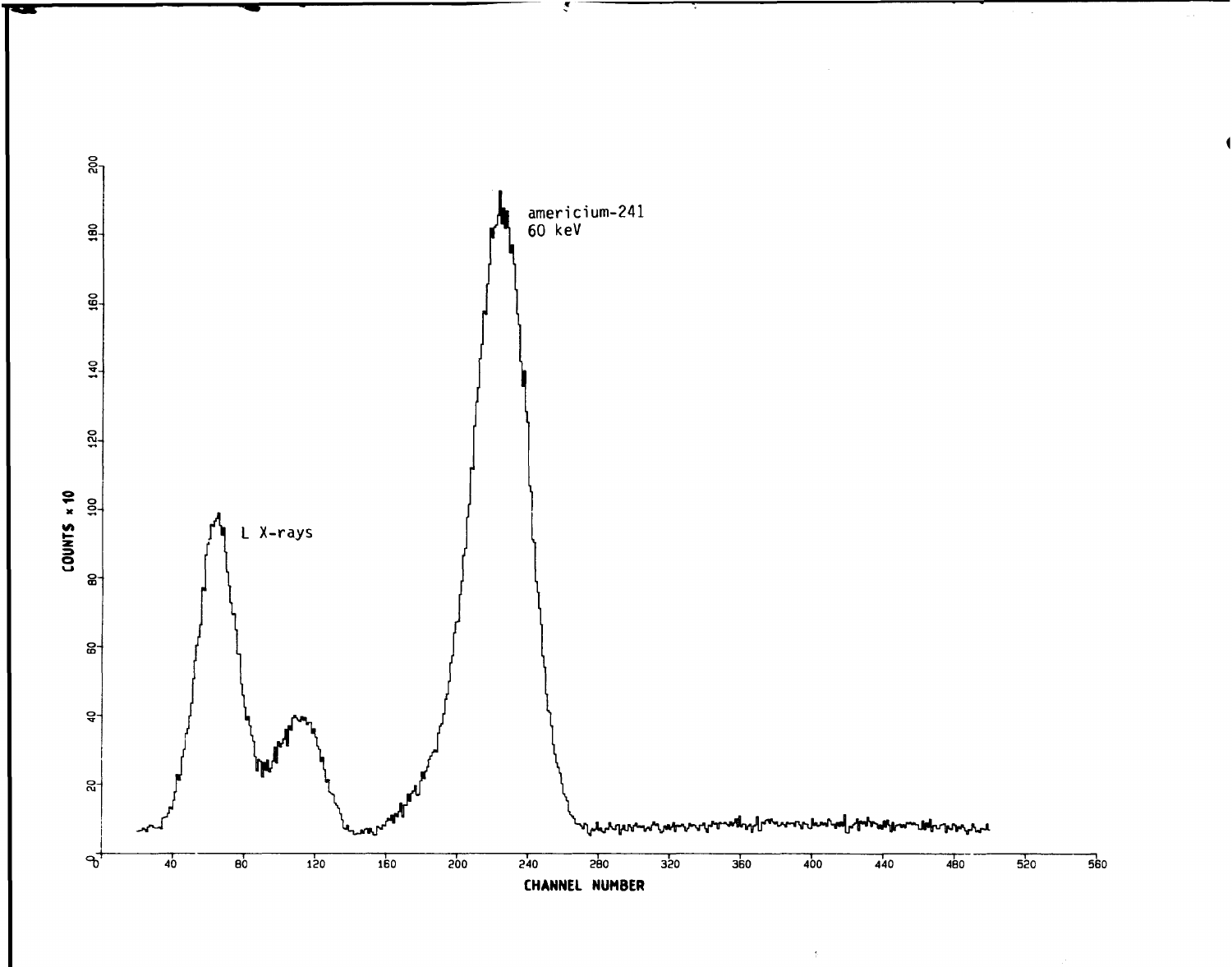

Figure 1.3: Distribution of americium-241, Taranaki inner grid: field data

 $\epsilon$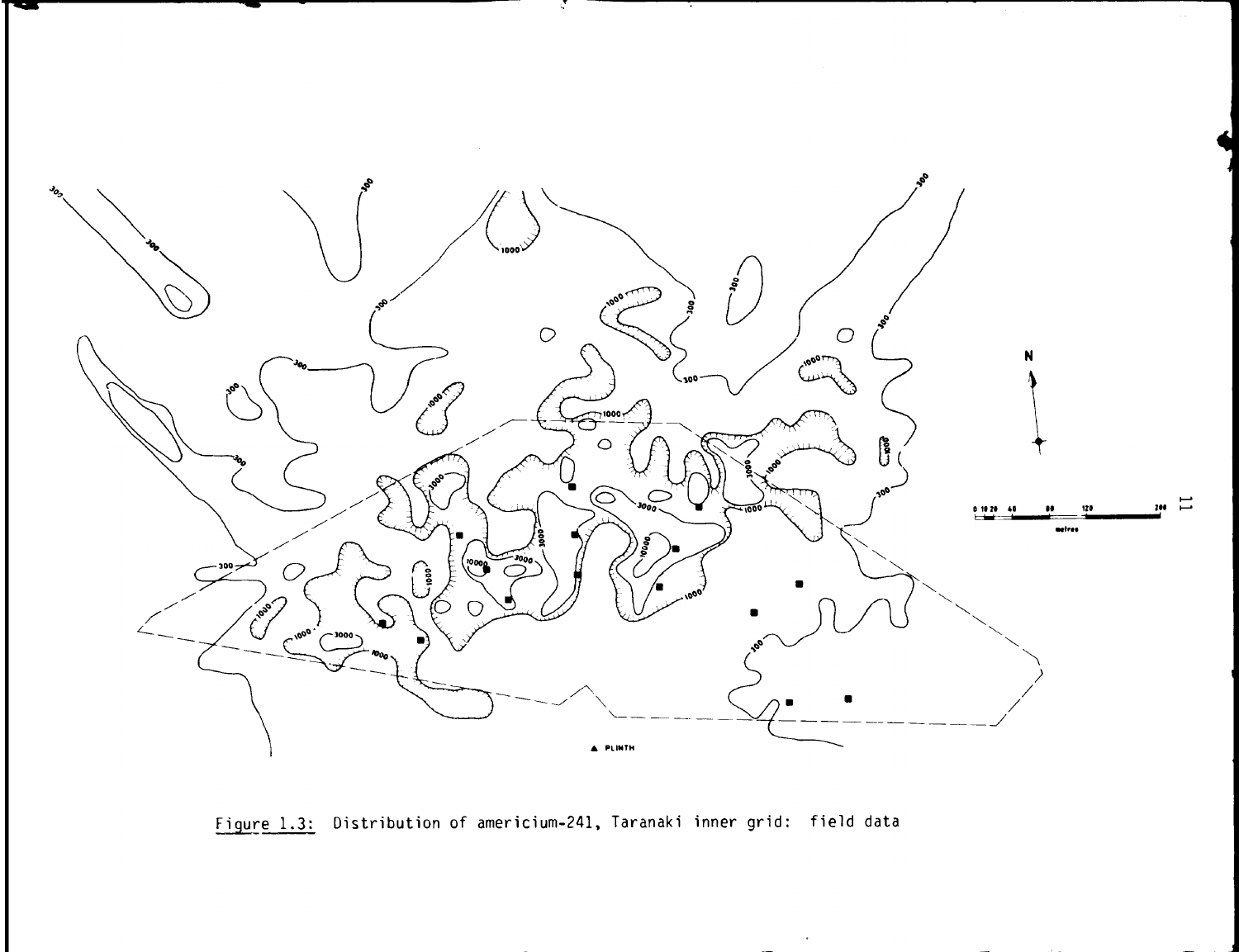



 $\overline{c}$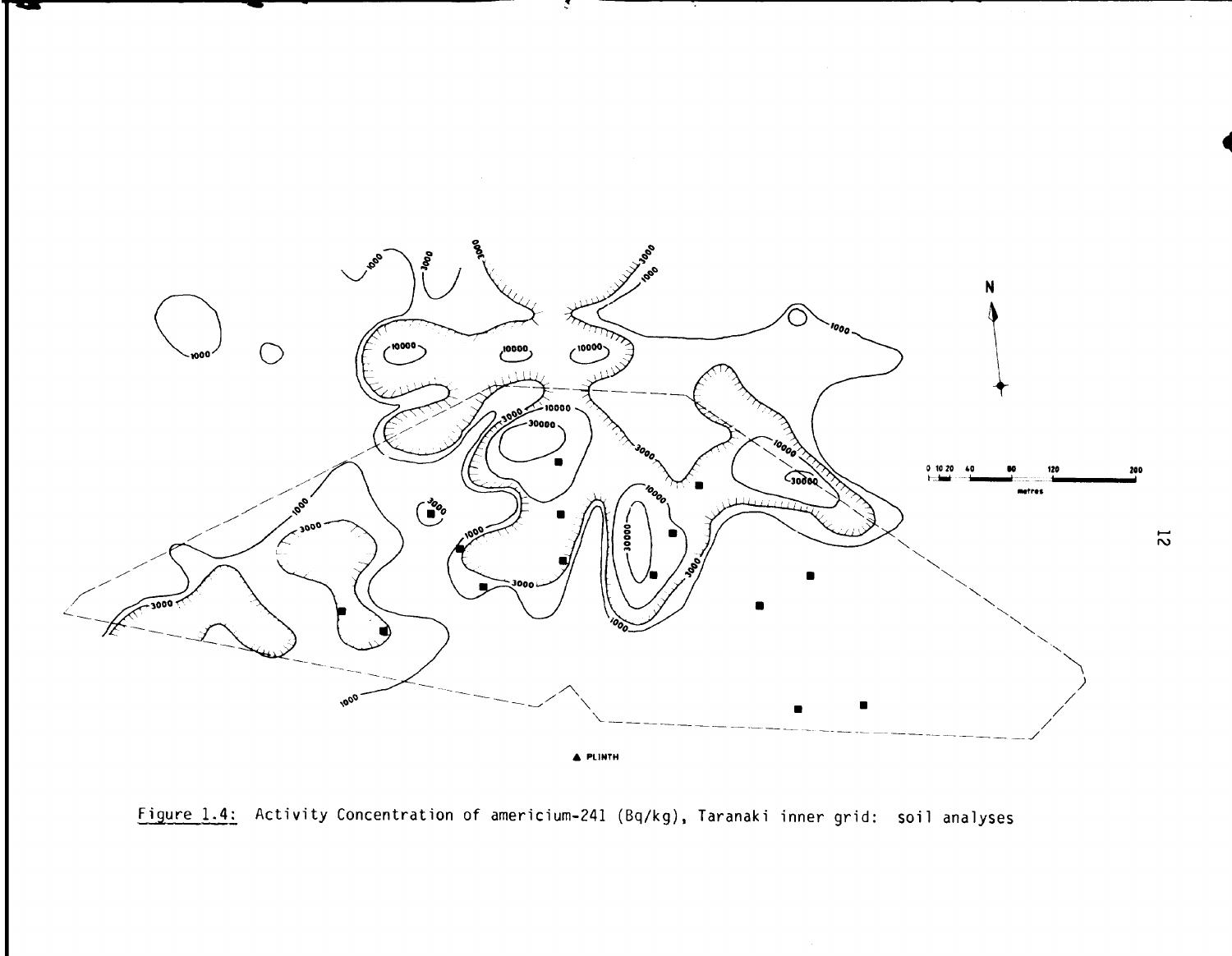

Figure 1.5: Distribution of Contaminated Fragments, Taranaki inner grid. The areas of the solid circles are proportional to the number per unit area. The largest circle represents a fragment surface density of  $0.5/m^2$ .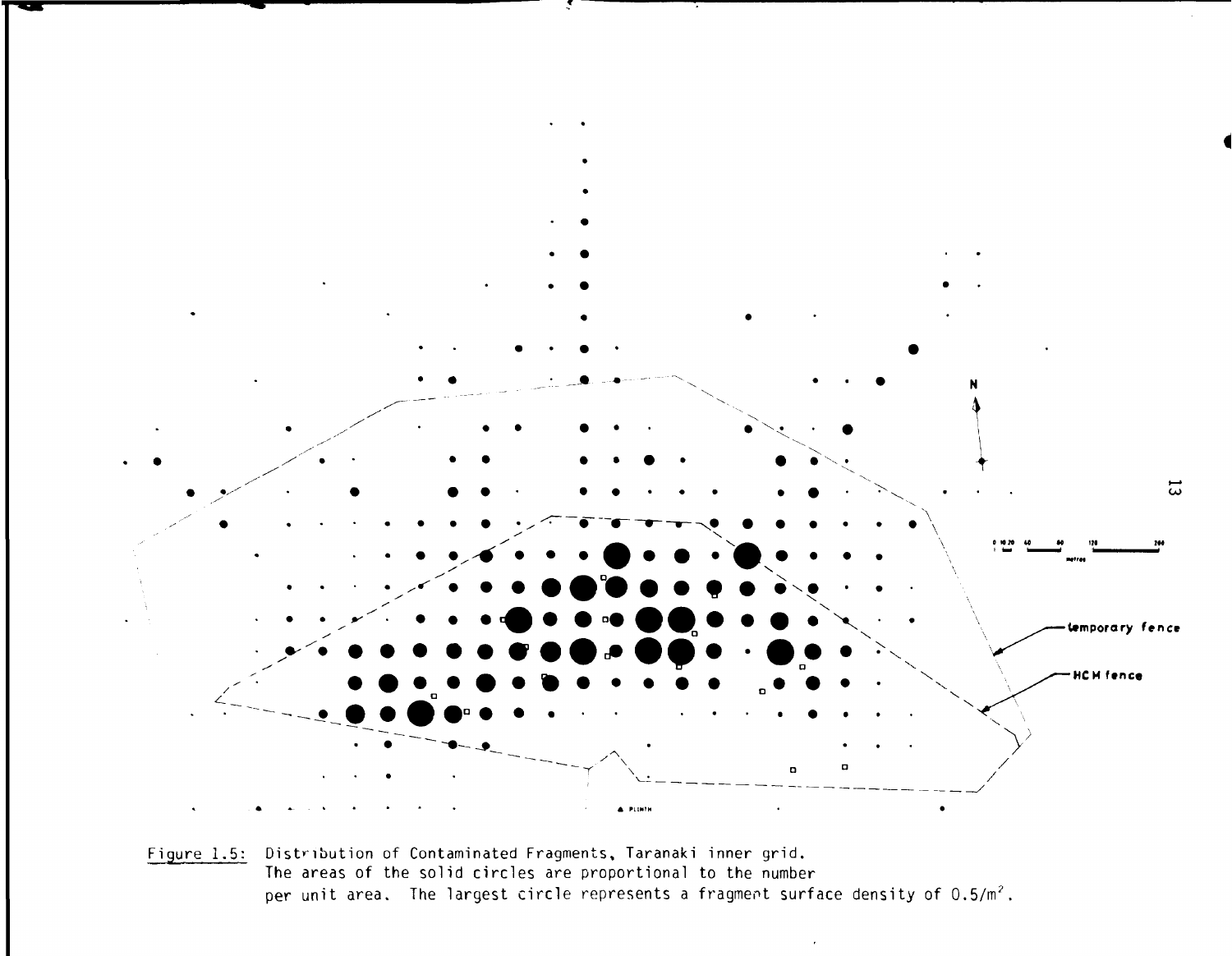**Figure 1.6: High Resolution Gamma-Ray Spectrum from a Taranaki fragment.** 

 $\blacklozenge$   $\lnot$ 

 $\overline{\phantom{a}}$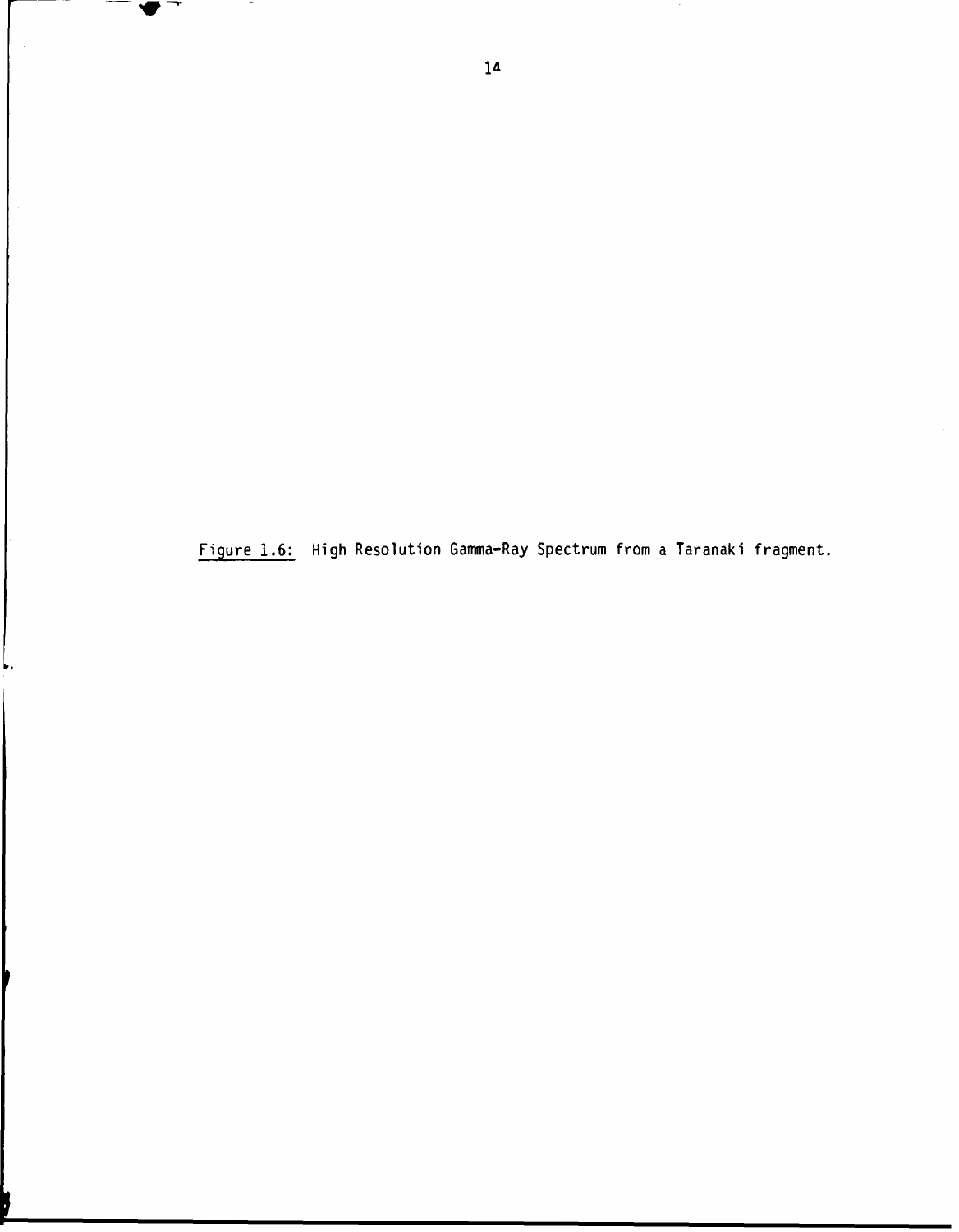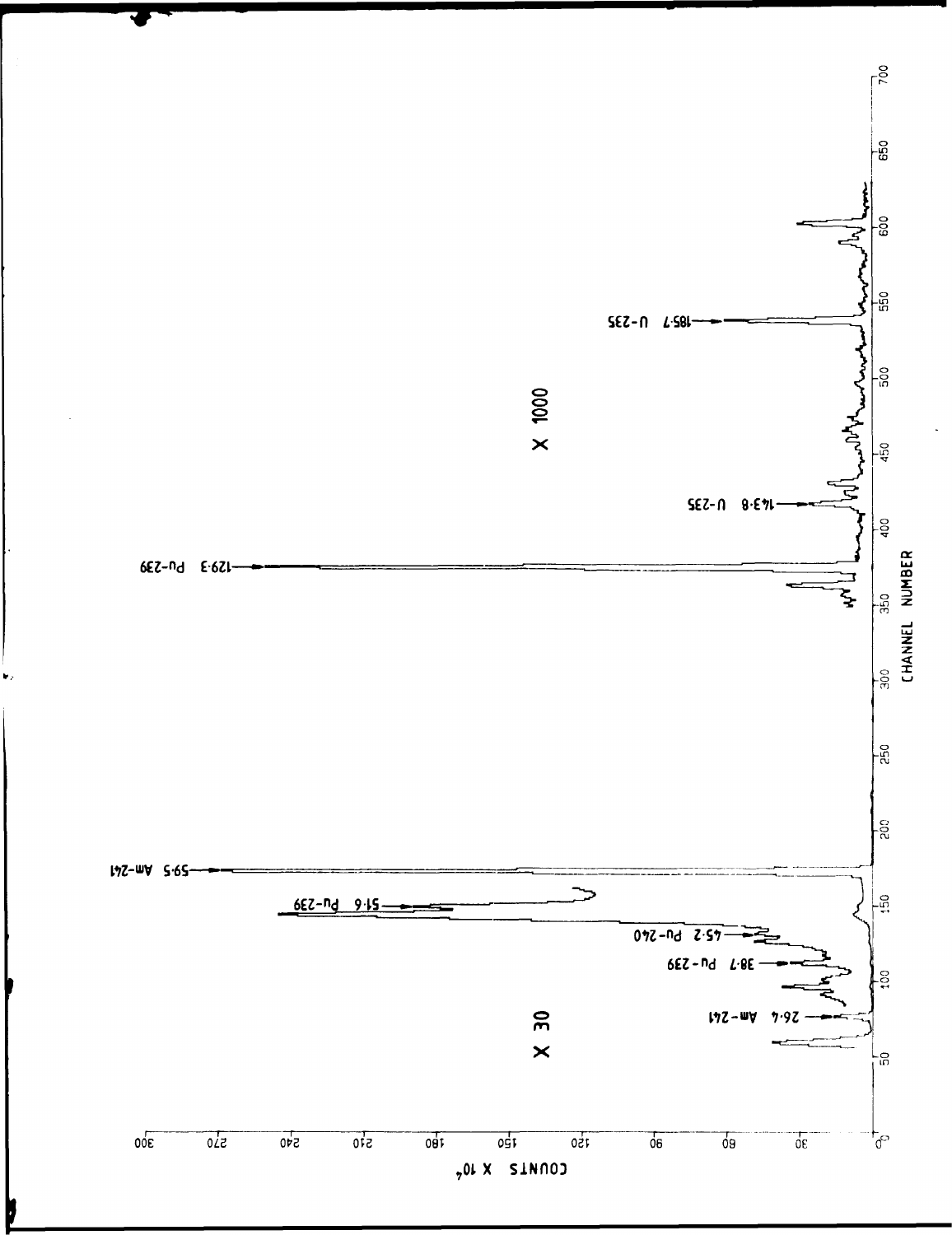

 $\bar{V}$ 

Figure 1.7: Distribution of Taranaki fragment activities.

**O l**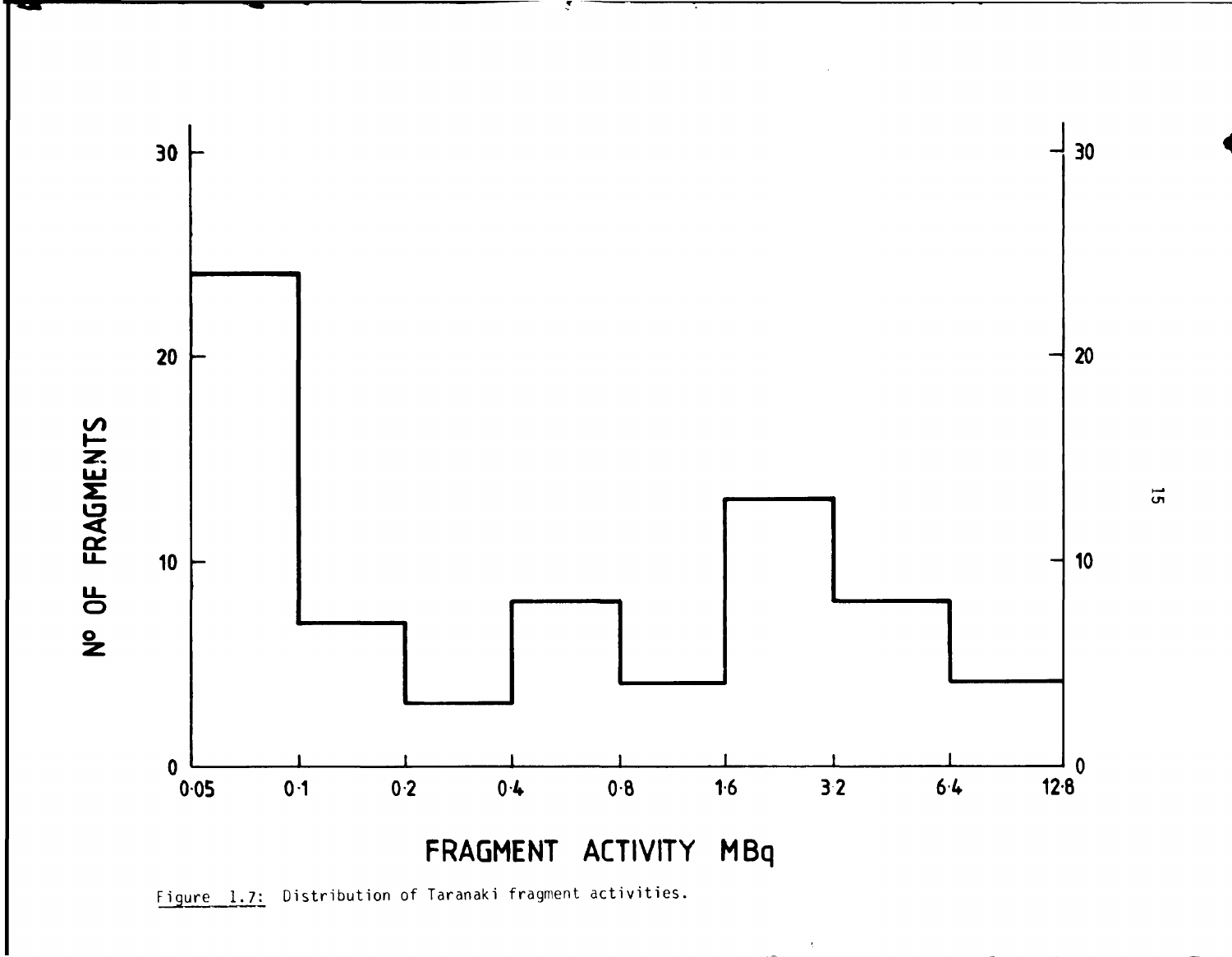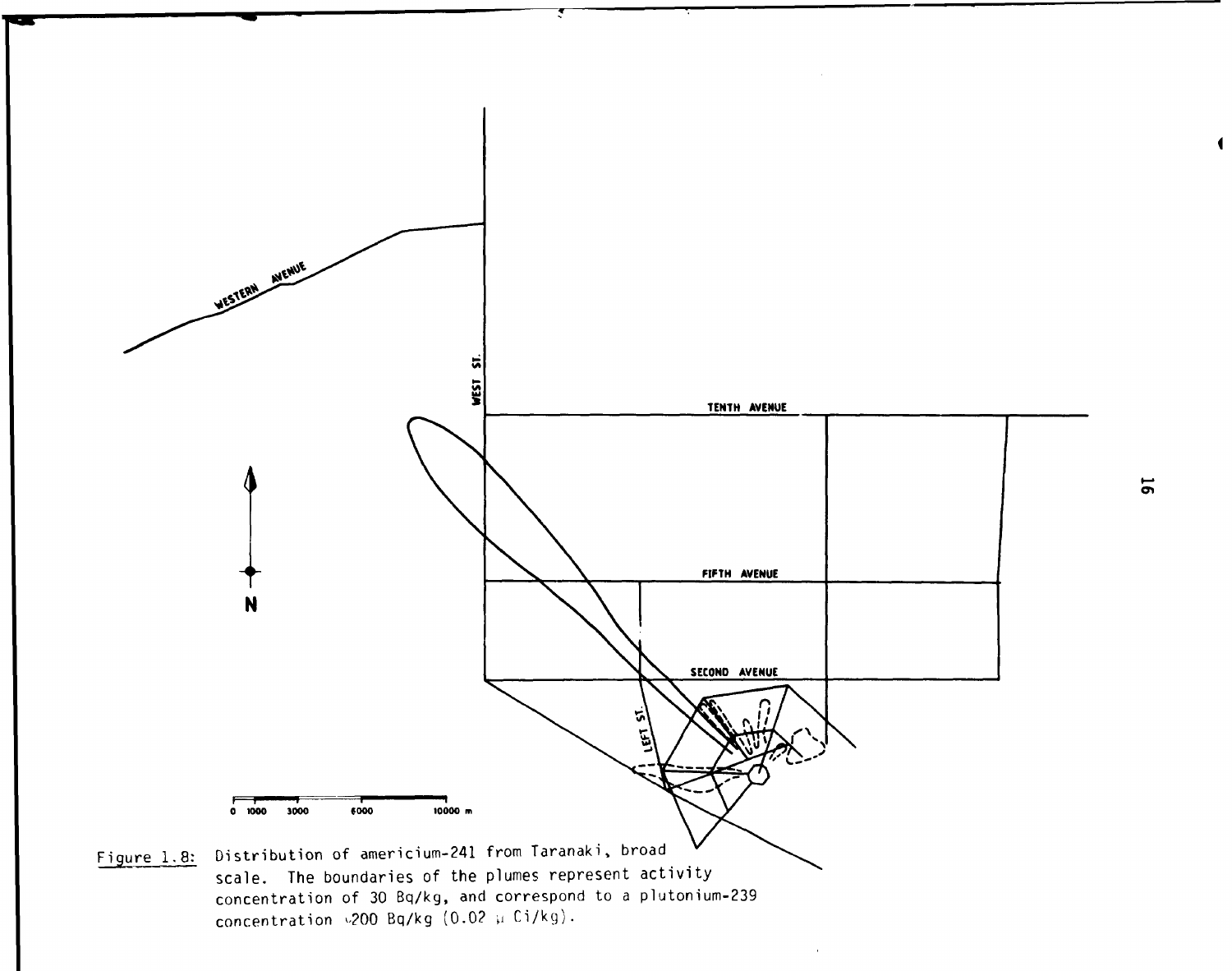

l

Figure 1.9: Variation in central axis activity concentration (Bq/kg) and width (km) of north west plume as a function of distance along plume.

 $\overline{1}$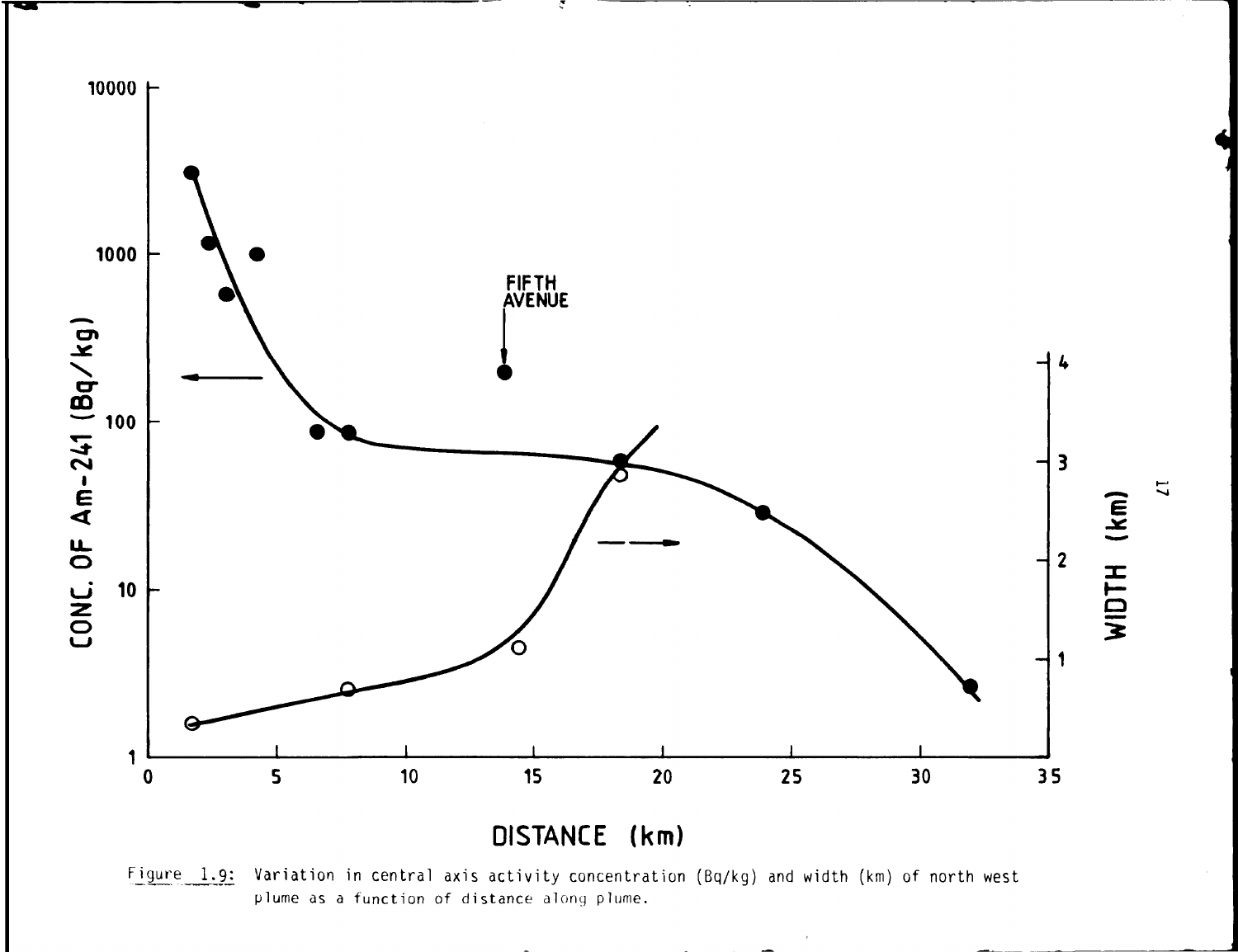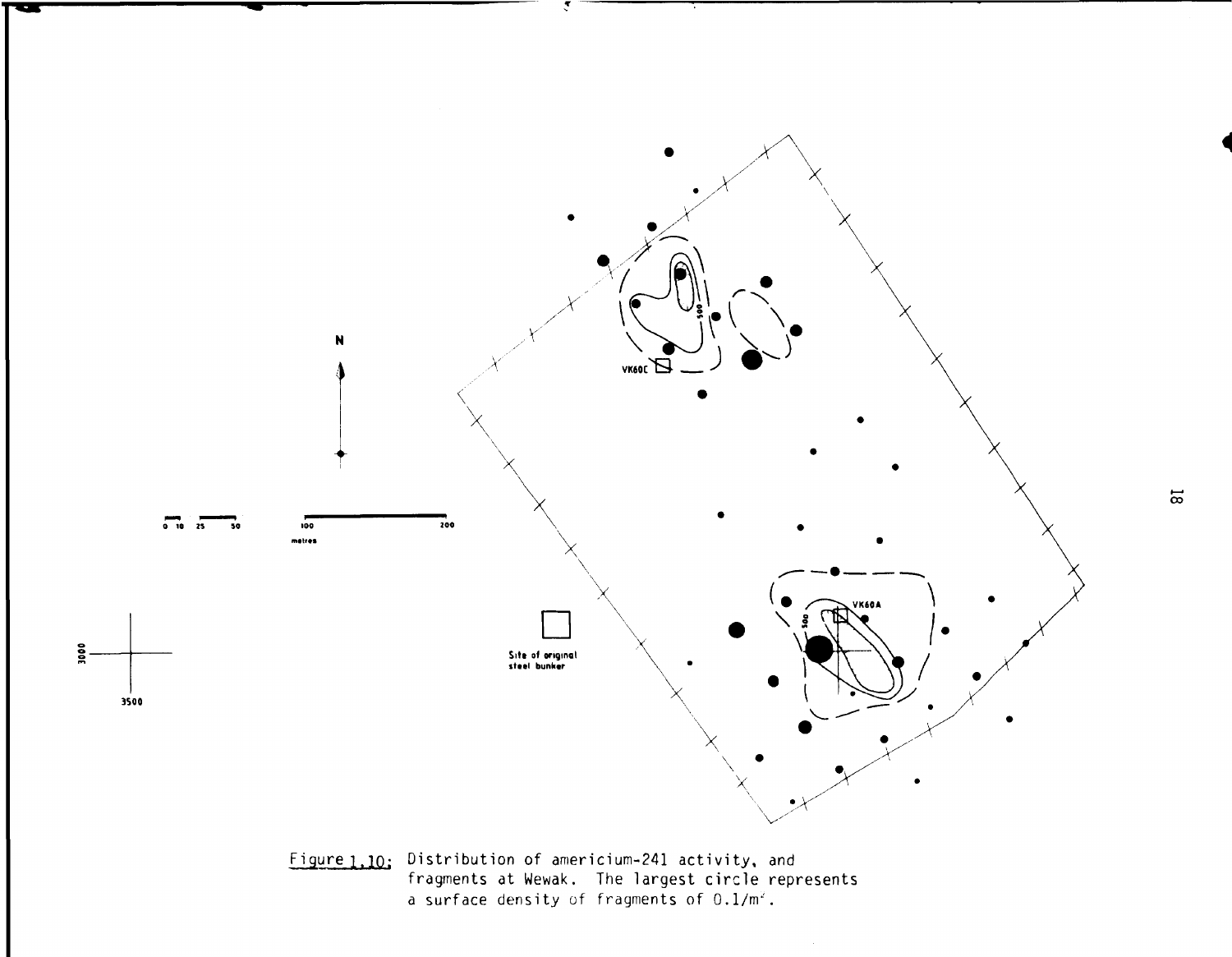**Figure 1.11; Distribution of americium-241 activity and fragments at TM100 and TM101. The largest circle represents a surface density of fragments of 0.25/m<sup>2</sup>. The ARL temporary fences are indicated by hatched lines.** 

b,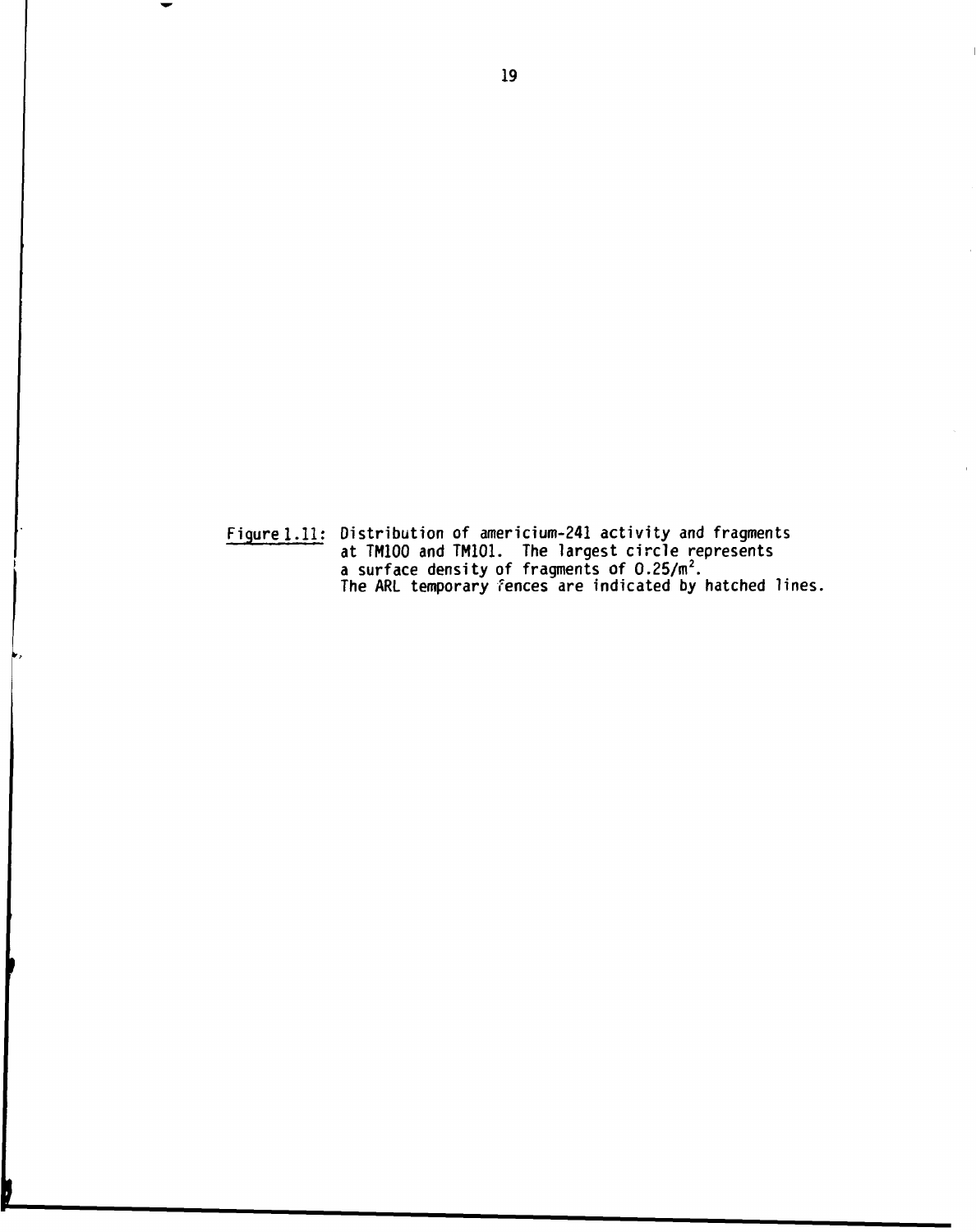

**0055** 

 $-5000$  $\frac{1}{0005}$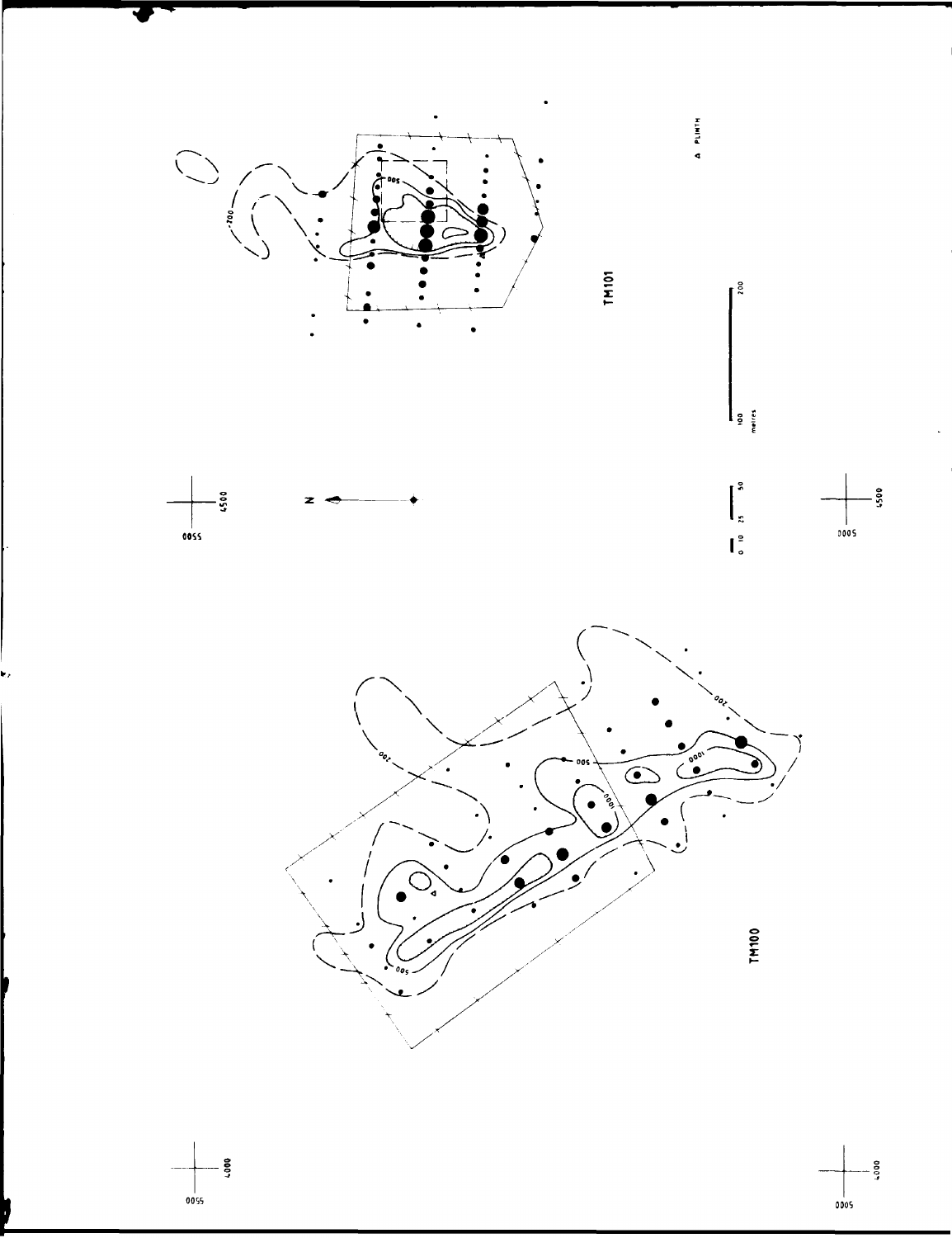**APPENDIX 1A** 

## **ESTIMATE OF PLUTONIUM AT TARANAKI**

#### 1. Inner Grid

The mean concentration of americium-241 from the soil analysis is throughout the inner grid at Taranaki 1416 data points) is 1720 bq/kg. The area of each surface soil sample, taken to a depth of 25 mm is .0055  $m<sup>2</sup>$ , with an average mass of 0.19 kg. Thus each square metre of surface to a depth of 25 mm contains 35 kg of soil and the mean activity per square metre is therefore 35 x 1720 =  $6.0 \times 10^4$  bq/m<sup>2</sup>. However, most of this area was processed during Operation Brumby, and the soil depth in the tilled area is of the order of 150 mm. Soil profiles taken to a depth of 150 mm yield a ratio of 0.6 tor the average concentration over the profile compared with the first 25 mm.

Thus the total activity per m<sup>2</sup> = 0.6 x 
$$
\frac{150x}{25}
$$
 6.0 x 10<sup>4</sup> = 2.2 x 10<sup>5</sup> sq/m<sup>2</sup>

The total area of the grid is 480 x  $1200 = 0.58$  x  $10^6$  m<sup>c</sup> and the 5 corresponding total americium-241 activity is therefore 2.2  $\times$  10 $^{\circ}$   $\times$  0.58  $x 10^{\circ} = 0.13$  TBq (3.4 Ci).

For Taranaki, the mean ratio of plutonium-239 tc americium-241 is 7.4 so that this figure corresponds to a total plutonium-239 content of 0.96 Tbq (26 Ci).

## 2. Fragments

The total number of fragments, defined as localised americium-241 activity in excess of 0.1 Mbq (2.7  $\mu$ Ci), was observed to lie between 25,000 and 50,000. The uncertainty in this number derives from the uncertainty associated with the areas where the fragment density was too high for them to be individually resolved.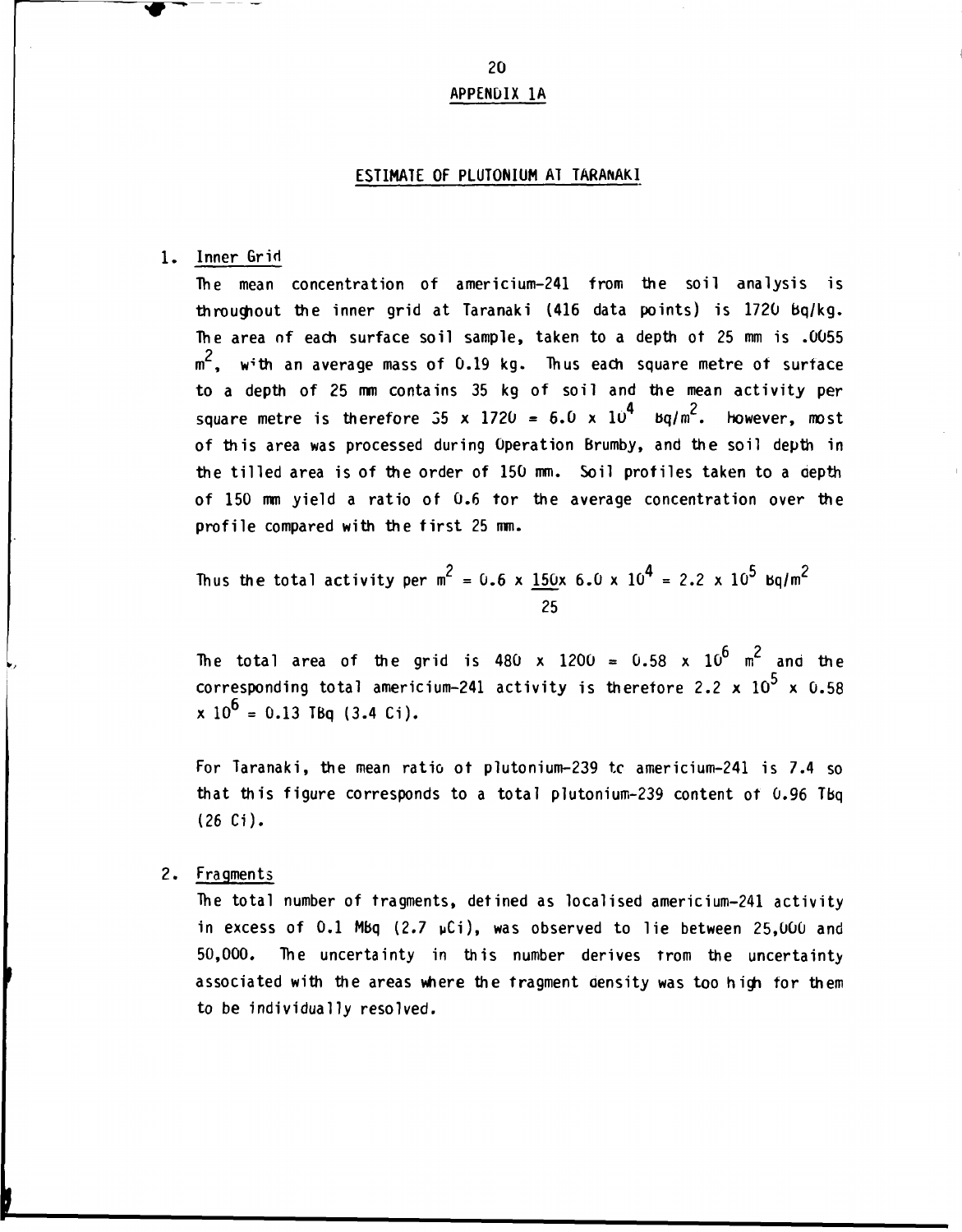It is likely that this number is under-estimated by at least a tactor of 2 because of fragments which were missed and because more oeeply buriea fragments would have been detected with diminished efficiency. This suggests for an upper limit a total number of fragments of the order of  $100,000$ . The mean value of the fragment activity is 1.6 Mbg, yielding a total americium-241 activity of  $0.16$  TBq, corresponding to a plutonium-239 activity of  $1.2$  TBq  $(32 \text{ Ci})$ .

#### 3. The North West Plume

Figure 1.9 illustrates the concentration of americium-241 (bq/kg) along the central axis of the plume and its full width at half maximum (km) as a function of distance from Taranaki.

Integrating numerically along this axis, and assuming a gaussian distribution with distance from the central axis, we obtain, using the 2 factor 35 kg/m<sup>r</sup> to convert soil mass to area, a total quantity of americium-241 of  $0.15$  Tbq  $(4.1 \tC)$ . A soil sample taken from the main stem *o'.* the plume at a distance of 1.6 km from laranaki gave a value of 6.9 for the plutonium-239/americium-241 ratio so that the estimated total plutonium-239 within the contour is 1.0 Tbq (27 Ci).

Beyond this distance the plume was still detected at a much reduced level  $(2.7 \text{ Bq/kg})$  in a soil sample taken at a oistance of  $32 \text{ km}$ . Assuming that the concentration falls linearly from  $30$  bg/kg at 24 km and that the plume expands from a width of 3 km at 18 km to 5.3 km at 32 km we can estimate an additional contribution of 0.02 Tbq (0.54 Ci) of americium-241, corresponiing to 0.14 Tbq (3.8 Ci) of plutonium-239.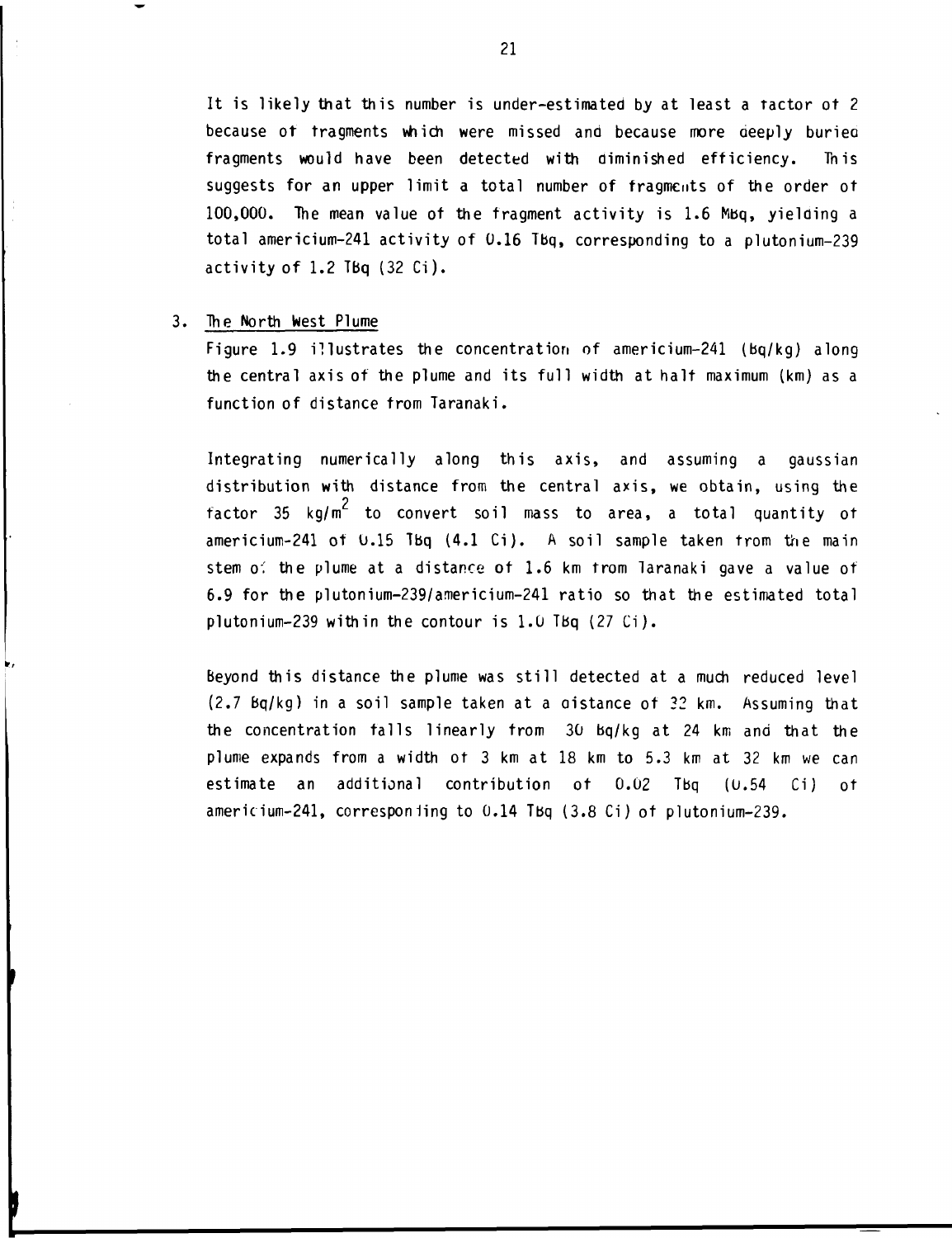**CHAPTER TwO** 

## **Residual Radioactive Contamination of the Maralinga and Emu Major Trial Sites**

**J. Colin Duggleby, Malcclm B. Cooper and Philip A. Smith** 

**The test site at Emu was used for two nuclear weapons trials in October 1953 and that at Maralinga for seven trials in September - October 1956 ana**  September  $\stackrel{*}{\sim}$  October 1957. Details of the individual trials have been **presented elsewhere (Symonds, 1985).** 

**In 1977 and 1978 there were extensive surveys of the major trial sites at Maralinga and Emu (Cooper et al., 1978, Maclagan et al., 1979). As a result of these surveys it was concluded that in the regions near the ground zeros gamma radiation dose rates were in excess of the maximum recommended dose rate for continuous occupancy. Based on a knowledge of the radionuclide content of soil in the environs of the ground zero at each site predictions were made of the date by which the dose rate would have diminished to levels which would be acceptable for continuous exposure of members of the public. It was recognised in the 1977 survey that the presence of considerably higher levels of plutonium in the soil at the Tadje test site compared with the other major trial sites possibly presented an additional, long-term risk to continuous occupation of the area by members of the public. In 1979 concrete plinths were erected at each ground zero to mark its location and identify it permanently as the site o' a nuclear explosion.** 

**Due to the comprehensive nature of the 1977 survey of the major crial sites, only a limited number of measurements of radiation dose rates and concentrations of radionuclides in soil was made during the surveys performed in May 1984 and February 1985. However, a more detailed examination of the distribution of plutonium in the soil around the Tadje trial site was carried out.**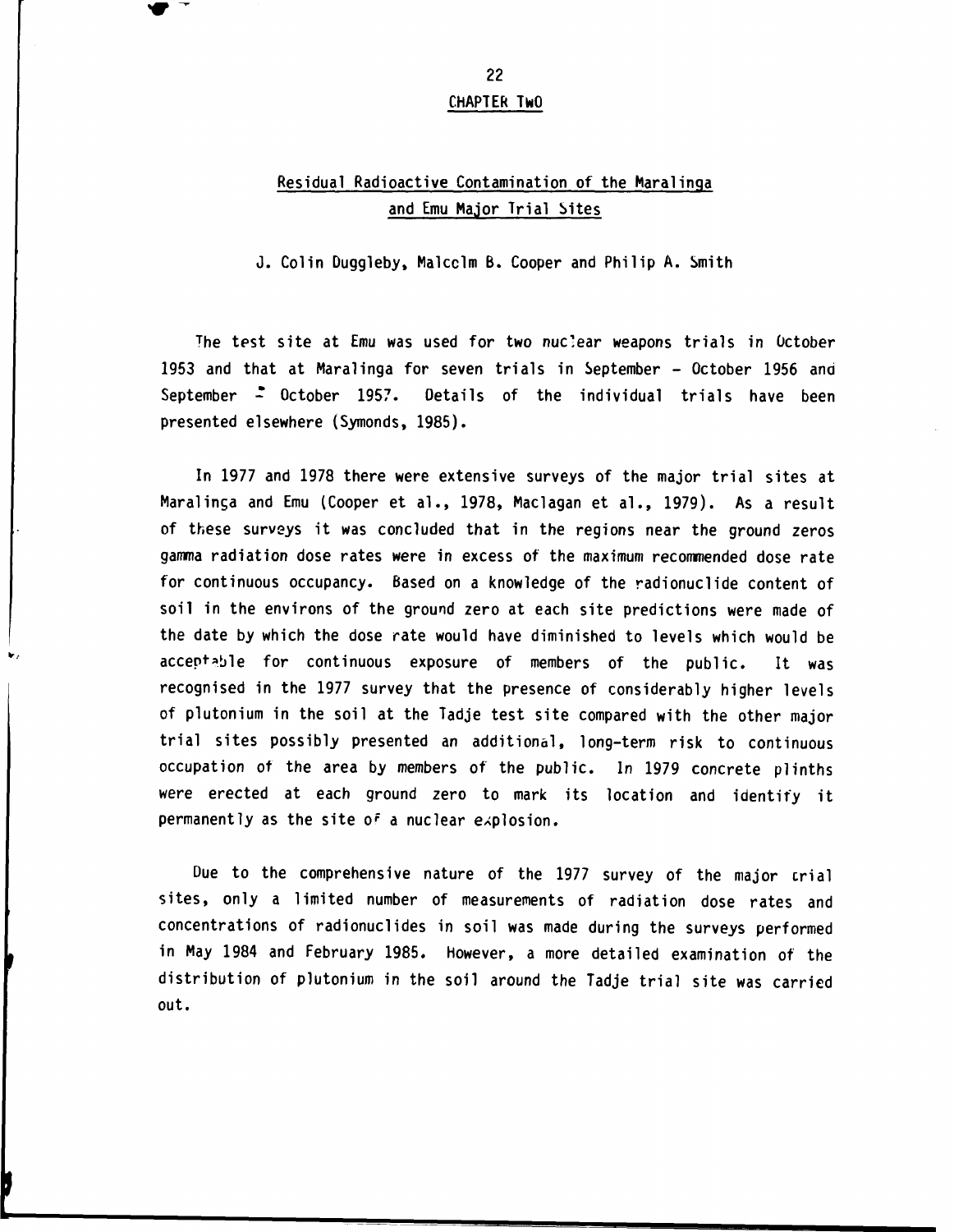#### **THE PRESENT SURVEY**

**At each of the major test sites, external dose-rate measurements were made at a height of one metre above the ground using a 'Studsvik' Gammameter. At Totem 1, Totem 2, One Tree, Breakaway and Biak, dose-rates were measured at twenty metre intervals in two mutually perpendicular directions from each ground zero until the dose-rate dropped below 0.30 uSv/h (i.e. approximately half of the dose-rate for continuous occupation). At Tadje, measurements were taken at greater intervals from ground zero to 800 metres in the direction in**  which it was known that close-in fallout had been aeposited. At Marcoo, **dose-rates were recorded along a line extending from 100 metres south ot ground zero to 500 metres north of it, being the approximate line ot fallout from the explosion. A spot dose-rate measurement was made at Kite ground zero.** 

**At Totem 1, Totem 2, One Tree, Breakaway and biak, surface soil samples were taken at 60 and 120 metres from ground zero along the two directions in which dose-rate measurements were taken. At Tadje, soil samples were taken at 60, 100, 120 and 600 metres along the line of dose-rate measurements; at Marcoo, they were taken at 100 metres south and 500 metres north of ground zero; at Kite, a surface soil sample was taken at ground zero. All soil samples were prepared in the manner described in Chapter 1 and analysed by high-resolution gamma-ray spectrometry.** 

**Results. The radionuclide concentrations in the soil samples collected at the trial sites are listed in Table 2.1. The 1977 and 1978 surveys showed that fission products are to be found mainly in the surface layer where the soil had remained undisturbed, and spread throughout the depth ot ploughing where this had taken place. Activation products, on the other hand, extend to greater depths, especially near ground zeros.** 

**The principal activation products are europium-152 and cobalt-60 derived from activation of natural europium and cobalt in the soil by thermal neutrons. The concentrations of the two stable nuclides varies from point to point in the soil and the degree of activation depends on the distance from ground zero. This is reflected in the data in Table 2.1, and it should be noted that, except for Tadje, the ratios of concentrations of europium-152 to cobalt-60 are reasonably consistent, lying within a factor of 2. The situation at Tadje is complicated by the known presence ot coba1t-60 as a deposited fallout product.**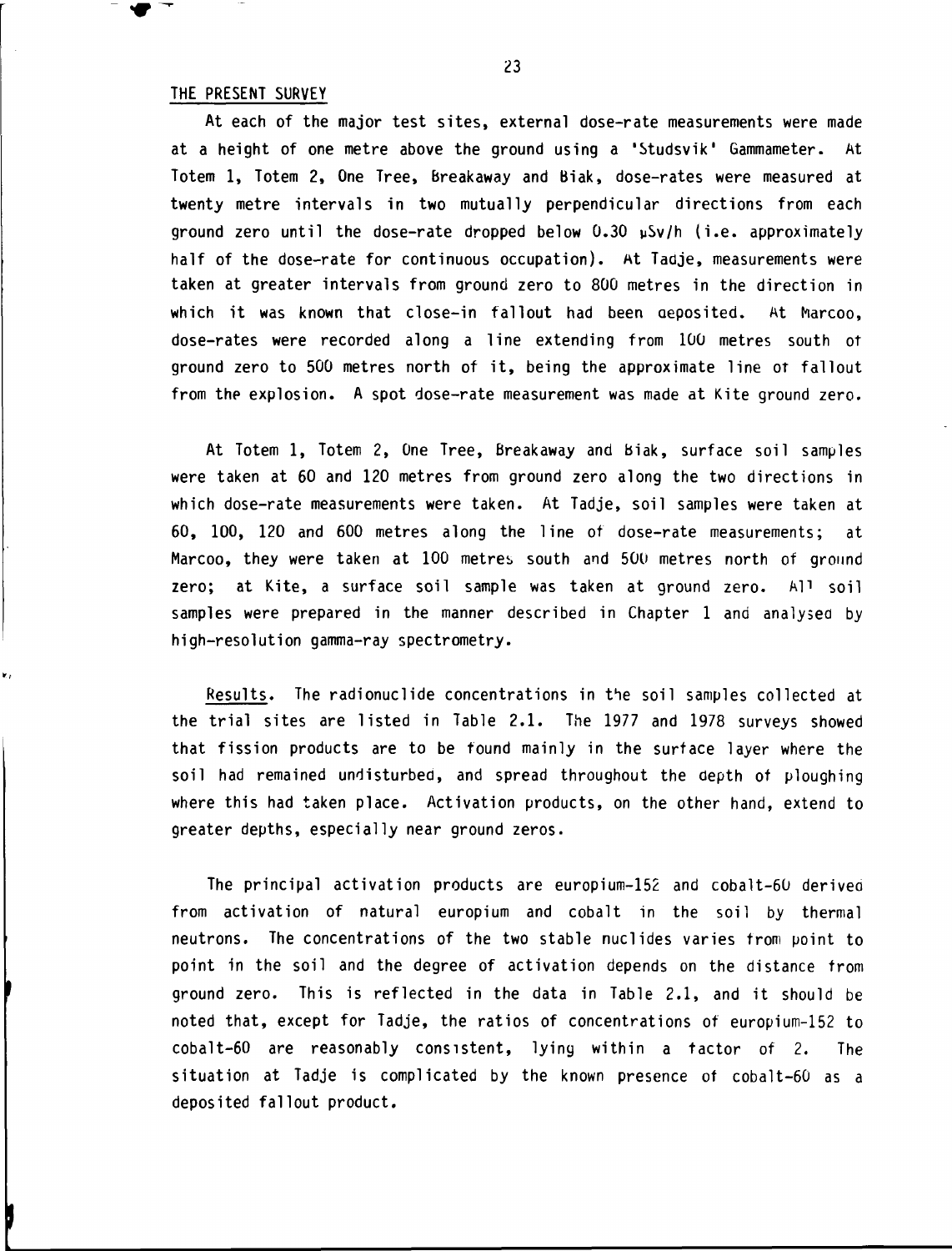| Site                | Location Dose<br>rate |       |          |      | Activation products (bq/g)        |      |      | <b>Fission products</b> |          |
|---------------------|-----------------------|-------|----------|------|-----------------------------------|------|------|-------------------------|----------|
|                     |                       | µSv/h | $Am-241$ |      | Co-60 Ba-133 Eu-154 Eu-152 Eu-155 |      |      |                         | $Cs-137$ |
| Kite                | GZ                    | 0.07  | 0.19     | 0.01 |                                   |      | 0.1  | 0.02                    | 0.08     |
| Marcoo              | 500m N                | 0.09  | 0.03     |      |                                   |      |      | 0.04                    | 0.23     |
|                     | 100m S                | 0.11  | 0.04     | 0.01 |                                   |      | 0.1  | 0.02                    | 0.09     |
| Tadje               | 600m N                | 0.12  | 0.07     |      |                                   |      |      | 0.01                    | 0.04     |
|                     | 120m N                | 0.26  | 1.83     | 0.15 | 0.01                              | 0.04 | 0.4  | 0.12                    | 0.65     |
|                     | 100m N                | 0.35  | 9.93     | 0.53 |                                   | 0.07 | 0.6  | 0.68                    | 4.9      |
|                     | 60m N                 | 0.40  | 0.66     | 0.12 |                                   | 0.06 | 0.6  | 0.04                    | 0.15     |
| <b>Biak</b>         | 120m E                | 0.60  | 0.39     | 0.21 |                                   | 0.11 | 1.6  | 0.16                    | 0.81     |
|                     | 120m N                | 0.65  | 0.37     | 0.09 |                                   | 0.09 | 1.1  | 0.18                    | 0.88     |
|                     | 60m E                 | 2.0   | 0.34     | 0.40 |                                   | 0.23 | 3.1  | 0.16                    | 0.61     |
|                     | 60m N                 | 2.0   | 0.57     | 0.38 |                                   | 0.27 | 3.4  | 0.22                    | 0.96     |
| Totem 1             | 120m E                | 0.70  | 0.61     | 0.13 | 0.16                              | 0.10 | 1.1  | 0.33                    | 3.3      |
|                     | 120m N                | 0.45  | 0.14     | 0.09 | 0.03                              | 0.05 | 1.1  | 0.08                    | 1.0      |
|                     | 60m E                 | 1.7   | 0.21     | 0.19 | 0.06                              | 0.18 | 2.6  | 0.09                    | 1.2      |
|                     | 60m N                 | 1.4   | 0.22     | 0.22 | 0.08                              | 0.20 | 3.0  | 0.11                    | 1.5      |
| Totem 2             | 120m E                | 0.55  | 0.93     | 0.10 | 0.12                              | 0.06 | 0.9  | 0.25                    | 3.3      |
|                     | 120m N                | 0.35  | 0.05     | 0.06 | 0.01                              |      | 0.7  |                         | 0.19     |
|                     | 60m E                 | 1.2   | 2.27     | 0.25 | 0.32                              | 0.17 | 2.5  | 0.61                    | 6.7      |
|                     | 60m N                 | 1.1   | 0.78     | 0.18 | 0.11                              | 0.15 | 2.0  | 0.20                    | 2.3      |
| Breakaway 120m E    |                       | 1.1   |          | 0.38 |                                   | 0.24 | 4.0  |                         | 0.03     |
|                     | $120m$ N              | 0.9   | 0.02     | 0.19 | 0.02                              | 0.11 | 2.1  |                         | 0.13     |
|                     | 60m E                 | 3.5   | 0.41     | 1.01 |                                   | 0.75 | 8.8  | 0.26                    | 1.2      |
|                     | 60m N                 | 3.5   |          | 1.31 |                                   | 0.64 | 9.8  |                         | 0.09     |
| One Tree            | 120m E                | 1.5   | 0.15     | 0.19 |                                   | 0.15 | 1.9  | 0.12                    | 0.85     |
|                     | 120m N                | 1.2   | 0.22     | 0.22 |                                   | 0.17 | 2.0  | 0.20                    | 1.5      |
|                     | 60m E                 | 4.0   | 0.56     | 1.68 |                                   | 1.15 | 12.1 | 0.51                    | 3.0      |
|                     | 60m N                 | 3.5   | 0.09     | 0.62 |                                   | 0.48 | 5.5  | 0.06                    | 0.58     |
| Approximate minimum |                       |       | 0.03     | 0.01 | $0.01 -$                          | 0.06 | 0.1  | 0.01                    | 0.01     |
| detectable limit    |                       |       |          |      | 0.02                              |      |      |                         |          |

 $\dot{\mathbf{r}}_t$ 

ł

**Table 2.1: Radionuclide concentrations in soil collected at major sites**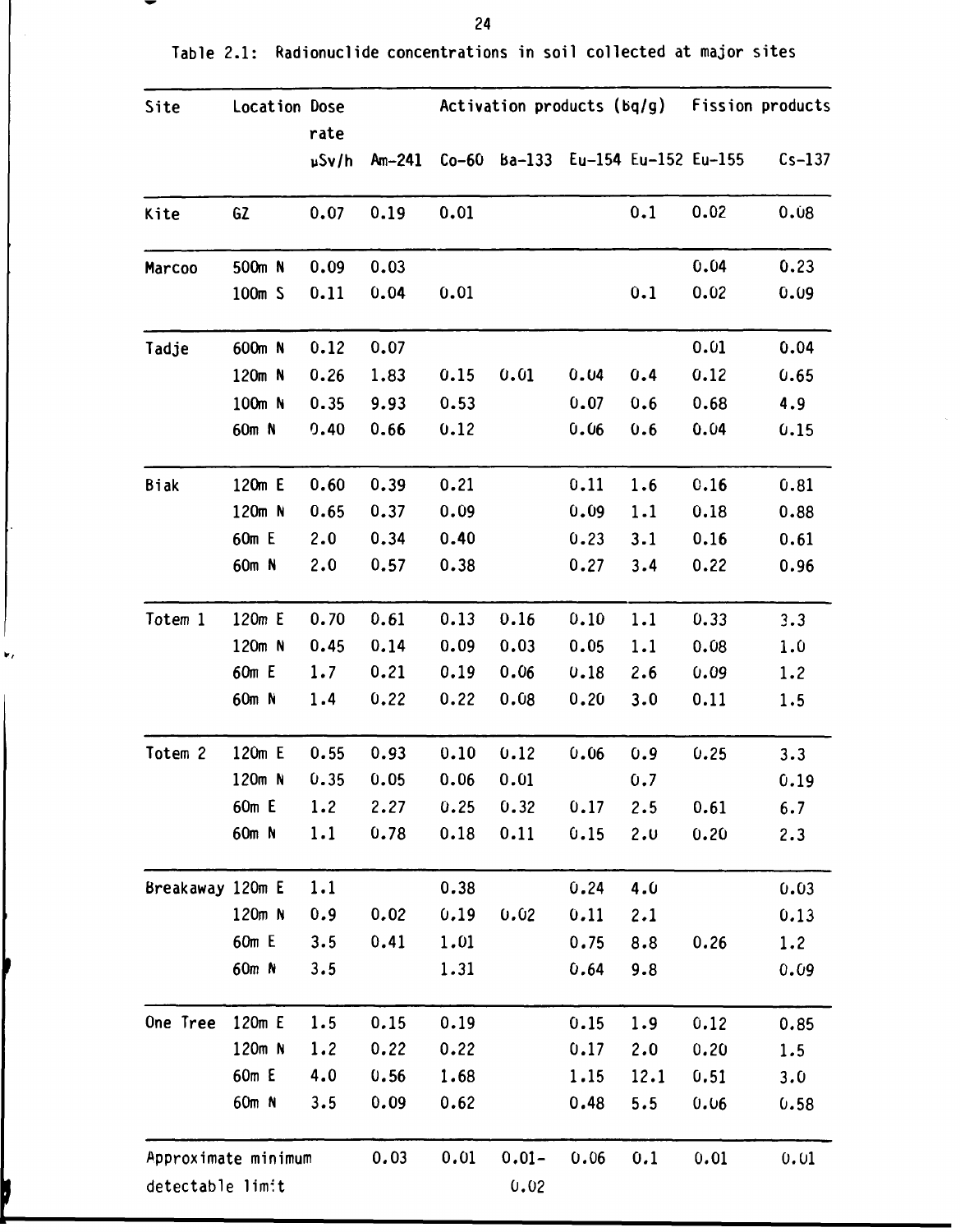The dose-rates measured at each site, with the exception of Taaje, confirmed the steady decrease with distance from GZ noted in the 1977 and 1978 surveys. In Table 2.2, the approximate radius of the area within which the dose-rate was above 0.57 vSv/h is listed for each trial site in addition to the highest dose-rate recorded at each site, because of work which had been carried out at the ground zeros in the past, including the construction of the concrete plinths, the point having the highest dose-rate was usually a few metres from ground zero. The activation products europium-152 and cobalt-60 are the major contributors to the gamma-ray dose-rates close to the ground zeros (Cooper et al., 1978). The average ratio of europium-152 to cobalt-60 in soil from each test-site was used to calculate the dose-rate contribution from each of the two nuclides and the earliest date at which the dose-rate would fall below  $0.57$   $\mu$ Sv/h (the dose-rate tor continuous exposure tor members of the public). The highest dose-rate and the date tor continuous occupation of each site except Tadje based on data from the recent surveys is given in Table 2.2 and compares well with estimates made in 1977 and 1978 (Cooper et al., 1978, Maclagan et al., 1979).

| Site             | Approx. radius of<br>area above 0.57µSv/h | Highest dose-rate<br>at site | Date for continuous<br>occupation |          |
|------------------|-------------------------------------------|------------------------------|-----------------------------------|----------|
|                  | (metre)                                   | $(\mu Sv/h)$                 | 1977-8 survey 1984 survey         |          |
| Kite             |                                           | 0.07                         |                                   |          |
| Marcoo           |                                           | 0.27                         |                                   |          |
| Tadje            | Few metres (irregular)                    | 0.70                         | 1992                              | See text |
| <b>Biak</b>      | 150                                       | 4.0                          | 2018                              | 2015     |
| Totem 1          | 130                                       | 5.5                          | 2024                              | 2022     |
| Totem 2          | 90                                        | 3.8                          | 2020                              | 2015     |
| <b>Breakaway</b> | 170                                       | 8.0                          | 2034                              | 2028     |
| One Tree         | 190                                       | 9.0                          | 2035                              | 2030     |

Table 2.2: Dose-rates and date for continuous occupation at each site.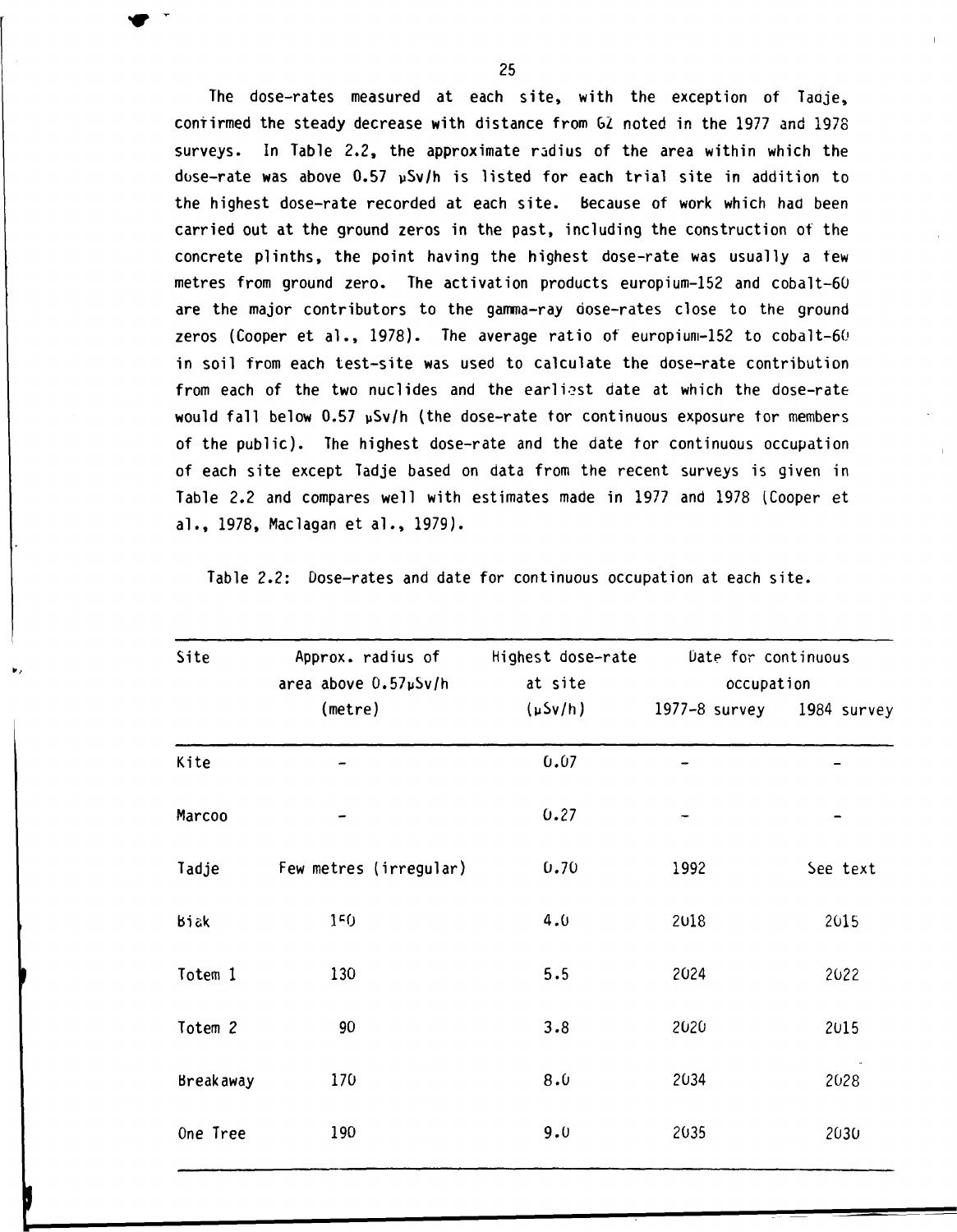**Radionuclide Contamination at Tadje. In February 1985 additional field measurements and soil sampling were performed at Tadje in order to assess in more detail the distribution of plutonium in the vicinity of ground zero and to the north. Field measurements were carried out with a thin sodium iodide detector described in Chapter 1 with a single channel analyzer adjusted to cover the range 40 to 80 keV. Although this setting was not specific for americium-241 due to interference from other radionuclides in the soil, a qualitative description of radioactive contamination at Tadje was obtained. The most significant regions of contamination lie in two small areas each of approximately 200 m x 100 m; one area immediately to the north of ground zero and the other a further 600 m north-east.** 

**A total of 48 soil samples were taken over the same area. Samples were prepared as described in Chapter 1 and the fractions below 500 um particle size were analysed by high-resolution gamma-ray spectrometry. The distribution of americiuir.-?41 activity in the soil is illustrated in Figure 2.1. The plutonium-239/americium-241 activity ratio for Tadje soil had been determined in the 1977 survey (Cooper et al., 1978) to be 55. The areas of highest americium levels therefore correspond to activity concentrations of plutonium-239 in excess of 25 kBq/kg.** 

**Glazing. Following the six tower-mounted tests at Emu and Maralinga the immediate areas surrounding the ground-zeros were covered in glazing or fused sand. Incorporated in the glazing were trapped fission products which contributed significantly to the external gamma and beta dose rates (Pearce, 1968). The glazing was largely removed by scavenging or dispersed during treatment of the areas in Operation Brumby, however numerous pieces of glazing can still be located on the surface at several sites, namely Totem 1 at Emu and Biak, Breakaway and One-Tree at Maralinga.** 

**The glazing represents a potential souvenir easily removed by any visitor to the area. In order to assess the potential risk to someone removing this material, samples were gathered from each site mentioned above and analyzed by high-resolution gamma-spectrometry. The results are presented in Table 2.3 for the major gamma-emmitting radionuclides, both activation products and fission products were detected in the glazing from each site in addition to americium-241. The presence of the latter radionuclide indicates that plutonium is also incorporated in the glazing. An additional major radioactive component of the glazing is strontium-90 which is not detected by** 

**26** 

**« \* ^**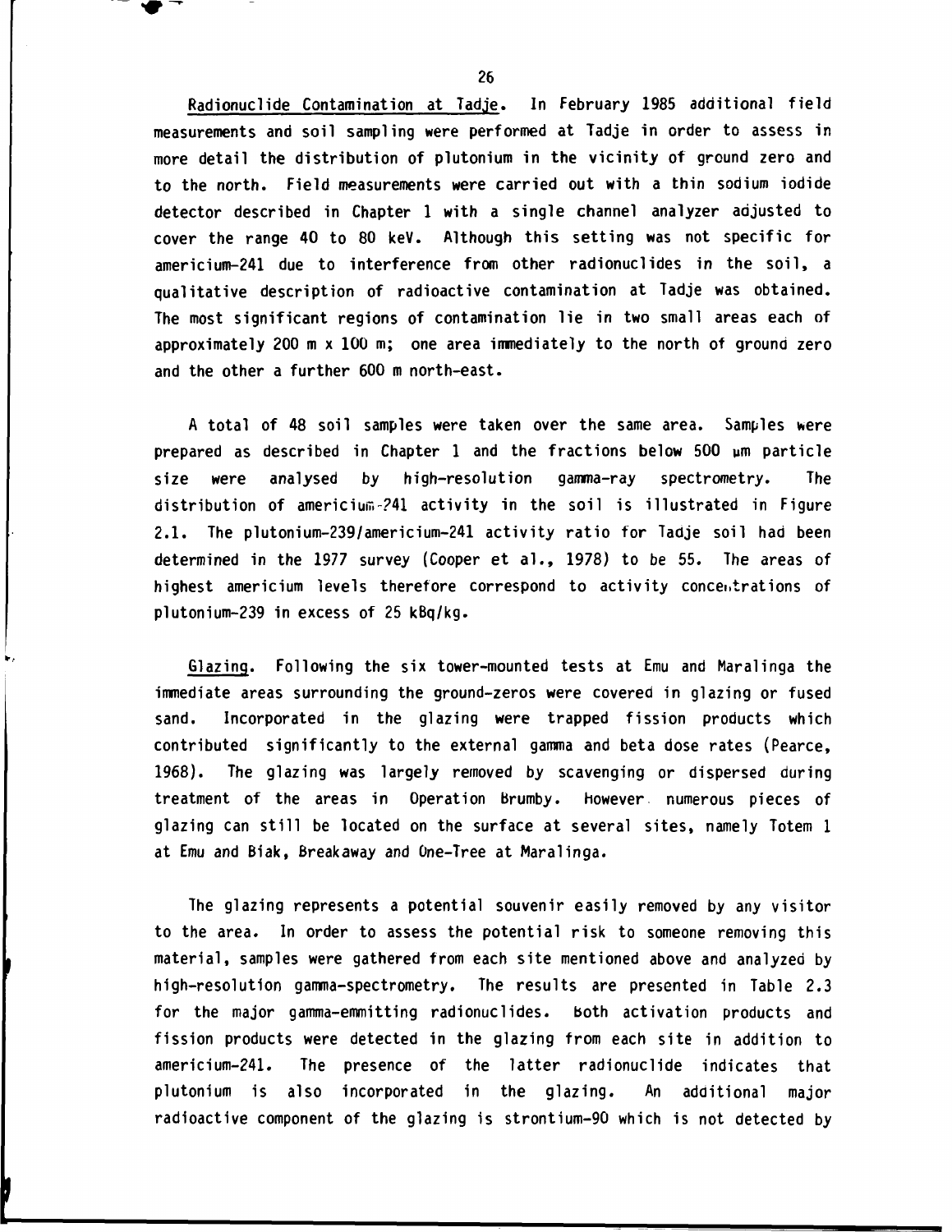**gamma-ray spectrometry. Based on the results of the 1977 survey (Cooper et al., 1978) it is anticipated that the level of strontium-90 is likely to be similiar to that of cesium-137. With the exception of Totem 1, where the radionuclide concentrations are rather higher, a typical piece (approximately 100 gram) of glazing is likely therefore to contain of the order of 4 kbq (0.1 wCi) of fission and activation products and based on the plutonium-239/americium-241 ratio for Tadje (Cooper et al., 1978) as much as 40 kBq (approximately 1 uCi) of plutonium.** 

| Site             | Radionuclide Concentrations (Bq/g) |                   |                   |                   |            |
|------------------|------------------------------------|-------------------|-------------------|-------------------|------------|
|                  | 60 <sub>Co</sub>                   | 137 <sub>Cs</sub> | 152 <sub>Eu</sub> | 155 <sub>Eu</sub> | $241_{Am}$ |
| <b>Biak</b>      | 0.62                               | 17.3              | 3.1               | 5.3               | 15.3       |
| <b>Breakaway</b> | 0.4                                | 16.3              | 2.0               | 2.9               | 4.1        |
| One-Tree         | 0.76                               | 23.9              | 3.9               | 6.9               | 6.8        |
| Totem I          | 1.64                               | 216               | 2.4               | 17.4              | 42.6       |

**Table 2.3: Radionuclide Concentrations in glazing collected at major trials sites**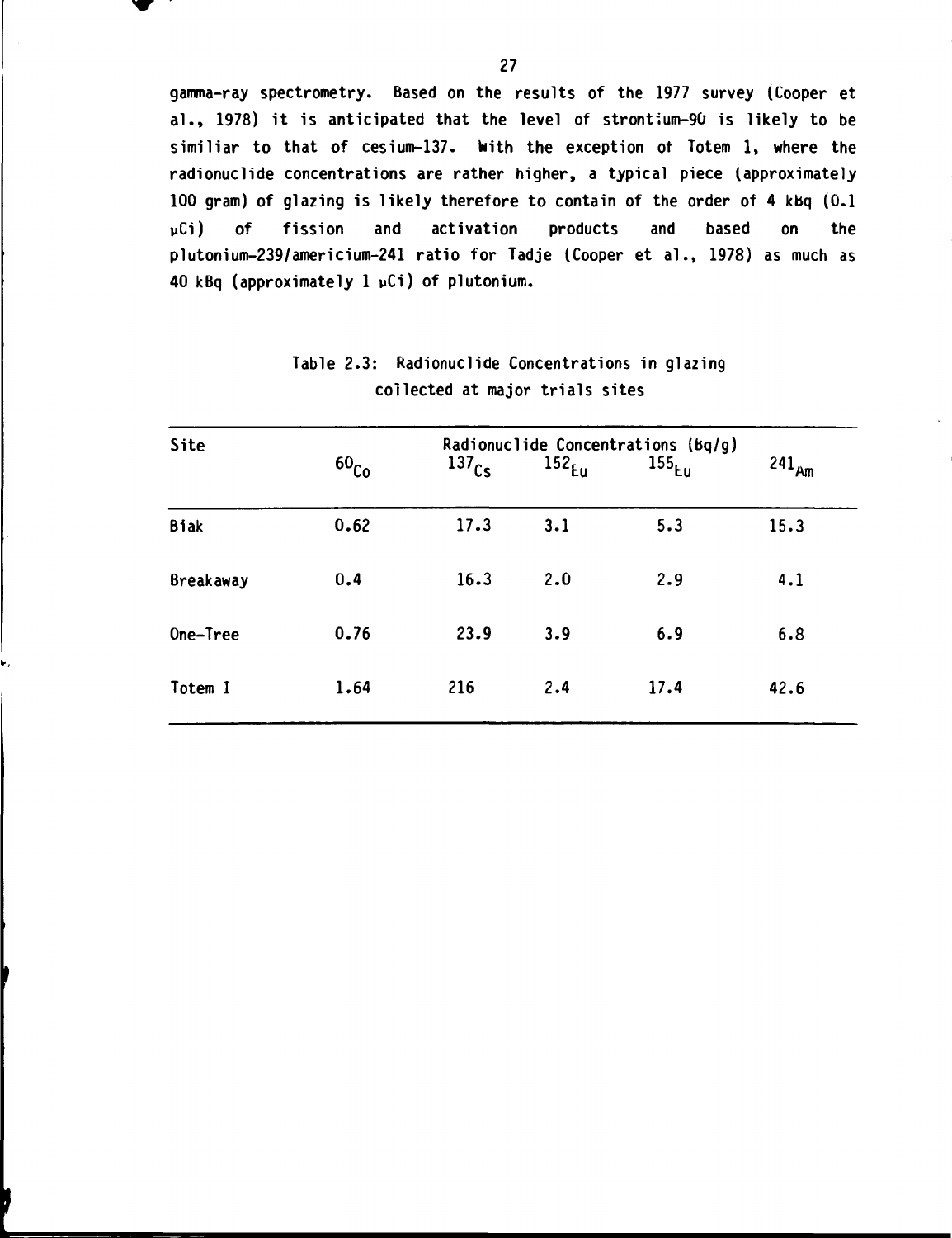**Figure 2.1: Distribution of americium-241 activity (Bq/kg) in the vicinity of Tadje ground zero.** 

 $\overline{\phantom{a}}$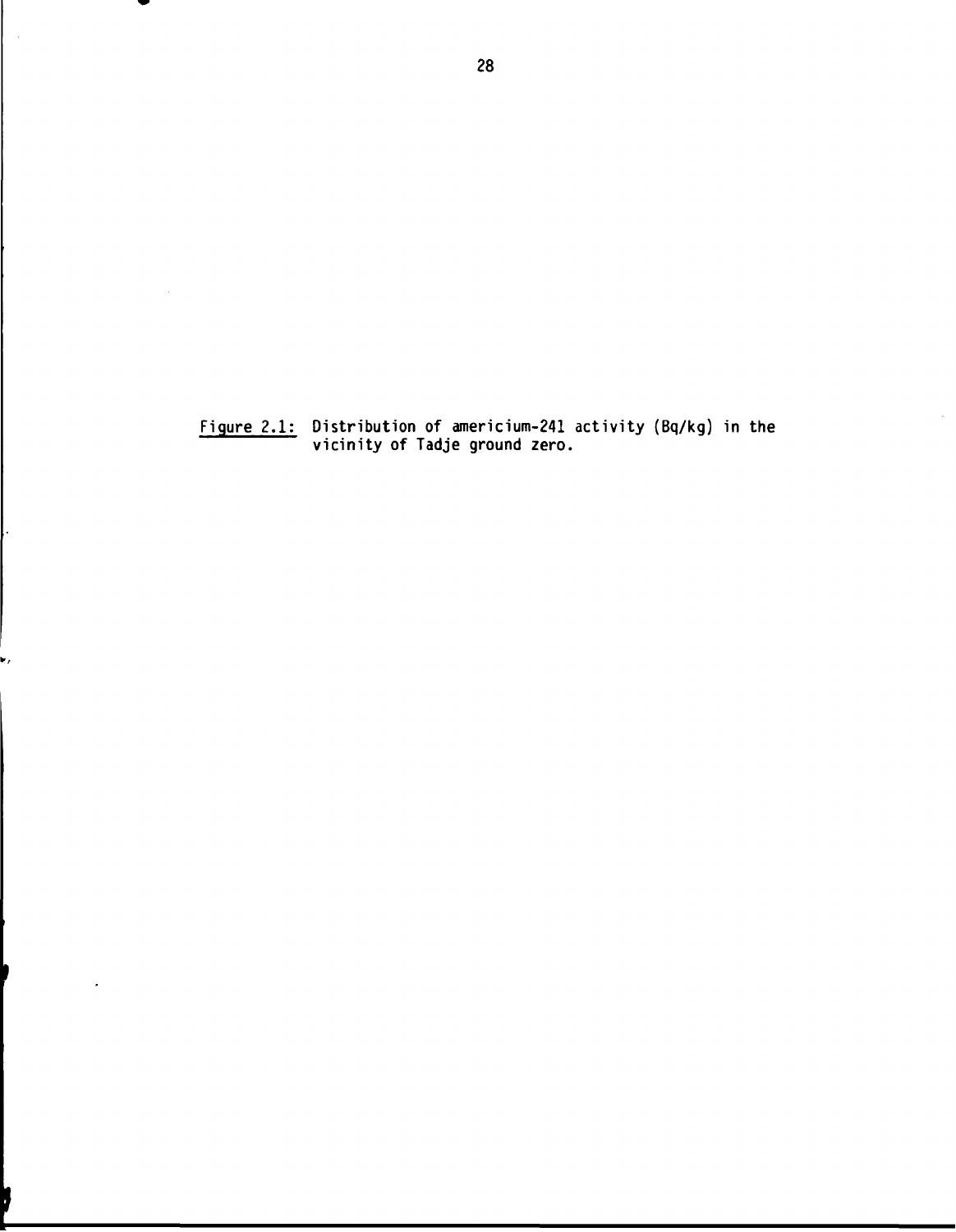

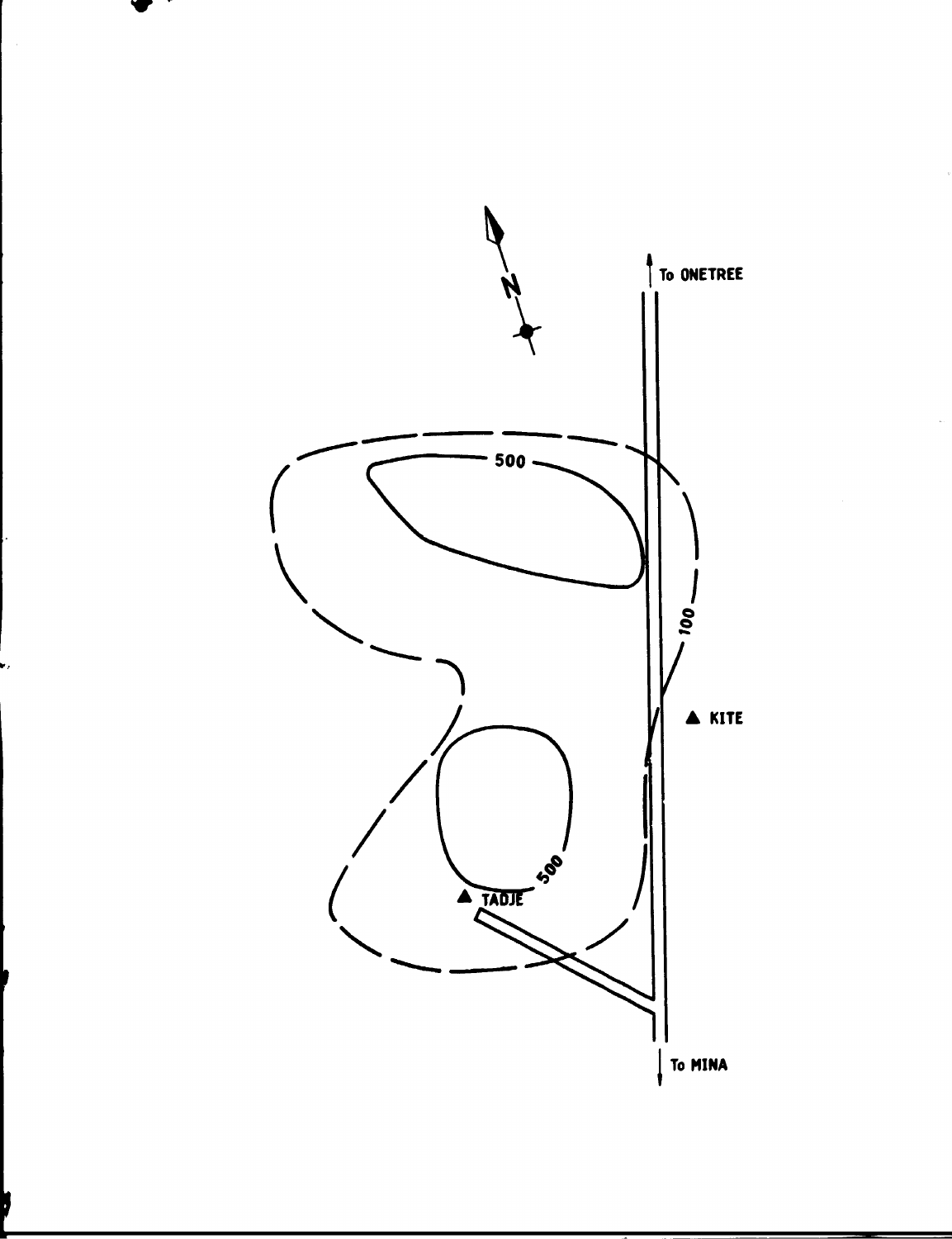#### **CHAPTER THREE**

#### **Residual Radioactive Contamination at Other Minor Trial Sites**

**Geoffrey A. Williams, Ian S. Leith and Keith H. Lokan** 

**Apart from those 'minor-trial' sites at Maralinga where plutonium is known to have been used, there are many other sites where trials occurred and where radioactive materials of both short and long half-lives were used (Symonds, 1985). The main such trials are Rats trials performed at Nayal and uobo, Kittens trials performed at Naya2, and TIMS or TM trials performed mainly at the Kuli and TM50 sites.** 

**As well as these sites, several other areas were used for 'minor trials' of various types. Whilst the execution of the present survey proceeded without reference to previous surveys, information about the existence and whereabouts of such areas was gleaned from official documents and maps held by A.R.L., particularly from maps showing areas of residual contamination at various times on the range.** 

**With the exception of plutonium, the only radioactive materials believea to have been used at Maralinga of sufficient halt-lives to be still detectable**  are the isotopes of uranium, uranium-238 (halt-life  $4.5 \times 10^9$  y) and uranium-235 (half-life 7.0 x 10<sup>8</sup> y), and possibly thorium-228 (halt-life **1.91 y) . Official U.K. records (Pilgrim, 1959; 1960; 1962) indicate that at Rats trials, where short-lived gamma-ray sources were employed, radionuclides**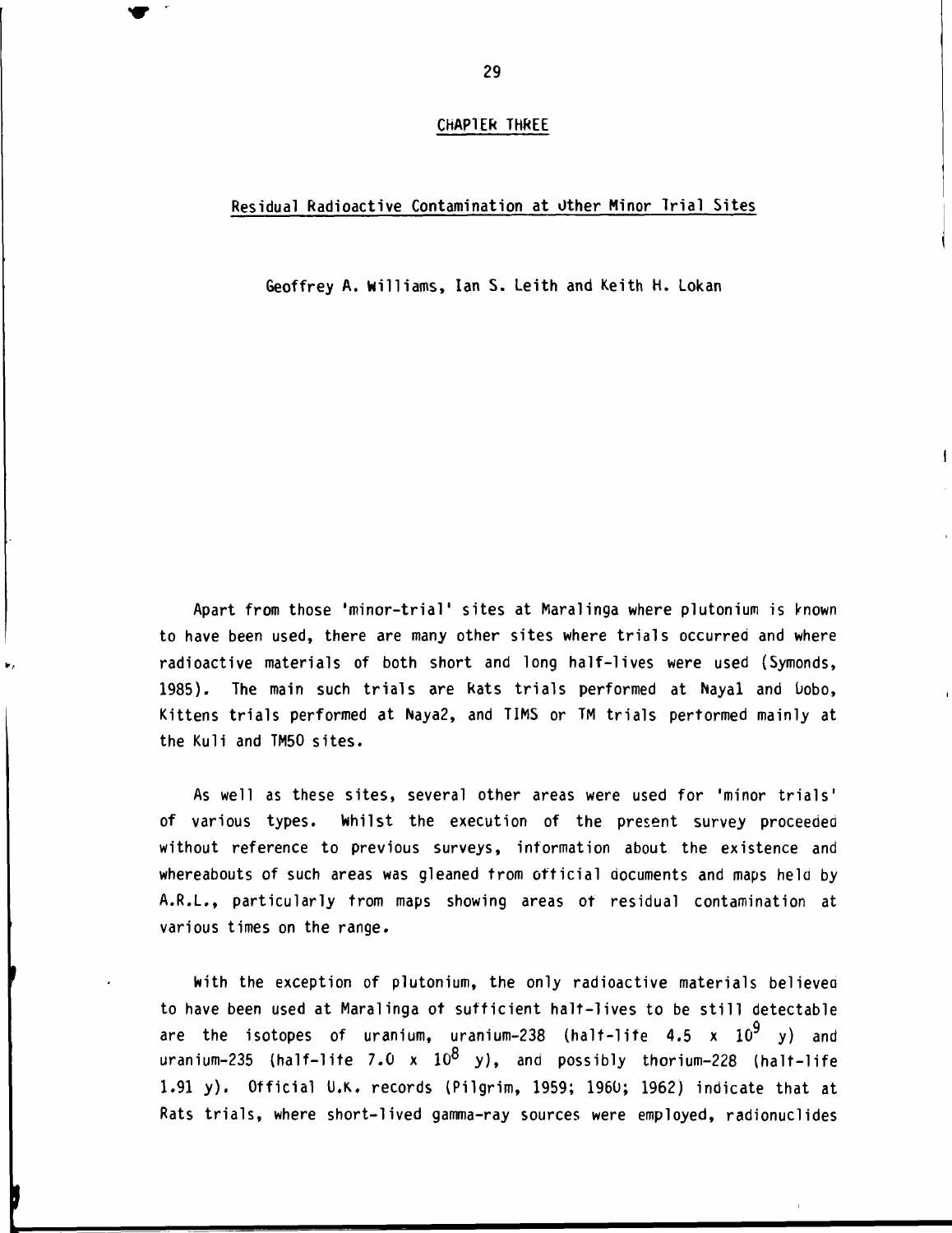**which may have been used are natural uranium, thorium-228, lead-212 and scandium-46. At Kittens trials, beryllium, uranium and short-livea alpha-particle sources including polonium-210 were used, and at TIMb trials large quantities of natural uranium and beryllium were used.** 

**During surveys at Maralinga in May, November and December 1984 and February 1985, virtually every road and track on the range was traversed a number of times and any unusual features were investigated. Although there were, obviously, large areas of the Maralinga Range which were not examined, no area of radioactive contamination was found whose position was not defined somewhere in an official document or map.** 

**Measurements of radioactivity levels in the field were made by use ot the same hand-held 50 mm diameter thin-crystal (2 mm) Nal(Tl) probes ana scalar-ratemeters described in Chapter 1, but with the 'winaow' set to monitor all energies of gamma-radiation above 40 keV. As well, in many areas a field-portable thin-crystal Nal spectrometer was used to record the gamma-ray spectrum and identify immediately any radionuclides present.** 

**Surface soil samples were obtained by use of a template of 84 mm diameter and 25 mm depth. In general, a number (usually three) ot samples was collected from over a small area at the site being sampled. These were combined and the composite sample was sieved (1 mm mesh) to remove larger stones before being sealed in a standard geometry (of ca. 60 g mass) ana analysed by high-resolution gamma-ray spectrometry. The estimated uncertainties in quoted activities, given in parentheses, reter to the least significant figure. These were determined from counting statistics only, and are expressed as estimated standard deviations.** 

**For most soil samples of relatively low specific activity, peaks from thorium-234 ot energies 63.3 and 92.6 keV were used to determine uranium-238 activities and peaks from uranium-235 of energies 143.8 and 185.7 keV were used to determine uranium-235 activities, however, self-absorption in the sample matrix affects the peak-heights of all these peaks to some extent, ana in particular those at lower energies are attenuated more than those at higher energies. This effect is probably not very significant in most ot the soil samples for which results are presented below, ana most uranium-235/uranium-238 activity ratios are acceptably close, within experimental errors, to the 4.6°/o value for natural uranium. For certain**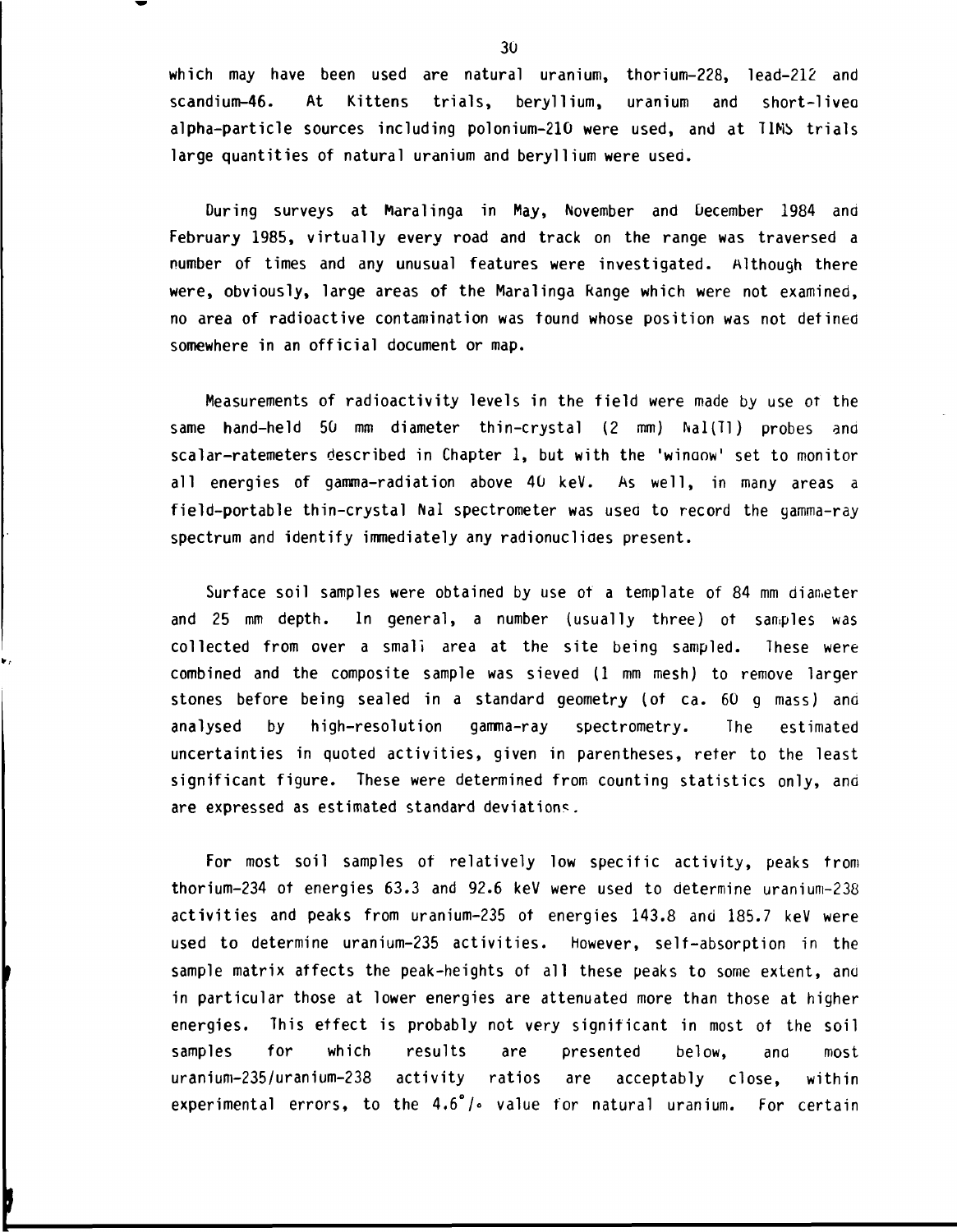**samples such as solid pieces of uranium, the attenuation ot these peaks by self-absorption within the sample can be very significant and it is difficult in such cases to use the uranium-235/uranium-238 activity ratio to distinguish between, for example, natural and depleted uranium.** 

## **NATURAL BACKGROUND LEVELS OF RADIOACTIVITY**

**All soil contains low levels of natural radioactivity largely aue to the presence of trace amounts of uranium. To determine the background level ot activity due to naturally-occurring uranium in soil from the Maralinga and Emu areas, three surface soil samples were collected from sites far removed from any trial sites. At Maralinga, soil samples were obtained from 2 km south of Roadside and from the Tietkins Well area. Activities of uranium-238 in these soil samples were 0.016(1) and 0.012(1) Bq/g respectively. At Emu, a soil sample collected from close to Emu Claypan had an activity of uranium-238 of 0.020(1) Bq/g.** 

#### **RATS LANES AT NAYA1**

**The area around the six experimental lanes of Rats tiring sites and three long lanes of sandbagged instrument bunkers at Nayal, shown in Figure 3.1, was inspected and extensively monitored tor residual raaioactivity in November 1984 and February 1985. In addition, the nearby Scandium site (Figure 3.2) was identified and monitored.** 

**Visual inspection revealed that the area had been cleared of all large debris including the firing plates. Only small pieces of rusty metal,**  sections of wire cables and small electrical components remain, and none of **these are radioactive. Several firing sites were identified (Figure 3.1) but, in the main, exact locations of firings have been obliterated. One small piece of uranium metal was identified close to a firing site (at sampling site 16, Figure 3.1), together with a small area of soil nearby which was contaminated with crumbly yellow uranium fragments. A wooden box near to several firing sites, filled with earth, was found to contain low levels ot radioactivity due to the presence of natural uranium. The only other contaminated debris found in the Rats area was a piece ot thick rusty steel, ca. 150 mm in length, which was highly contaminated with plutonium having a plutonium-239 activity of 46 Mbq. It was assumed that this piece ot metal, which was ca. 12 m from sampling site 13 (Figure 3.1), had originated from the nearby TM100 site. Upon removal for further analysis, the ground beneath the metal was also quite highly contaminated with plutonium, probably due to weathering (rusting) of the fragment.**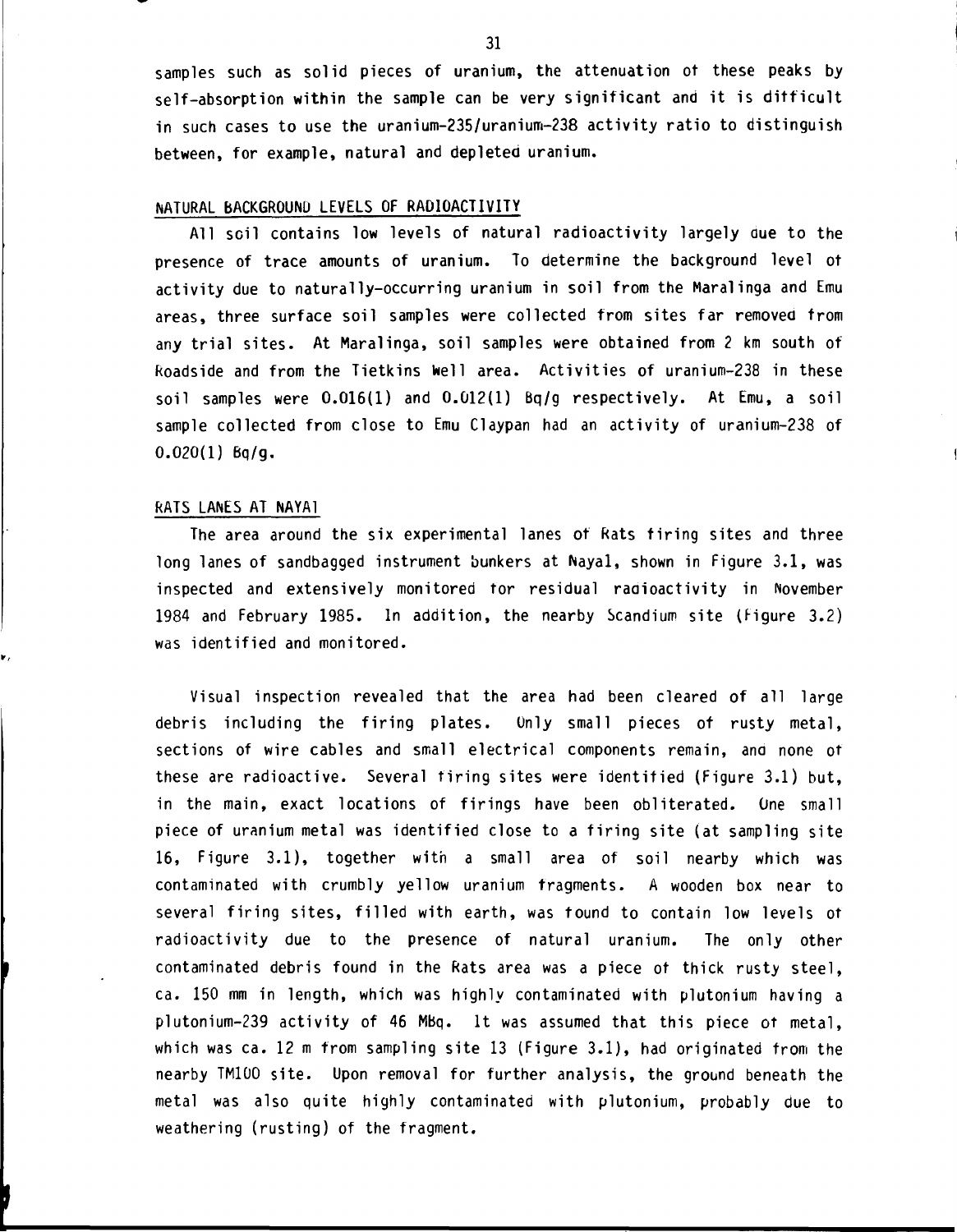In all, 18 surface soil samples were collected from the area, at the sites indicated in Figure 3.1, and these were analysed by high-resolution gamma-ray spectrometry in the laboratory. Results are given in Table 3.1. Whereas activities due to natural uranium are all low, the largest being 0.064(8) Bq/g, significant plutonium contamination is present in many of the soil samples. By use of the plutonium-239/americium-241 ratio value ot 15.5 calculated for the TM100 area (Chapter 1), the observed range of americium-241 activities indicates a range of plutonium-239 activities in the Rats area ot effectively zero to 24.2 bq/g. As with the plutonium-contaminated metal fragment discussed above, it is assumed that this plutonium contamination ot the area originated from the adjacent TM100 site.

## Table 3.1. Activities (bq/g) in surface soil samples from the kats area at Nayal<sup>a,b</sup>

| Site     | $238_{U}$ | $\overline{235}$ | $\overline{241}_{Am}$ |
|----------|-----------|------------------|-----------------------|
| $Rat-1$  | 0.027(6)  | 0.001(1)         | 0.053(2)              |
| $Rat-2$  | 0.035(6)  | 0.003(3)         | 0.107(2)              |
| $Rat-3$  | 0.064(8)  | 0.003(3)         | 1.550(8)              |
| Rat-4    | 0.013(4)  | 0.001(1)         | 0.024(1)              |
| Rat-5    | 0.007(4)  | 0.001(1)         | 0.038(1)              |
| Rat-6    | 0.047(5)  | 0.003(1)         | 0.403(3)              |
| $Rat-7$  | 0.019(7)  | 0.001(1)         | 0.009(2)              |
| Rat-8    | 0.020(7)  | 0.001(1)         | 0.132(3)              |
| Rat-9    | 0.028(3)  | 0.001(4)         | 0.021(1)              |
| Rat-10   | 0.018(5)  | <b>NUC</b>       | 0.022(1)              |
| $Rat-11$ | 0.024(12) | 0.002(1)         | 0.001(1)              |
| $Rat-12$ | 0.038(7)  | 0.001(1)         | 0.234(3)              |
| $Rat-13$ | 0.019(4)  | 0.002(1)         | 0.009(1)              |
| $Rat-14$ | 0.026(5)  | 0.006(6)         | 0.022(1)              |
| kat-15   | 0.029(5)  | 0.001(1)         | <b>ND</b>             |
| $Rat-16$ | 0.031(5)  | 0.002(1)         | <b>ND</b>             |
| Rat-17   | 0.028(5)  | C.002(2)         | 0.005(1)              |
| Rat-18   | 0.016(5)  | 0.003(5)         | 0.050(2)              |

a) Sampling sites are as marked on Figure 3.1.

b) Estimated standard deviations are given in parentheses.

c) NO indicates that the activity was below the level ot detection.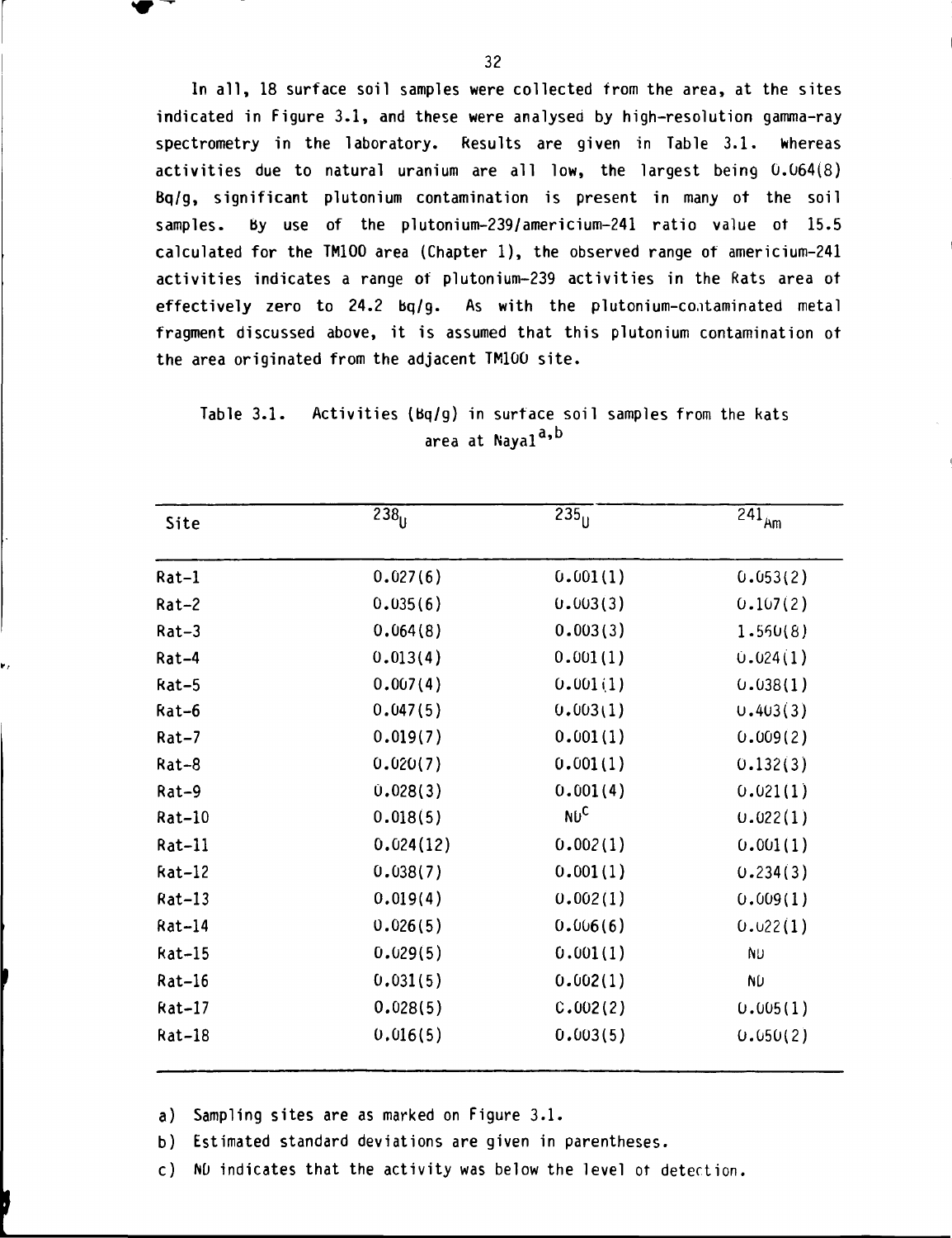#### **KITTENS LANES AT NAYA2**

**The five Kittens lanes at Maralinga, shown in Figure 3.2, were inspected and extensively monitored in November 1984 and February 1985. Throughout the area, there is a light distribution of metal pieces, largely steel, which have been overlooked in earlier cleanup operations. Some of these metal pieces, in particular steel tubing and solid base supports of tripod-like supporting structures, are lightly contaminated on the surface by natural uranium. There is also a smattering of other debris including old cables and phosphor-bronze or brass canisters, none of which is radioactive. Two small pieces (of masses 17.3 and 51.3 g) of a metal of low density which were lightly contaminated with natural uranium (each with uranium-238 and uranium-235 activities of 23(2) and 0.97(1) Bq/g respectively), were found at the eastern end of lane 4.** 

**A total of 15 surface soil samples wrs collected throughout the Kittens area, at the sites shown in Figure 3.2. All show low levels of natural uranium (0.010(4) to 0.036(5) Bq/g of uranium-238) close to background values.** 

#### **TRIALS AT NAYA3**

**Three distinct areas were identified where evidence remained of tests having been performed at Naya3. These sites are shown in Figure 3.3, two of which were identified from maps as the TM2 (1955) and Rodent sites. The third area, which we will call the 'Special' Kittens site, is identified as the site of 'about 20 Kittens firings ... at a site in the Naya area near the old Tim site' (OKAwRE, 1959). At the 'Special' Kittens area, a large quantity of electrical components and other debris litters the site. A low mound of soi<sup>1</sup> beside the roadway was found to be lightly contaminated with natural uranium (Table 3.2), and a piece of rusty steel from this mound was contaminated likewise.** 

**The TM2 (1955) site consists of two large craters, each some eight metres in diameter, and a large mound of earth close to the roadway. Soil within each crater is active due to the presence of natural uranium (Table 3.2), and there were several pieces of thick twisted rusty steel plate close to the craters which were lightly contaminated on the surface with uranium. In the westernmost crater, which was the more active of the two, the activity levels were variable with localised areas of raised activities, A small piece of t'ranium metal was found on the surface at the bottom of this crater.** 

**Several hundred metres west of the two active craters just described is the Rodent site, consisting of three smaller craters each ca. five metres in**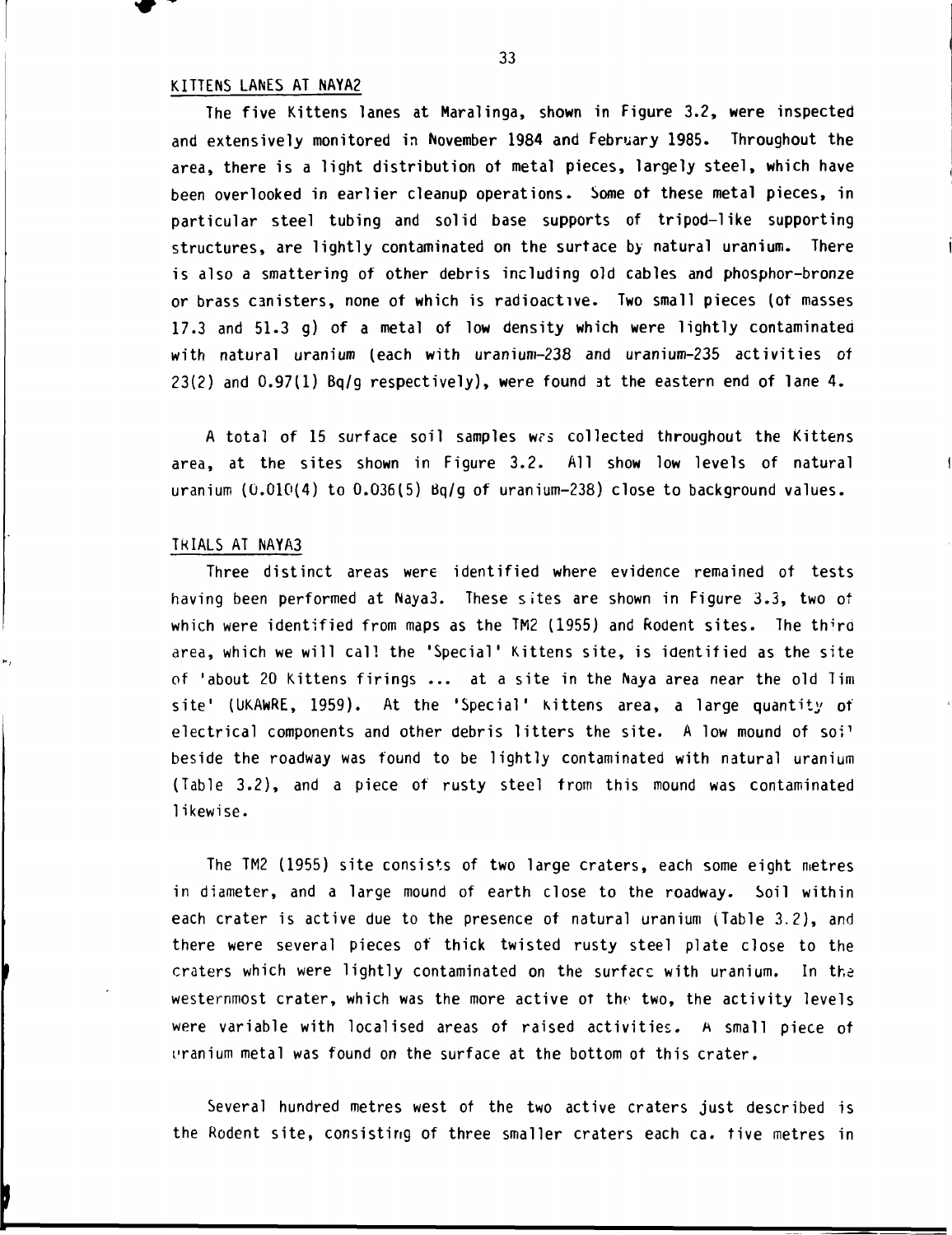**diameter. No radioactivity was detected in these craters, on debris scattered around them, nor on soil samples from the vicinity (Table 3.2). A large amount of twisted sheet aluminium was present in the area, as well as many large pieces of magnesium alloy. A number of these pieces of alloy were found at distances up to 700 metres from the site of the craters in both north and south directions.** 

| Site     | 238 <sub>H</sub> | $\overline{235}_{11}$ |
|----------|------------------|-----------------------|
| SKIT-1   | 9.49(5)          | 0.41(1)               |
| $SKIT-2$ | 0.068(5)         | 0.002(1)              |
| $SKII-3$ | 0.022(5)         | 0.002(1)              |
| TM2-4    | 9.65(4)          | 0.45(2)               |
| $TM2-5$  | 0.60(1)          | 0.027(4)              |
| $TM2-6$  | 17.17(3)         | 0.82(3)               |
| $TM2-7$  | 0.153(6)         | 0.005(2)              |
| $TM2-8$  | 0.060(8)         | 0.002(1)              |
| $TM2-9$  | 0.012(6)         | 0.001(1)              |
| ROD-10   | 0.034(5)         | 0.002(1)              |
| ROD-11   | 0.021(5)         | 0.001(1)              |
| ROD-12   | 0.021(5)         | 0.001(1)              |

**Table 3.2. Activities (bq/g) in surface soil samples from the Naya3 area<sup>a</sup> '** 

- **a) Sampling sites SKIT-1, 2 and 3 were at the low mound of earth at the 'Special' Kittens site, 20 m N and 50 m S of the mound respectively. At the TM2 site, samples TM2-4 and TM2-6 were within the east and west craters respectively, TM2-5 and TM2-7 were composite samples from various point' 15 m from the centres of the east and west craters respectively, and 1M2-8 and 9 were from areas 450 m and 700 m respectively NE of the mound of earth indicated in Figure 3.3. Samples ROO-10, 11 and 12 were composite samples from various points 5 m frer. the centres ot the southern, central and northern craters respectively at the Rodent site.**
- **b) Estimated standard deviations are given in parentheses.**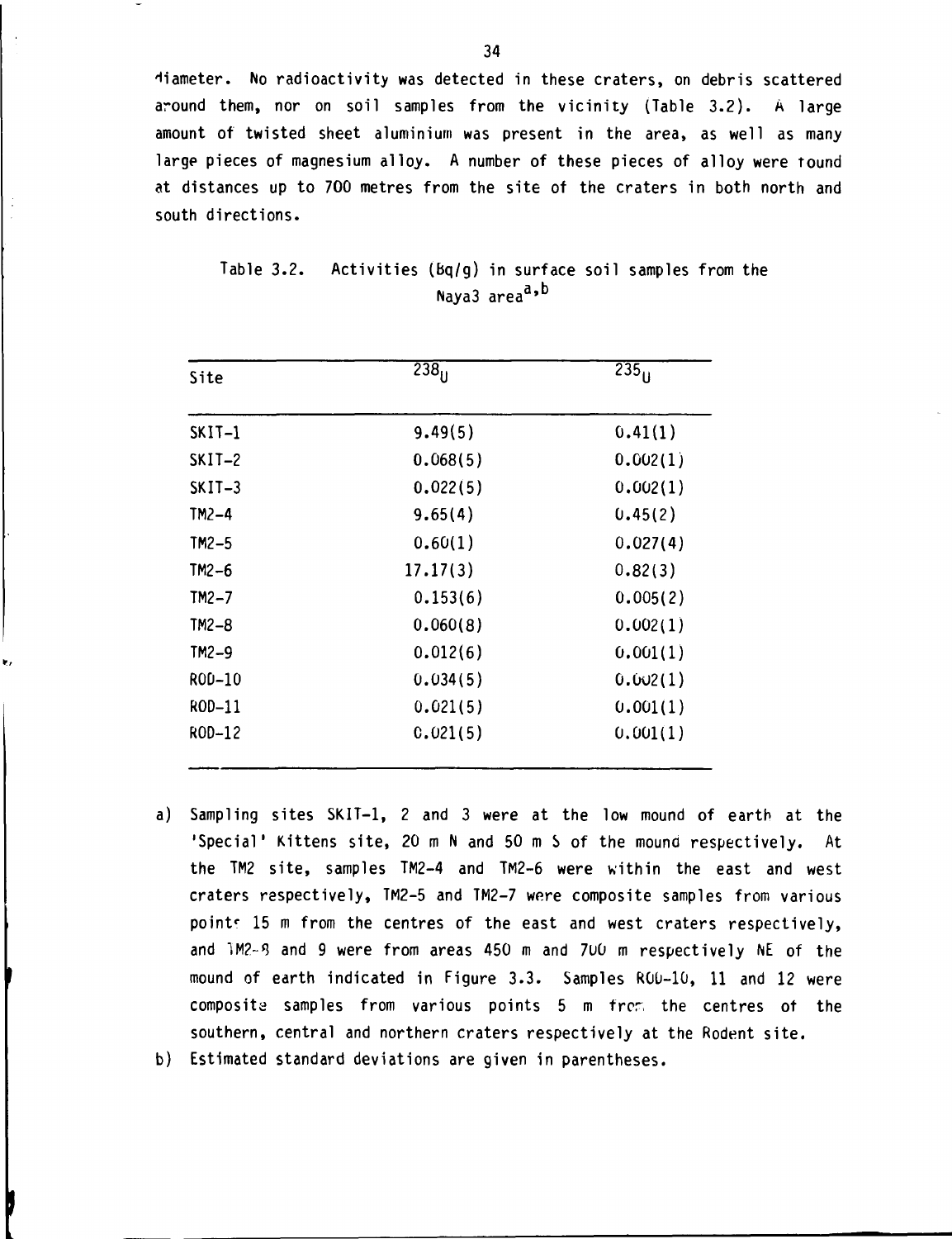#### **TRIALS AT WEwAK**

**In this section, results of investigations at wewak sites VK26 to VK31 are presented (Figure 3.4). Sites VK23 to VK31 were used variously for trials involving beryllium and natural uranium (AHPR), and it is our understanding that sites VK21, VK22, VK34, VK35 and VK60B were unused. To our knowledge, VK32 does not exist and, as discussed in Chapter 1, plutonium was used at sites VK33, VK60A and VK60C.** 

**Investigation of sites VK26 to VK31 revealed the usual debris including the ubiquitous electrical cable and connectors. kadioactivity was not detected on the ground or on any pieces of debris. It was not possible to pinpoint the exact location of any of the trials, so surface soil samples were collected at each site from over a fairly wide representative area and bulked before analysis. Gamma-ray spectrometry measurements on these soil samples showed no significant levels of radioactivity due to uranium or any other gamma-ray emitting radionuclides.** 

**Three craters to the north-east of the main wewak site were also investigated and soil samples were taken from each. Two adjacent craters were at the site 'A' area (Figure 3.4), and the other was about 1 km north-east of the main wewak site. No significant radioactivity levels were detected at site 'A' or at any of the craters or in the soil samples from them.** 

#### **RESUSPENSION AREAS**

**Three small areas, shown in Figure 3.4, are known to have been used tor**  'resuspension trials' (Carter, 1960). At site 1, areas ot 1 m<sup>2</sup> (site 1b) **2 and 10 m (site 1C) were contaminated with 87 g and 570 g respectively of**  <code>natural uranium (as U<sub>3</sub>O<sub>8</sub>). Sites 1 (10 m<sup>2</sup>), 1A (1 m<sup>2</sup>) and 1B were</code> **also contaminated with short-lived yttrium-91. No elevated levels of radioactivity were found, possibly because of the difficulty of finding such a small area of contamination in a relatively featureless environment. A large amount of debris littered the area.** 

**2 Site 2, at which 10 m was contaminated with 600 g natural uranium, and 2 site 3 at which 10 m was contaminated with 560 g natural uranium, were not identified. Resuspension sites 4-6 inclusive were not used and therefore clean.**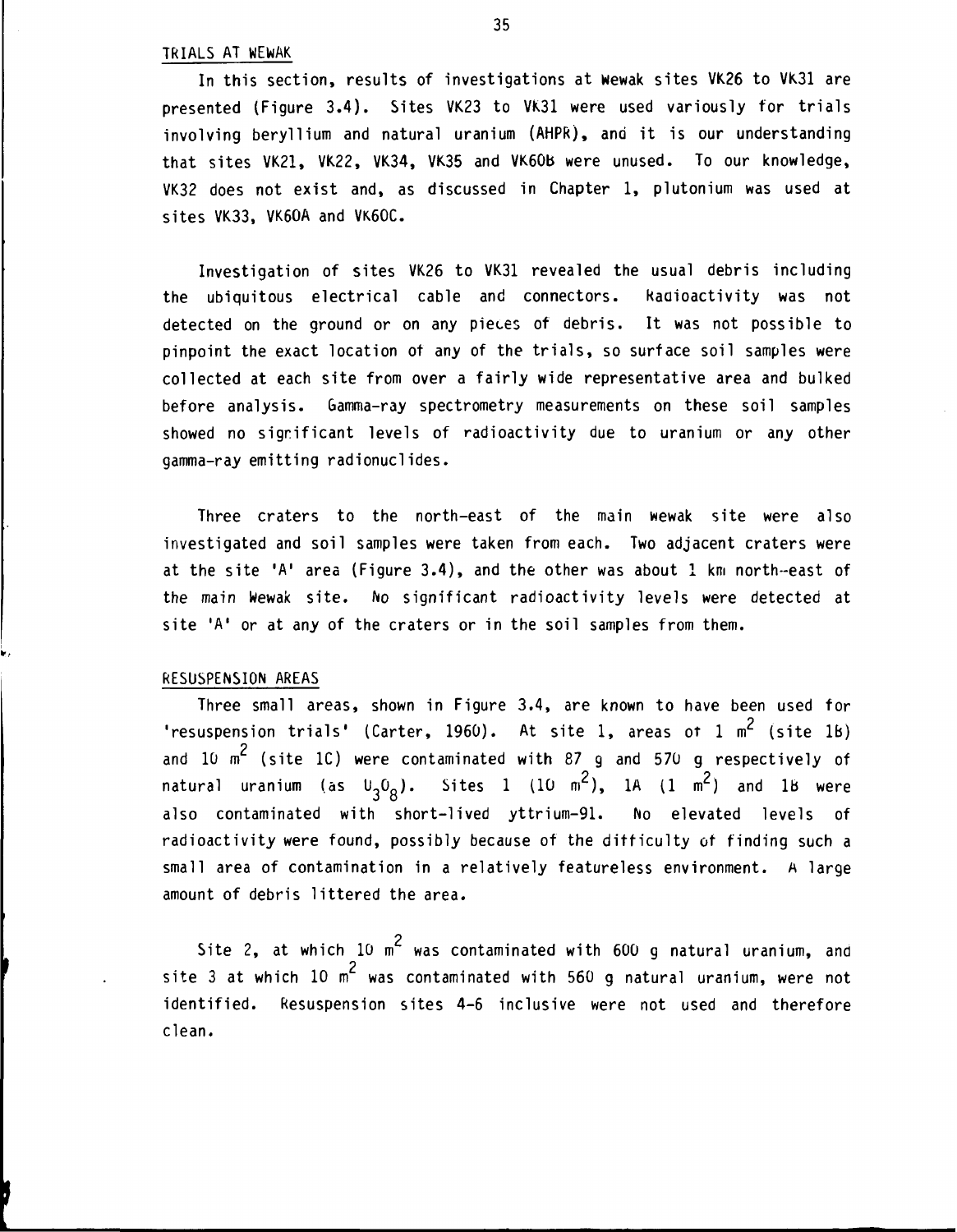#### **RATS TRIALS AT DObU**

Features now evident at the Dobo site are the tiring pad, largely covered **with earth but with bituminous material exposed in parts, the railway track leading to the firing pad, again largely covered with earth, and a mound of earth to the east of the pad covering the burial pits (Figure 3.5). A large part of the area surrounding the firing pad has been treated with fresh earth and extensively worked.** 

**The site was monitored with hand-held probes ana the tiela-portable thin-crystal Nal spectrometer. Levels of radioactivity above normal background were not observed in the area or on fragments. Surface soil samples were collected from on top of the burial pits, from on top of the firing pad, and from the depressed area between the pad and burial pits. As well, a composite surface soil sample was obtained trom an area 46 metres south of the firing pad, beyond the access road, in untreated soil littered with debris. Analysis of these four soil samples by gamma-ray spectrometry showed no significant levels of radioactivity above background.** 

#### **TM50 AREA**

**The TM50 site consists now of a soil-covered mound under which is the concrete base of what was a large blockhouse (Cook, 1967) immediately aajacent to the firing site, a treated area of soil covering the firing site and the burial pit, and some mounds of soil to the north and east of the treatea area (Figure 3.6). To the west of the blockhouse base, on the opposite side of the access track, is a large partly-buried cubic concrete shelter.** 

**The area was thoroughly monitored with hand-hela probes, and apart trom one small area of contamination due to natural uranium in the Tiring area (ca. 10 metres north of the blockhouse base), and two tiny fragments OT natural uranium ot masses 1.39 and 1.94 g, no other levels ot radioactivity above background values were observed, lhe two fragments were found on the mounds of soil at the extremities of the treated area, one to the north and the other to the east of the firing site.** 

**Surface soil samples were collected from four oitterent areas, shown in Figure 3.6. The active area ca. 10 metres north ot the blockhouse base was extersively sampled, and five different samples trom this small area were analysed individually. Results ot gamma-ray spectrometry on the samples are presented in Table 3.3. The five samples trom the active area all show enhanced levels of activity due to natural uranium, whereas samples from the other three sites show no contamination.**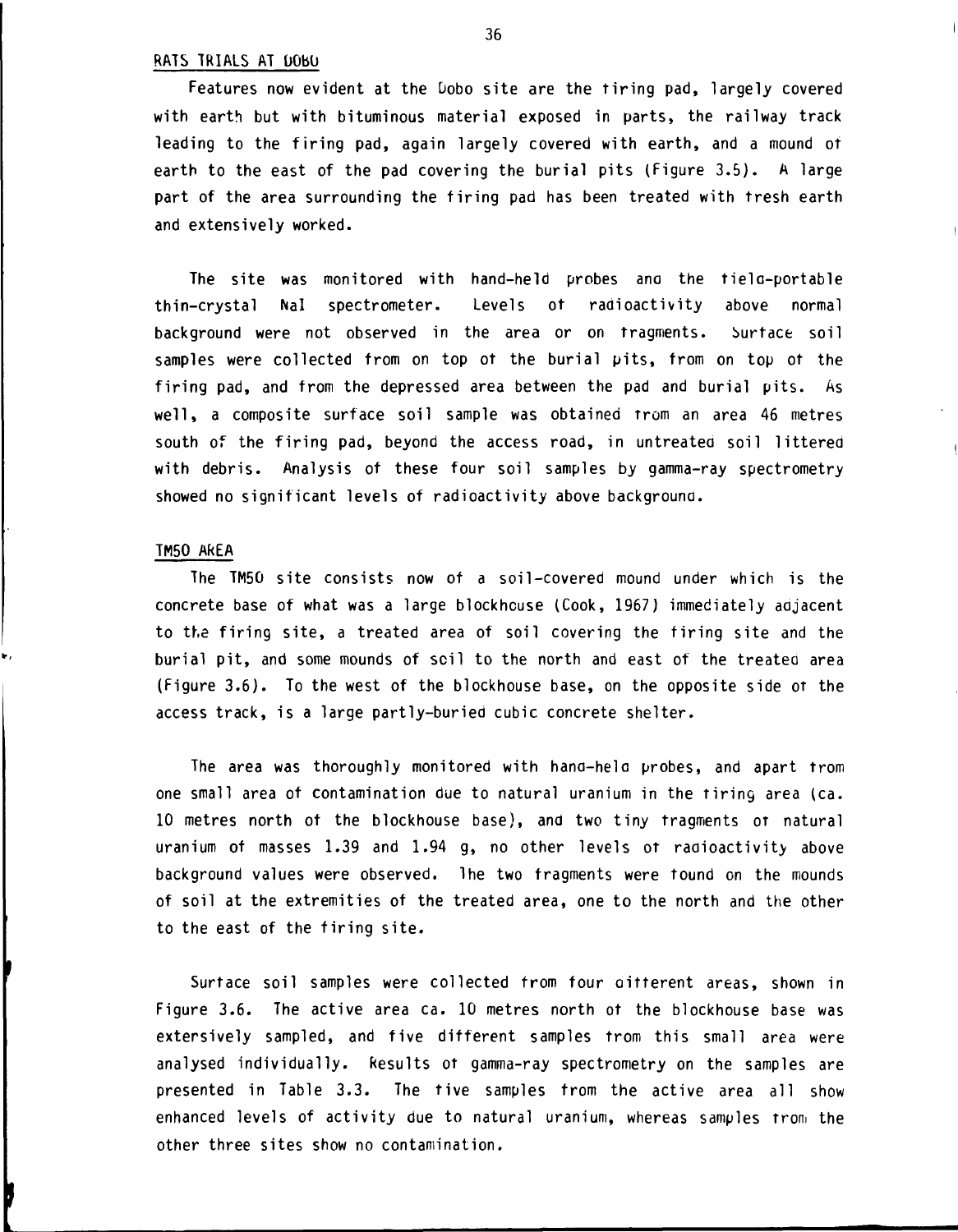| Site      | $\overline{2}38_{\text{L}}$ | 235 <sub>11</sub> |  |
|-----------|-----------------------------|-------------------|--|
| $IM50-1$  | 0.071(5)                    | 0.003(2)          |  |
| $TM50-2$  | 2.09(1)                     | 0.103(3)          |  |
| TM50-2a   | 1.28(1)                     | 0.057(3)          |  |
| TM50-2b   | 0.147(6)                    | 0.012(4)          |  |
| $IM50-2c$ | 0.218(7)                    | 0.007(2)          |  |
| TM50-2d   | 7.18(3)                     | 0.346(5)          |  |
| TM50-3    | 0.022(4)                    | 0.001(1)          |  |
| TM50-4    | 0.036(5)                    | 0.002(1)          |  |

Table 3.3. Activities (Bq/g) in surface soil samples from the  $1M50$  area<sup> $35$ </sup>

- a) Sampling sites are as marked on Figure 3.6. Samples TM50-1 and TM50-4 are each composites of three samples from the sites shown; sample lM50-2a was from alongside TM50-2, and samples TM50-2b, 2c and 2d were from 1 m NE, 1 m S and 0.8 m Nw of TM50-2 respectively.
- b) Estimated standard deviations are given in parentheses.

#### KULI

The Kuli site consists now of a series of mounds of soil covering the two firing pads TM11 and TM16 (Pilgrim, 1962), the two debris pits, and the shelter TM12. The site is shown in Figure 3.7, together with a 150  $\times$  320 metre grid layout which was set up to identity sampling sites. The whole of the area covered by the grid is littered by small fragments of light metal, mainly magnesium or aluminium, and by fragments of natural uranium. Two main types of uranium fragments were identified; yellow crumbly material and pieces of dense uranium metal. The latter were a brown colour with tinges of yellow on the surfaces. The largest piece of uranium metal discovered on the surface was of mass 353 g.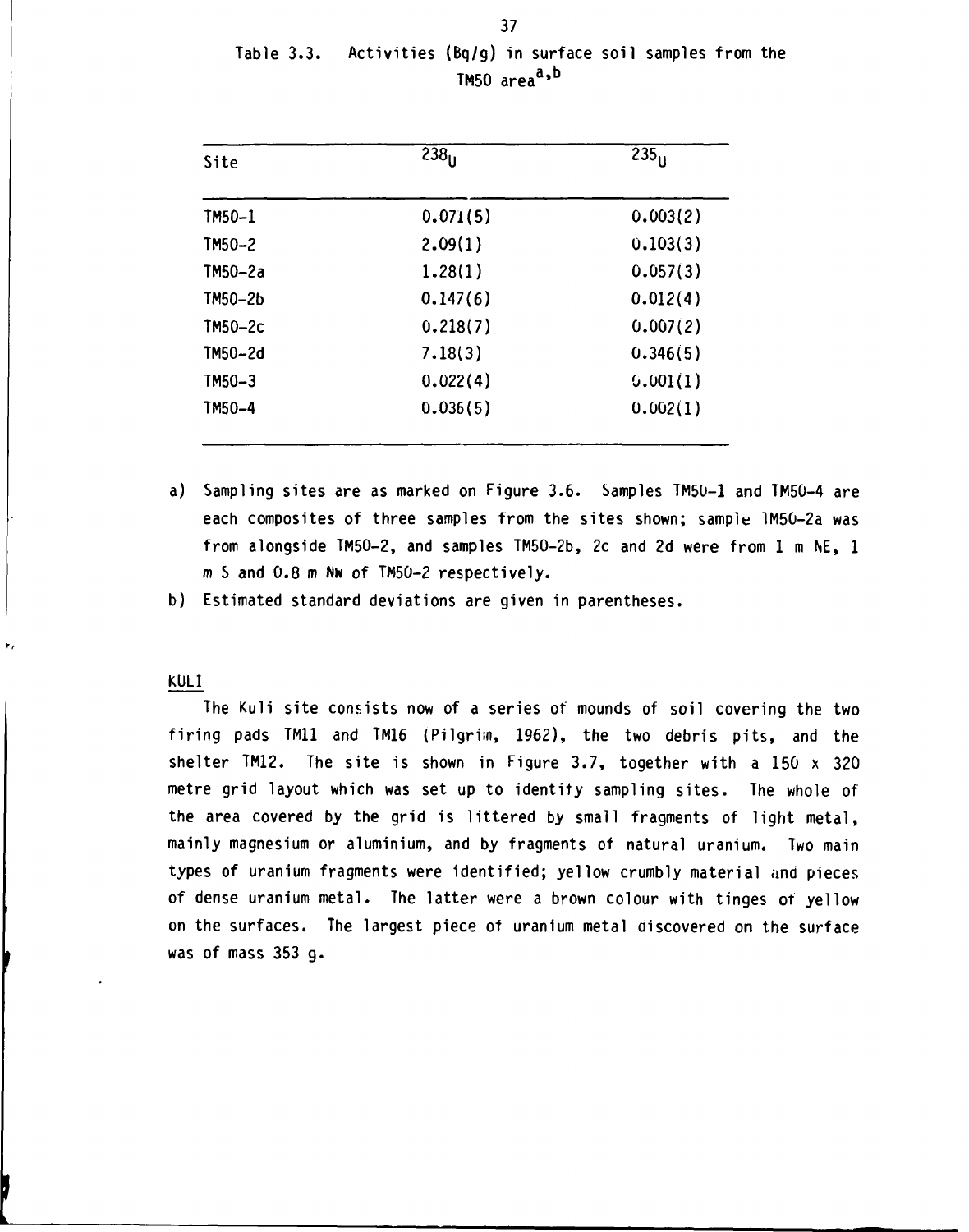**A survey covering 8°/» of the grid area, using hand-hela probes as in the surveys of piutonium fragments described in Chapter 1, revealed** *\/ery* **few (115) fragments of uranium except in one area within the TM16 soak where a continuum of uranium activity was encountered, however, the grid area did not contain all the observed uranium. For example, fragments were observed outside of the grid and at one spot on a perimeter track (Figure 3.8), ca. 750 m north-east from the firing sites, a cluster of about a hundred small crumbling yellow fragments of uranium were encountered. The full extent of dispersed uranium was not determined.** 

**Eighteen surface soil samples were collected from the Kuli area at the sites indicated in Figure 3.7 and the results of gamma-ray spectrometry on these are given in Table 3.4. Almost all show enhanced levels of natural uranium, with the largest levels of activity (1.30(1) to 31.24(5) bq/g for uranium-238) being in samples from the TM16 soak area (sample KULl-10 was from the centre of the soak, and the radius of the soak is ca. 10-15 metres).** 

#### **SMALL FIRING SITES**

**The area of the above name is shown on one map as a site on the road to Kuli, ca. 1.3 km west of the Kuli site on the north side of that roaa (Figure 3.8). A likely reference to the trials performed at this site is found in UKAWRE (1958) where mention is made of '72 small scale firings (S.w.A. Firings) in the Tim area at Kuli \*. An investigation in this general area revealed a large horseshoe-shaped mound of sand, enclosing a similar-shaped valley with another mound of sand in the middle (Figure 3.9). In one area of**  the valley, there is a large amount of twisted metal and in a number of areas **hundreds of small yellow fragments of uranium litter the surface of the sand. As at Kuli, there are both crumbly yellow fragments and pieces of uranium metal.** 

**Fragments of uranium were concentrated on the surface at the northern (top) end of the horseshoe-shaped site, both in the valley and on the mounaea sides as shown in Figure 3.9. Almost all the uranium was contained within an area of 60 x 50 metres which was surveyed in detail. The total amount of uranium on the surface was estimated to be about 1.5 kg lea. 19 Nibq of uranium-238).**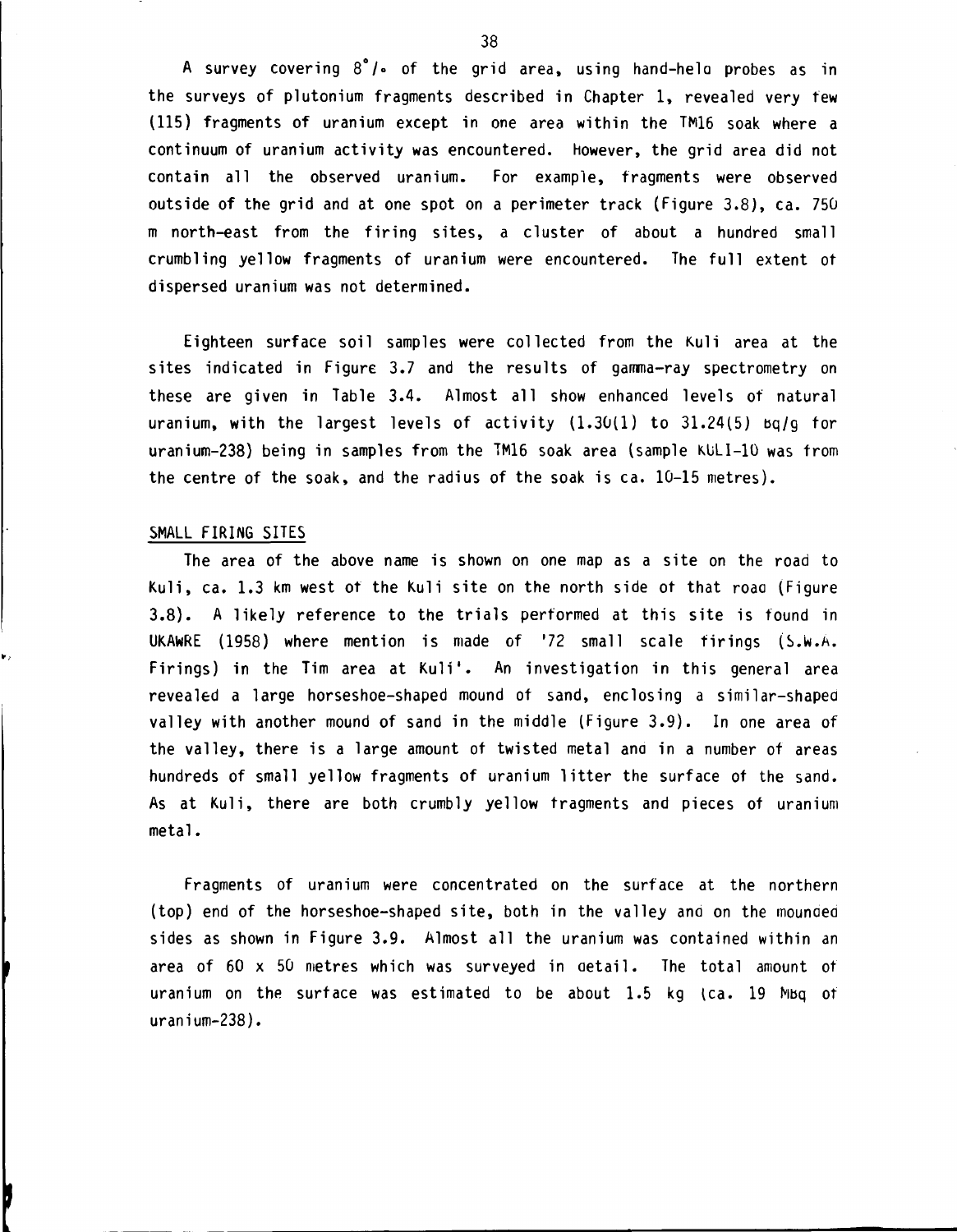| Site           | $238_{\text{H}}$ | $\overline{235}_{\text{H}}$ |  |
|----------------|------------------|-----------------------------|--|
| $KULI-1$       | 0.71(1)          | 0.032(2)                    |  |
| $KULI-2$       | 0.407(8)         | 0.013(2)                    |  |
| $KULI-3$       | 0.376(5)         | 0.020(2)                    |  |
| KULI-4         | 0.430(7)         | 0.019(2)                    |  |
| $KULI-5$       | 0.038(5)         | 0.001(1)                    |  |
| $KULI-6$       | 0.008(4)         | NDC                         |  |
| $KULI-7$       | 0.196(6)         | 0.007(2)                    |  |
| KULI-8         | 1.32(1)          | 0.068(4)                    |  |
| KULI-9         | 0.050(5)         | 0.002(1)                    |  |
| $KULI-10$      | 31.24(5)         | 1.40(2)                     |  |
| $KULI-11$      | 4.10(2)          | 0.181(7)                    |  |
| <b>KULI-12</b> | 1.71(2)          | 0.079(4)                    |  |
| $KULI-13$      | 1.30(1)          | 0.058(3)                    |  |
| $KULI-14$      | 0.037(5)         | 0.001(1)                    |  |
| <b>KULI-15</b> | 0.761(9)         | 0.036(4)                    |  |
| $KULI-16$      | 0.581(9)         | 0.026(3)                    |  |
| $KULI-17$      | 0.343(6)         | 0.016(2)                    |  |
| <b>KULI-18</b> | 0.078(5)         | 0.005(2)                    |  |

Table 3.4. Activities (Bq/g) in surface soil samples from the Kuli area<sup>a,b</sup>

- a) Sampling sites are as identified in Figure 3.7. Samples KULI-6 and 14 were from mounded fresh soil on top of the TM11 and TM16 firing pads respectively. Samples KULI-8, 10, 11 and 13 were from the TM16 soakaway, with KULI-10 from close to the centre of this area. Sample KULI-18 was collected in very sandy soil at the top of a sandhill, beside the trig, point 'TANYA'.
- b) Estimated standard deviations are given in parentheses.
- c) ND indicates that the activity was below the level of detection.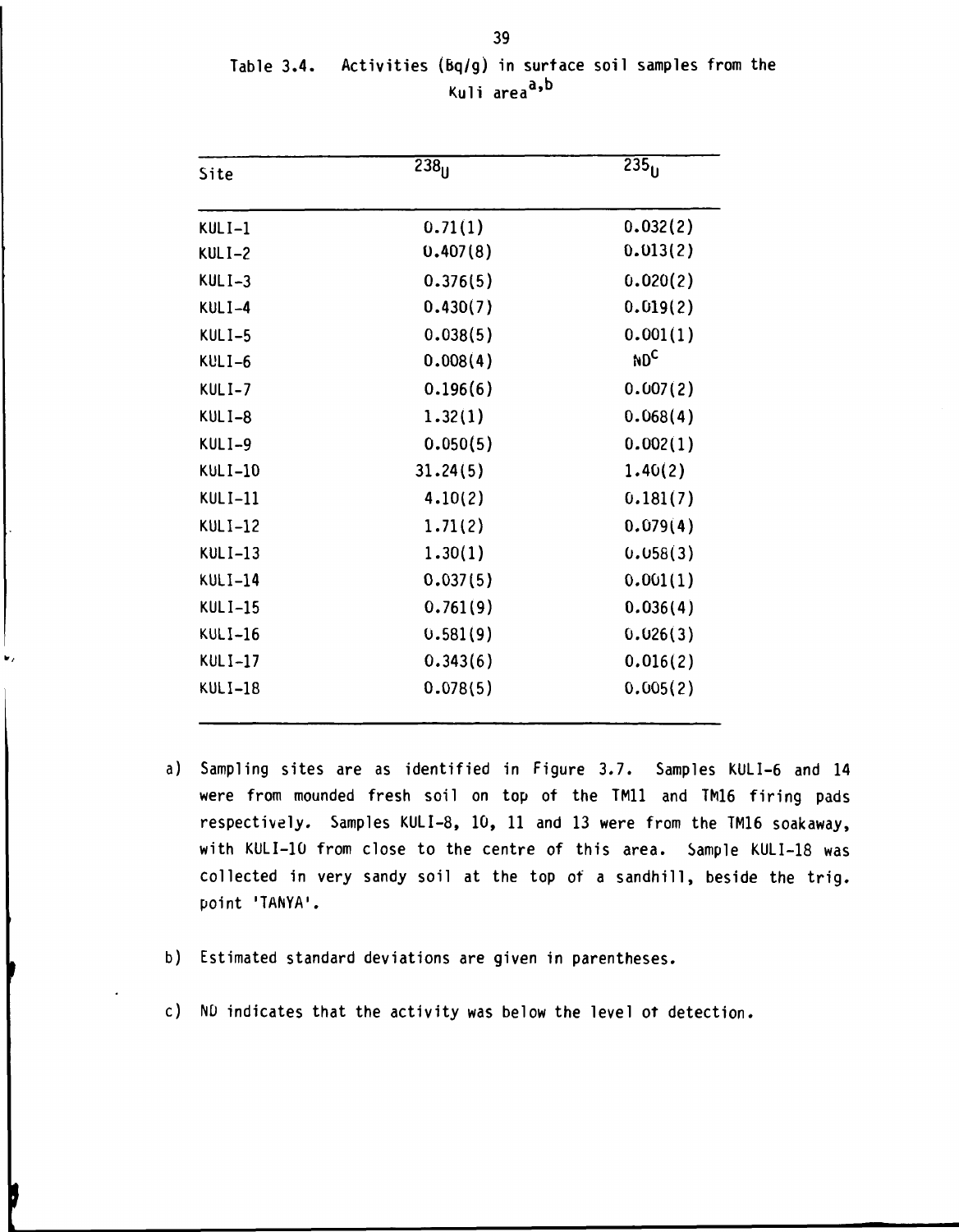**Surface soil samples were collected from three places within the site (Figure 3.9), in areas where uranium fragments were not evident on the surface. Analysis of these samples showed no levels of radioactivity above normal background values, indicating that uranium was dispersed around the site as fragments and not in finely divided form.** 

#### **OTHER MISCELLANEOUS AREAS**

**Other areas at Maralinga where radioactive materials are known to have been handled are the remains (concrete base) of the radiochemical laboratory (building BL/4) in the Maralinga Village, the UC/RB (decontamination and radiobiological) area, the XA (weapons assembly) area and the airport washdown site. Each of these areas was monitored by use of hand-held probes, and several spectra were obtained by use of the field-portable thin-crystal spectrometer at the site of the radiochemical laboratory. Only background levels of radioactivity were observed. Surface soil samples were obtained from the soaks at the DC/Rb and airport washdown sites, and again only background levels of radioactivity were observed.** 

#### **EMU**

**Surface soil samples were obtained from the tour Kittens test sites K.1 (northernmost), K2, K3 and K4 (southernmost), from close to the metal firing plates. Analysis of these samples by gamma-ray spectrometry showed no levels of radioactivity above normal background values.** 

**A composite surface soil sample from several areas at the old Emu Village site was analysed by gamma-ray spectrometry, and yielded activities of 0.028(8) and 0.006(1) bq/g for uranium-238 and caesium-137 respectively. These are normal background values.** 

#### **ACKNOWLEDGEMENTS**

**we are grateful to Mr. John Moroney for helping us to find our way around much of the official documentation concerning the 'minor trials'. Our thanks are also extended to Mr. Robin Statham for help with sample preparation and to**  members of the South Australian Health Commission, in particular Dr. Alvin P. **Summerton, Mr. Andrew Johnston and Mr. Walter Spehr, tor their help with the field work at Maralinga.**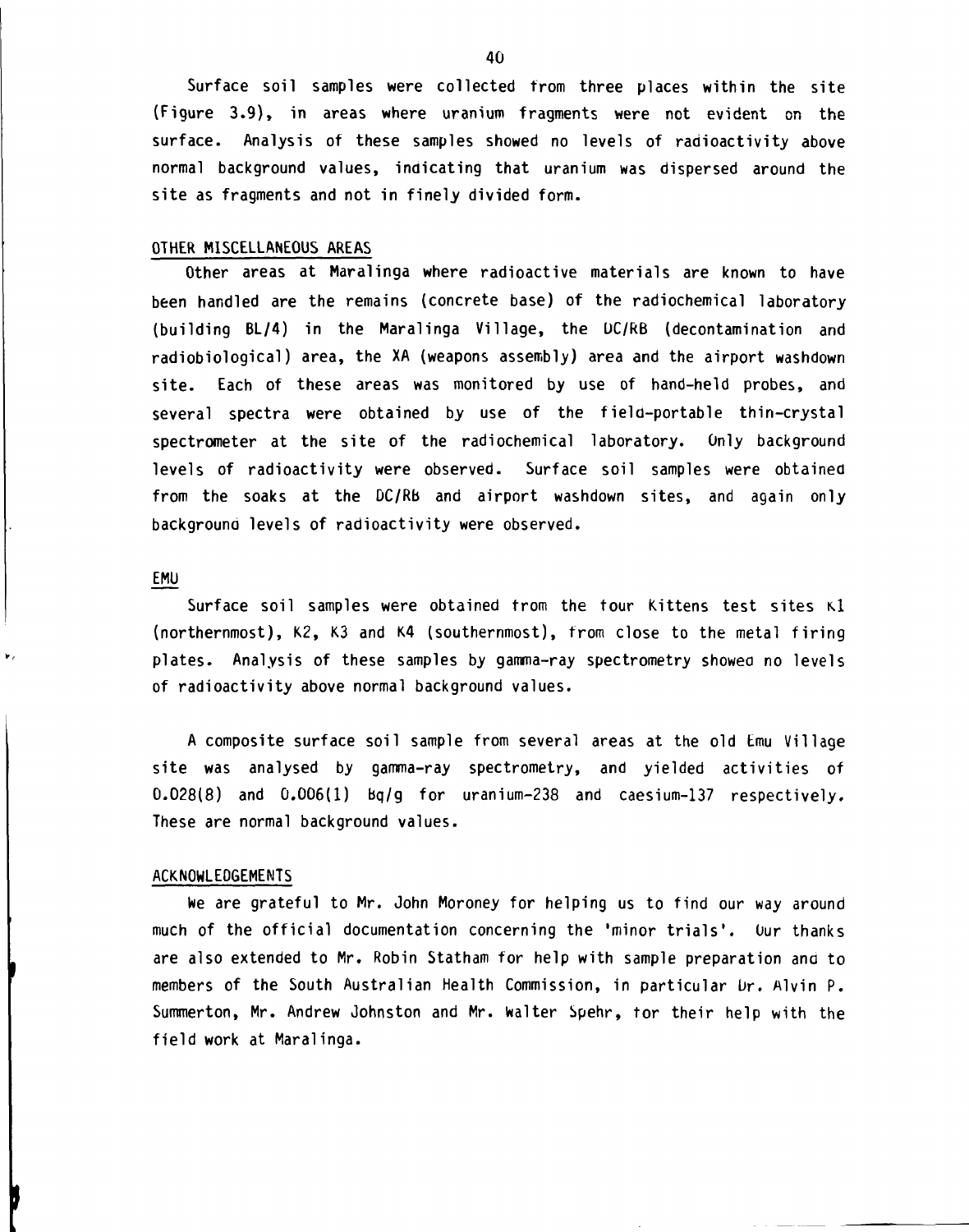



v,

**Figure 3.1: Kats site at Nayal showing the positions ( + ) of the 18 soil sampling sites.** 

 $\overline{1}$ 

 $\overline{1}$ 

 $\overline{1}$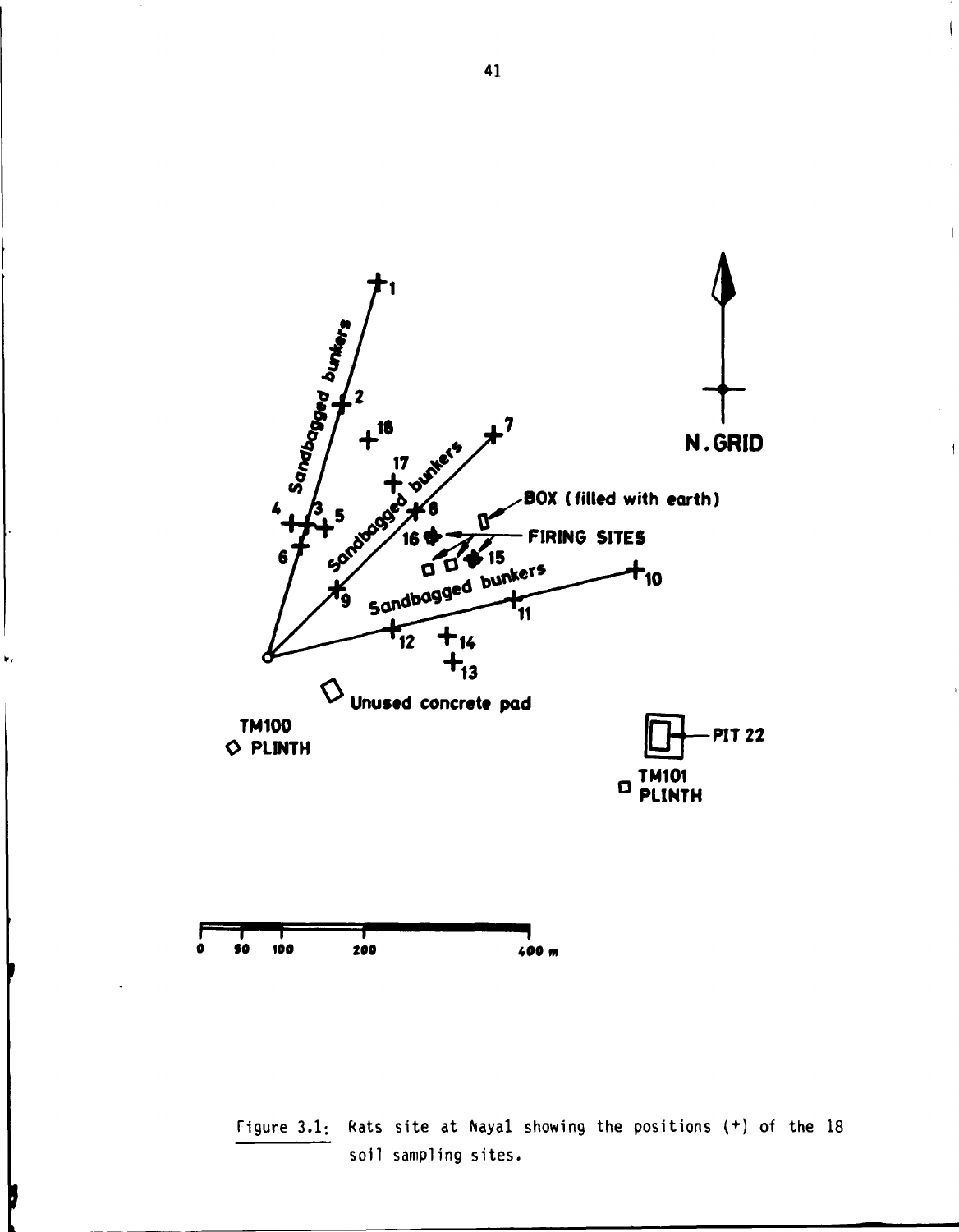

Figure 3.2: Naya area of the Maralinga Kange, showing the positions of kats ana Kittens lanes and of the bcandium, kodent, TM2 (1955) and 'Special' Kittens sites. The positions of the 15 soil sampling sites on the Kittens lanes are shown  $(+)$ , and areas on the lanes where uranium-<br>contaminated steel was tound are indicated by contaminated steel was found are indicated by cross-hatching.

b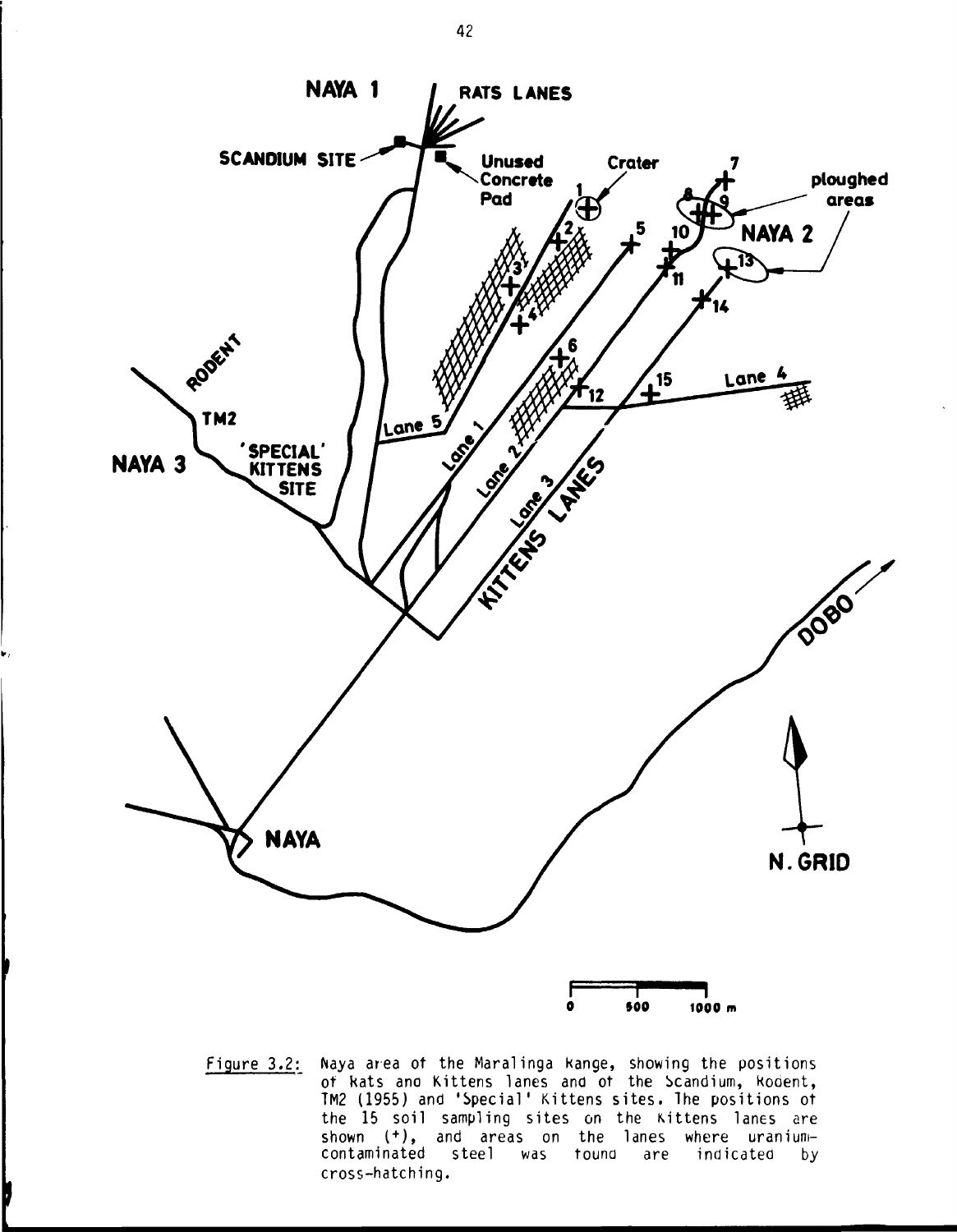

**Figure 3.3: Naya3 area showing the positions of the low mound at the 'Special' Kittens site, the two craters and large mound of earth at the TM2 (1955) site, and the three craters at the Rodent site.**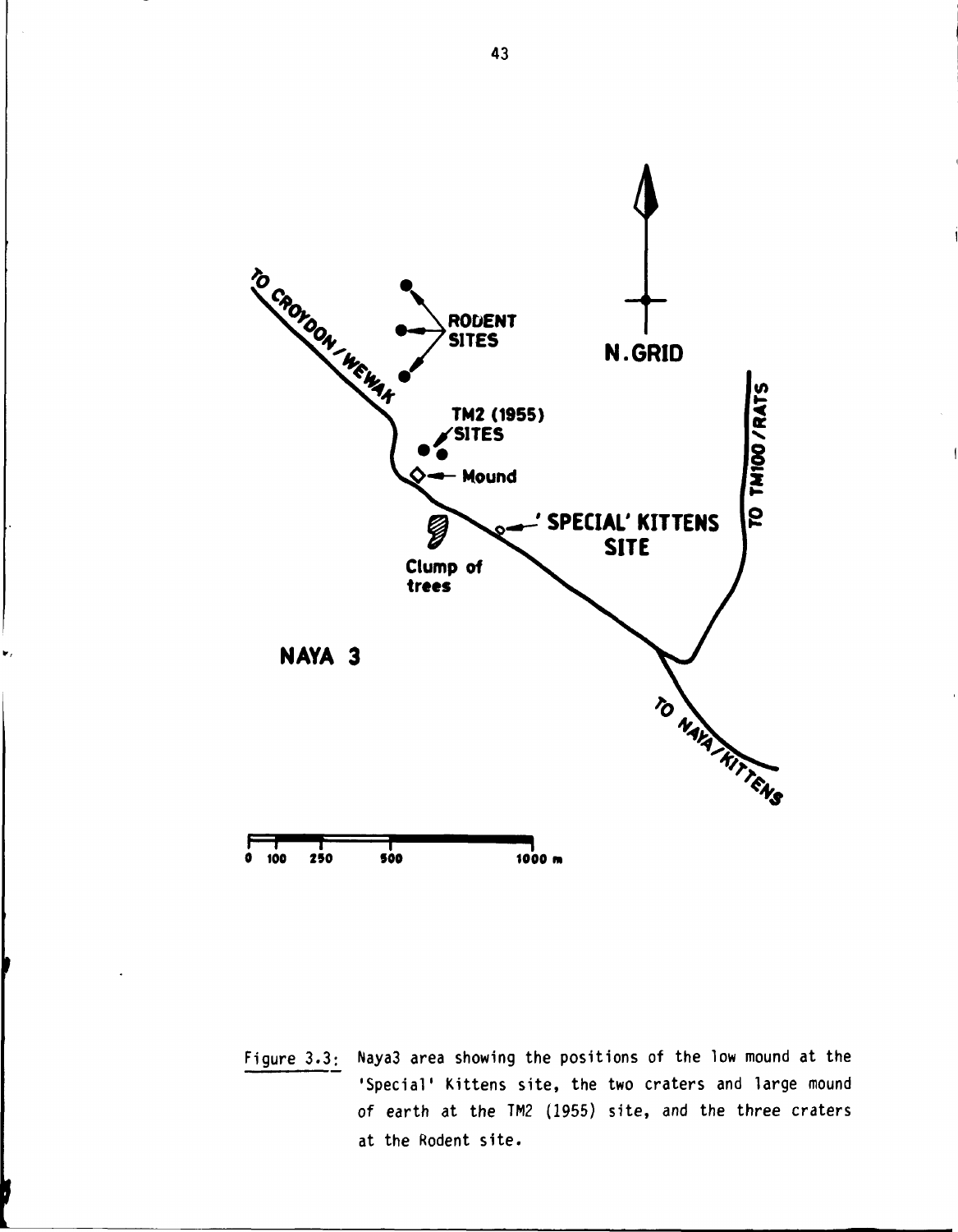

**100 200 900 m**  $\bullet$ 

Figure 3.4: Wewak area of the Maralinga Range showing the positions of sites prepared for trials (VK21 etc.), the trials area named site 'A', and the general positions ot the resuspension sites 1-3.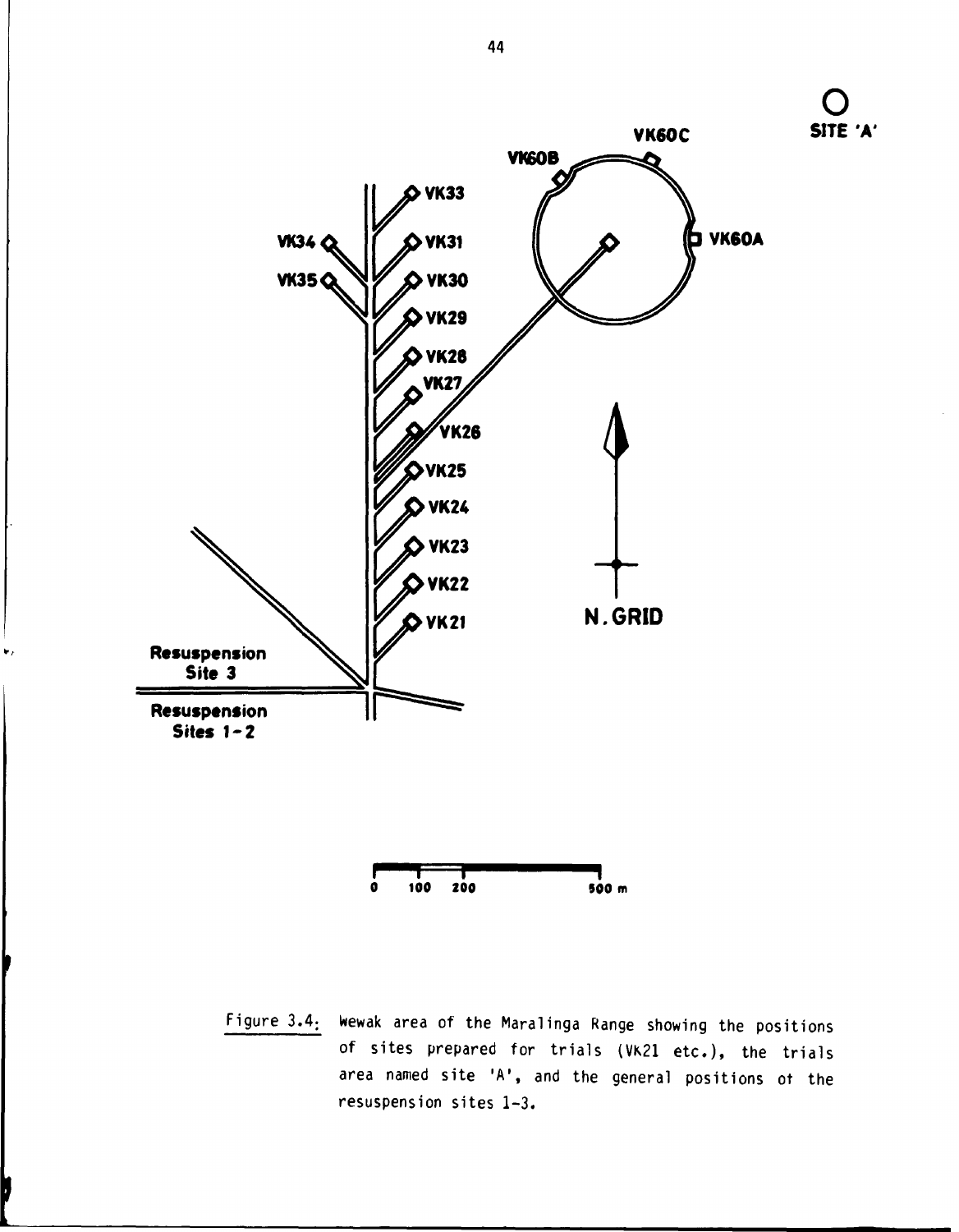

**Figure 3.5: Dobo site showing positions of the firing pad, railway track and burial pits.** 

Ď

 $\overline{\phantom{a}}$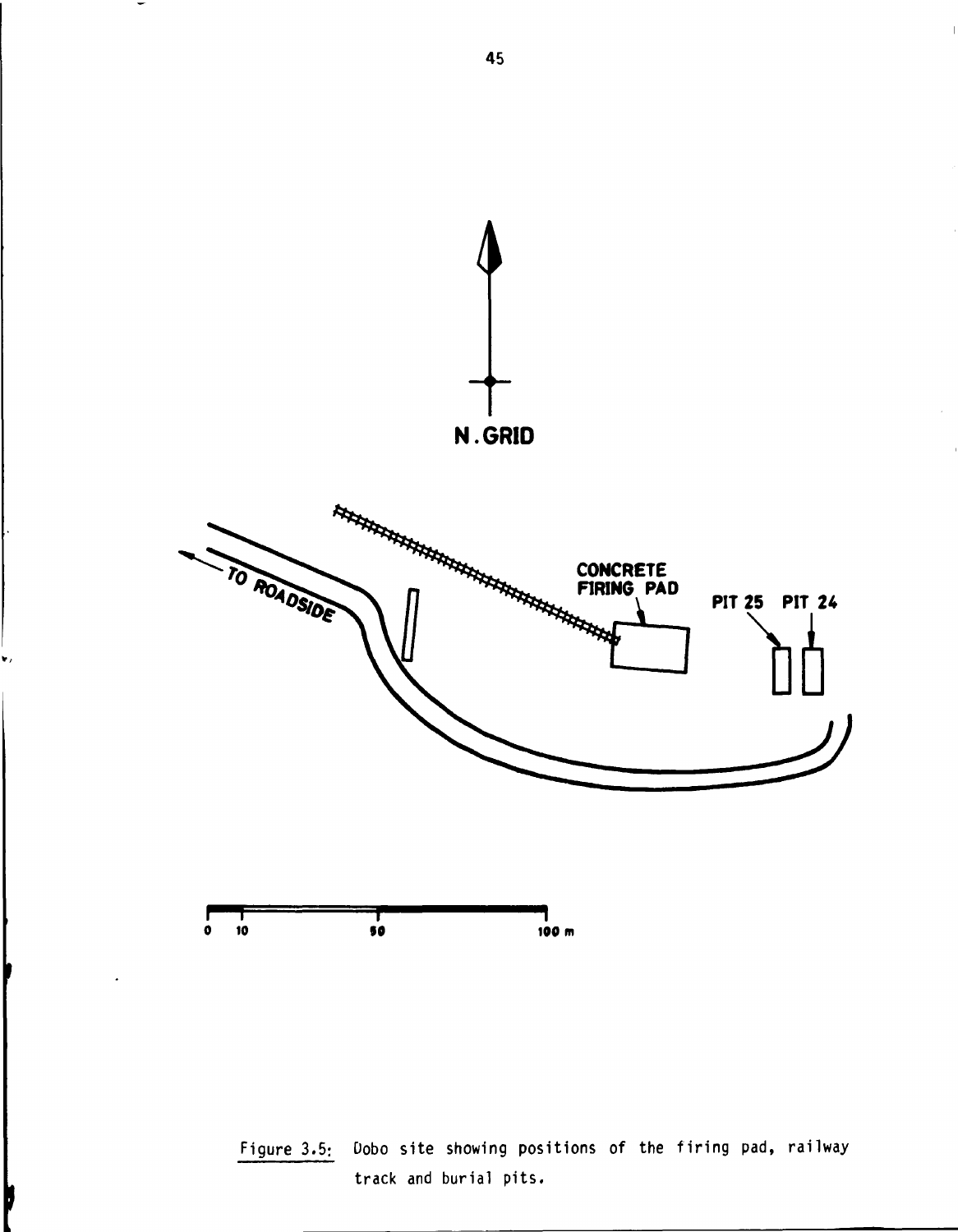

Figure 3.6: TM50 site, showing the positions ot the remains (concrete base) of a blockhouse adjacent to the firing site, the burial pit and the extent of the treated area around the firing site. The positions trom which soil samples  $1-4$  were collected are shown  $(+)$ .

 $\mathbf{I}$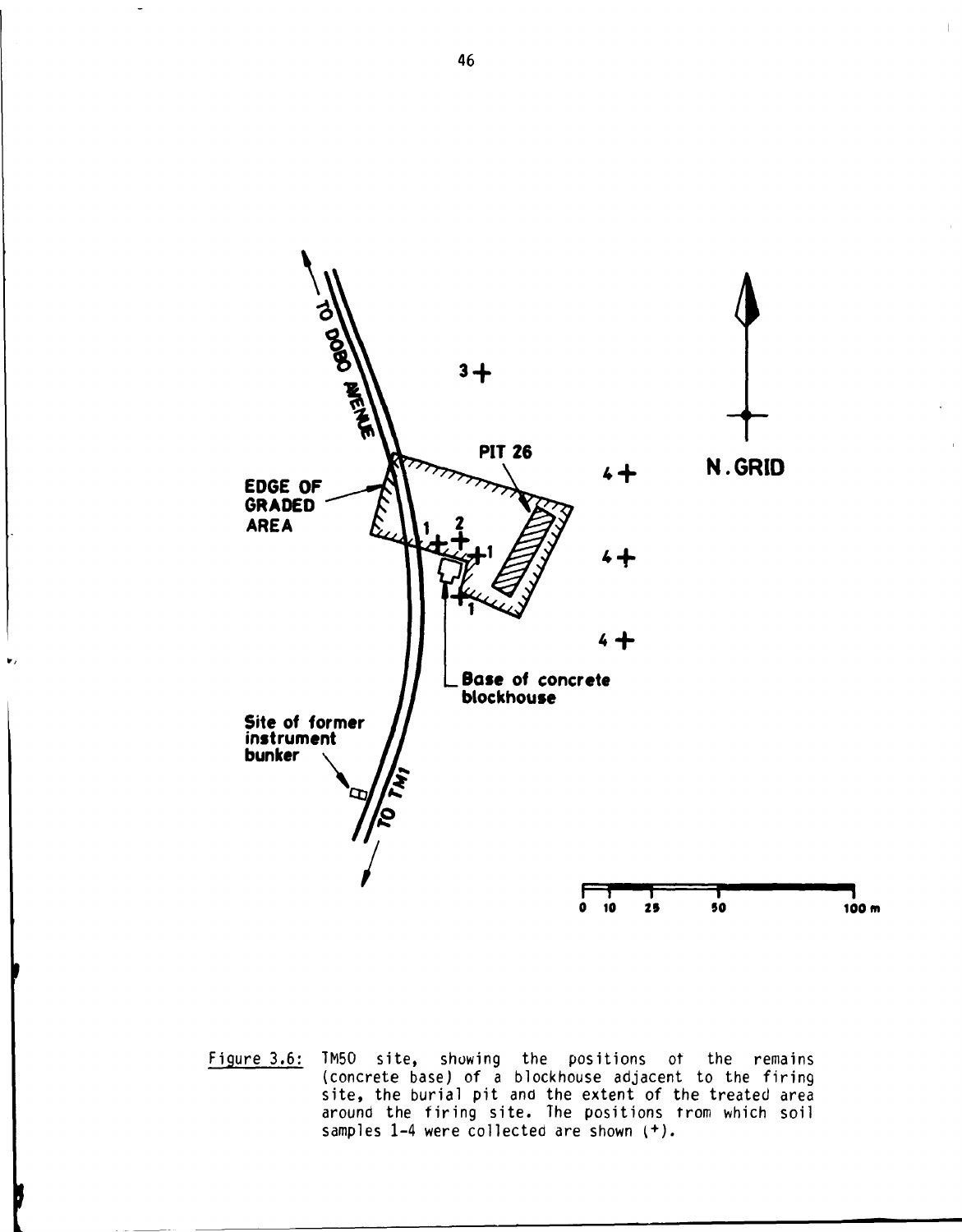

**Figure 3.7: Kuli site showing positions of tiring pads 1M11 and TM16, debris pits, and sites 1M4, TM5 and TM12. The 150 x 320 m grid set up by A.R.L. to identity sampling sites is indicated, together with the positions ( + ) at which the 18 surface soil samples were collected.**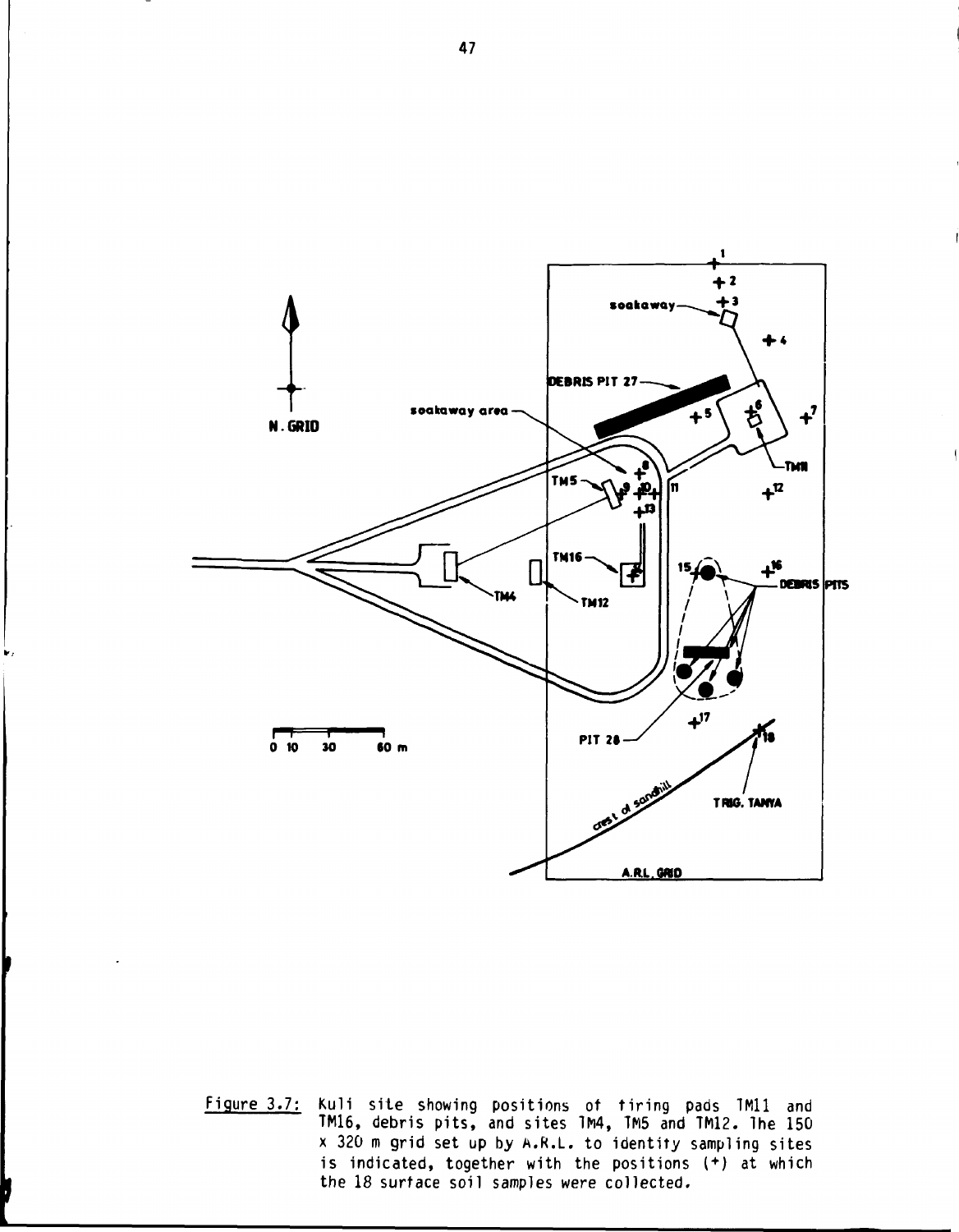

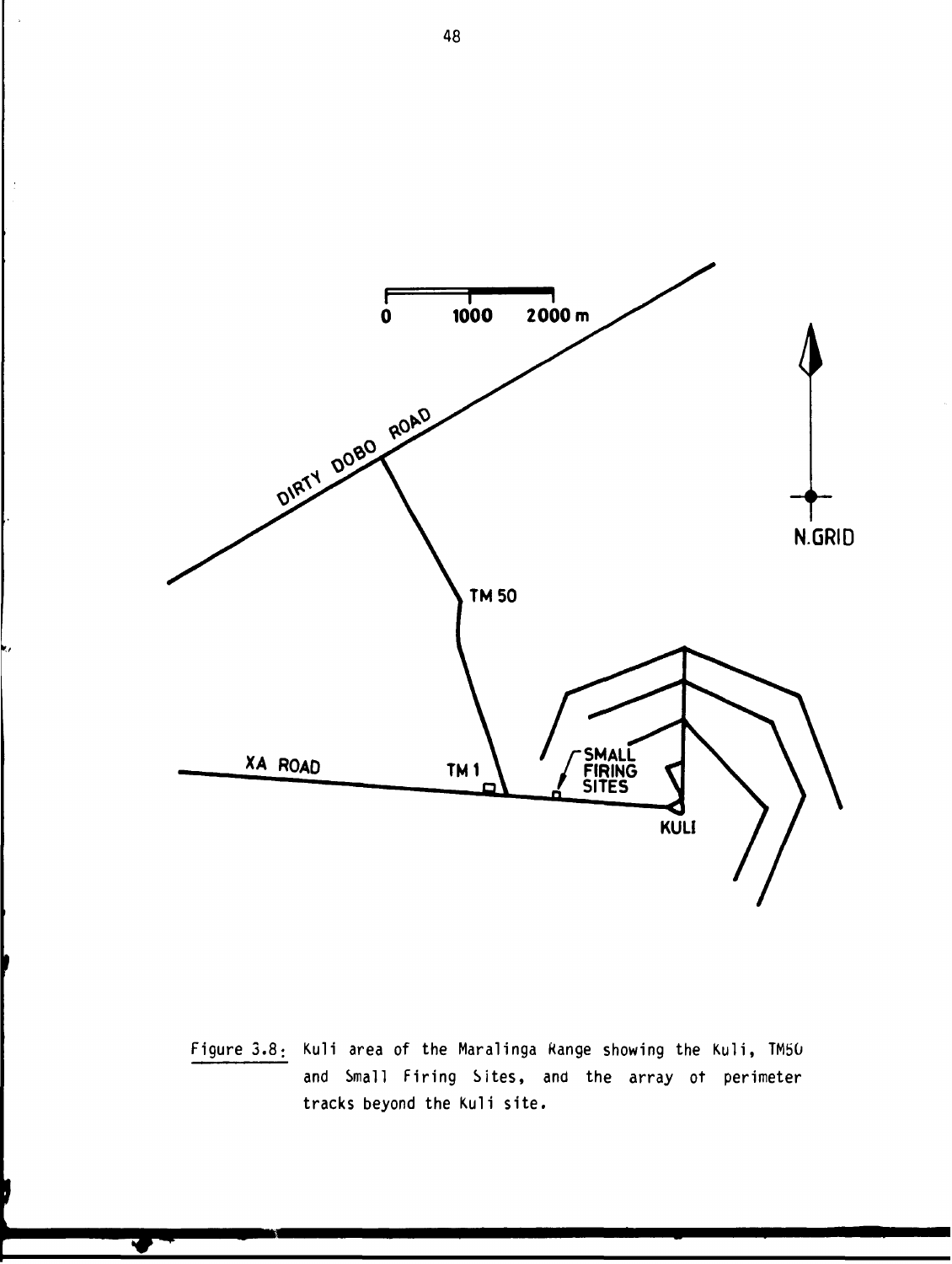

 $\mathbf{r}$ 

**Figure 3.9: Small Firing Sites showing the horseshoe-shaped valley and areas where tragments ot uranium are particularly concentrated on the sandy surface. The positions ot the three soil sampling sites are indicated (<sup>+</sup> ).**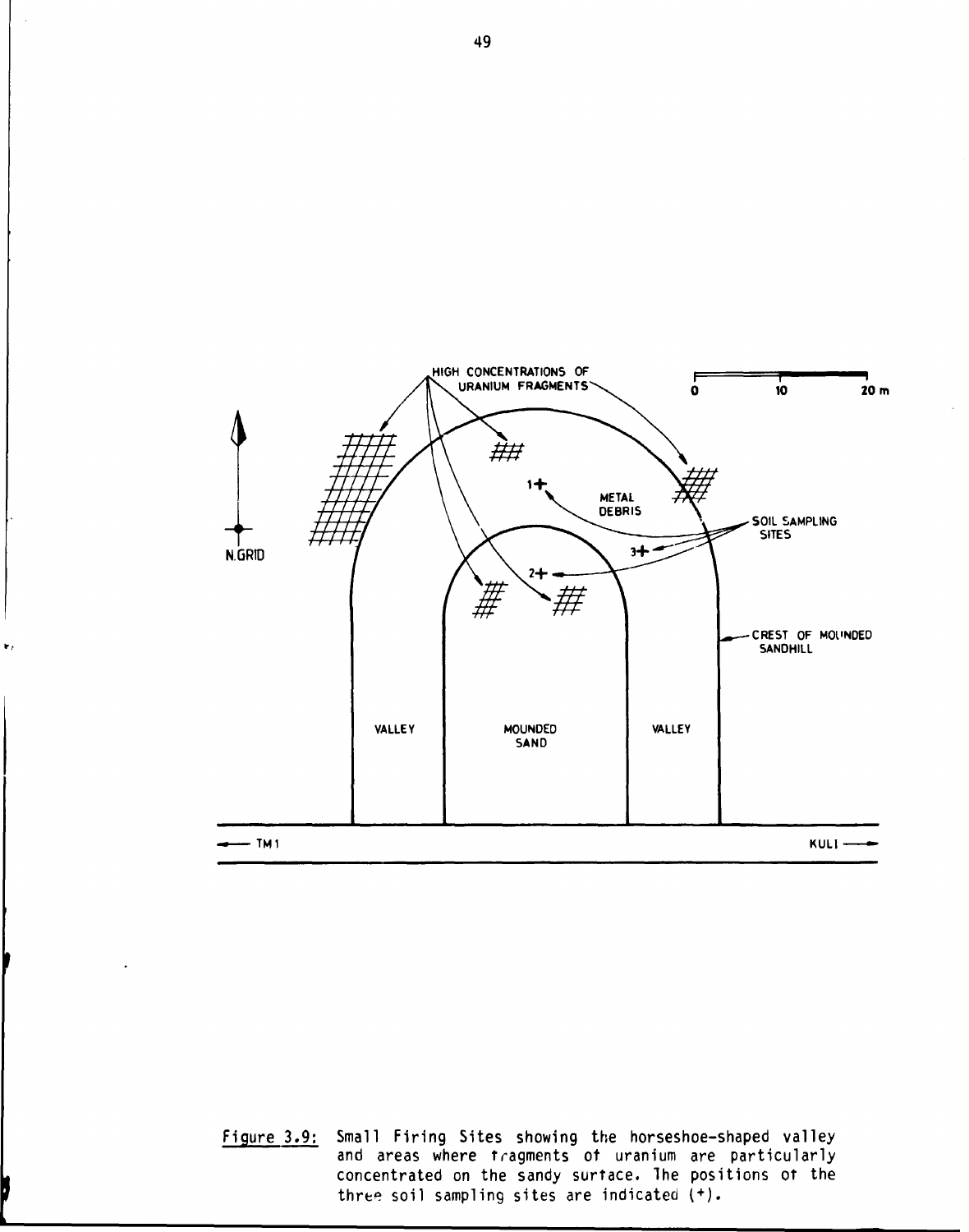#### **CHAPTER FQuk**

#### **Beryllium Contamination at Maralinga and Emu**

**Geottrey A. Williams** 

**Official records (AHPR; Operation Hercules, 1964; Pilgrim, 1959; 1960; 1962; Symonds, 1985) indicate that a 'non radioactive toxic material', viz. beryllium, was used for Rats, Kittens and TIMS trials at the Naya, Uobo, Kuli and TM50 sites, and also at kewak ana Taranaki. There is a suggestion (Pilgrim, 1960) that, in some trials, beryllium was used in kilogram amounts.** 

**beryllium in most chemical forms, including the metal and oxide, is a toxic material, berylliosis, or beryllium disease, is manifested in several forms (Stokinger, 1966) which may be classified in two major groups, dermal and respiratory. The former, including dermatitis and ulcers, occurs from direct contact with beryllium materials. Respiratory diseases, including pneumonitis and bronchitis, are the result of inhalation of finely divided (respirable) beryllium material and can result in either complete recovery or in fatality (Stokinger, 1966).** 

**Recommended limits for concentrations of beryllium in air for occupational and community exposure were established by the U.S. Atomic Energy Commission 3 in 1949 as 2 and 0.01 ug/m respectively (Stokinger, 1966). In the latter case, this was an average limit tor exposure over a one month period. In Australia, the recommended threshold limit value tor occupational exposure to 3 beryllium in air is 2 pg/m (NhMkC, 1980). by use of a resuspension factor**   $-5/m$  an upper limit for surtage benyllium concentrations of  $1 - mc/m^2$ **of 10 /m, an upper limit for surface beryllium concentrations of 1 mg/m 3 is acceptable based on the non-occupational limit of 0.01 pg/m (Operation Hercules, 1964; Pilgrim, 1962). To assess the results presenteu below in terms of this limit, more knowledge would be required regarding the particle size of the beryllium, the chemical form of the beryllium (naturally-occurring beryl is significantly less toxic than either beryllium metal or oxide (Stokinger, 1966)), and the depth profile of any beryllium contamination, it must also be remembered that the non-occupational limit tor concentrations of beryllium in air is for coitinual exposure.**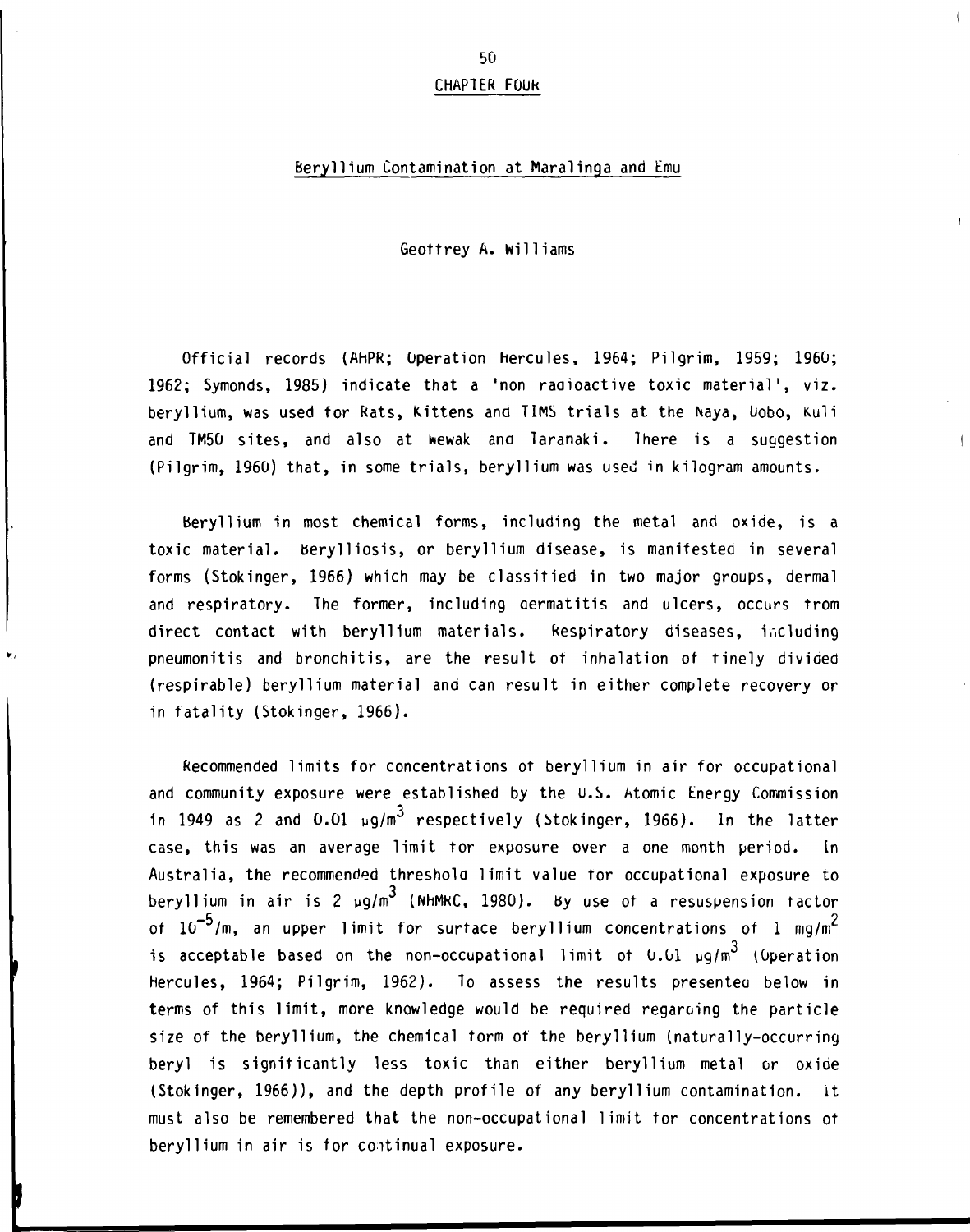**It was never intended that this survey of beryllium levels at Maralinga and Emu would be exhaustive. Rather, it was recognised that only a feel for the magnitude and extent of any beryllium contamination could be obtained. The same surface soil samples which had been prepared (sieved) for the radioactivity analyses presented in Chapter 3 were used for the beryllium analyses. These were digested in acid and analysed by flame atomic absorption spectrophotometry by The Australian Mineral Development Laboratories (AMuEL). Estimates of uncertainties in the reported beryllium concentrations arising in the analytical procedure range from 0.1 ppm for concentrations of 0.2 to 1.0 ppm to 0.5 ppm for a concentration of 16 ppm. Also, 22 metal fragments collected from various trial sites were analyseo semi-quantitatively by AMDEL using DC arc emission spectrography.** 

#### **NM"JRAL BACKGROUND LEVELS OF BERYLLIUM**

**Beryllium occurs naturally in only a small number of minerals, the most abundant of which is beryl. As expected, natural levels of beryllium in soils vary markedly but a range of 0.1 to 1.0 ppm is quite normal (Vinogradov, 1959). Natural beryllium concentrations are higher in clay and bauxite-derived soils due to the association of beryllium with aluminium, and are much lower in soils developed from limestone (Vinogradov, 1959).** 

**To determine background levels due to naturally-occurring beryllium in soil from the Maralinga and Emu areas, three surface soil samples were collected from sites far removed from any trial sites. At Maralinga, soil samples were obtained from 2 km south of Roadside and from the Tietkins aell area and at Emu a soil sample was collected from close to Emu Claypan. beryllium concentrations ranged from 0.7 to 0.8 ppm. Soils from the Olympic Dam (Roxby Downs) region are similar to those from Maralinga and Emu, and two such soil samples had beryllium concentrations of 0.7 and 1.6 ppm.** 

#### **RATS AND KITTENS LANES AT NAYA**

**The 18 surface soil samples collected from the Rats lanes at the sites shown in Figure 3.1, together with a soil sample from the wooden box containing soil contaminated with uranium (Chapter 3), and 15 soil samples collected from the Kittens lanes at the sites shown in Figure 3.2 were analysed for beryllium. Concentrations of beryllium, ranging from 0.5 to 1.1 ppm, were not above normal background values. Of the metal fragments littering the area, none had the appearance of beryllium metal.**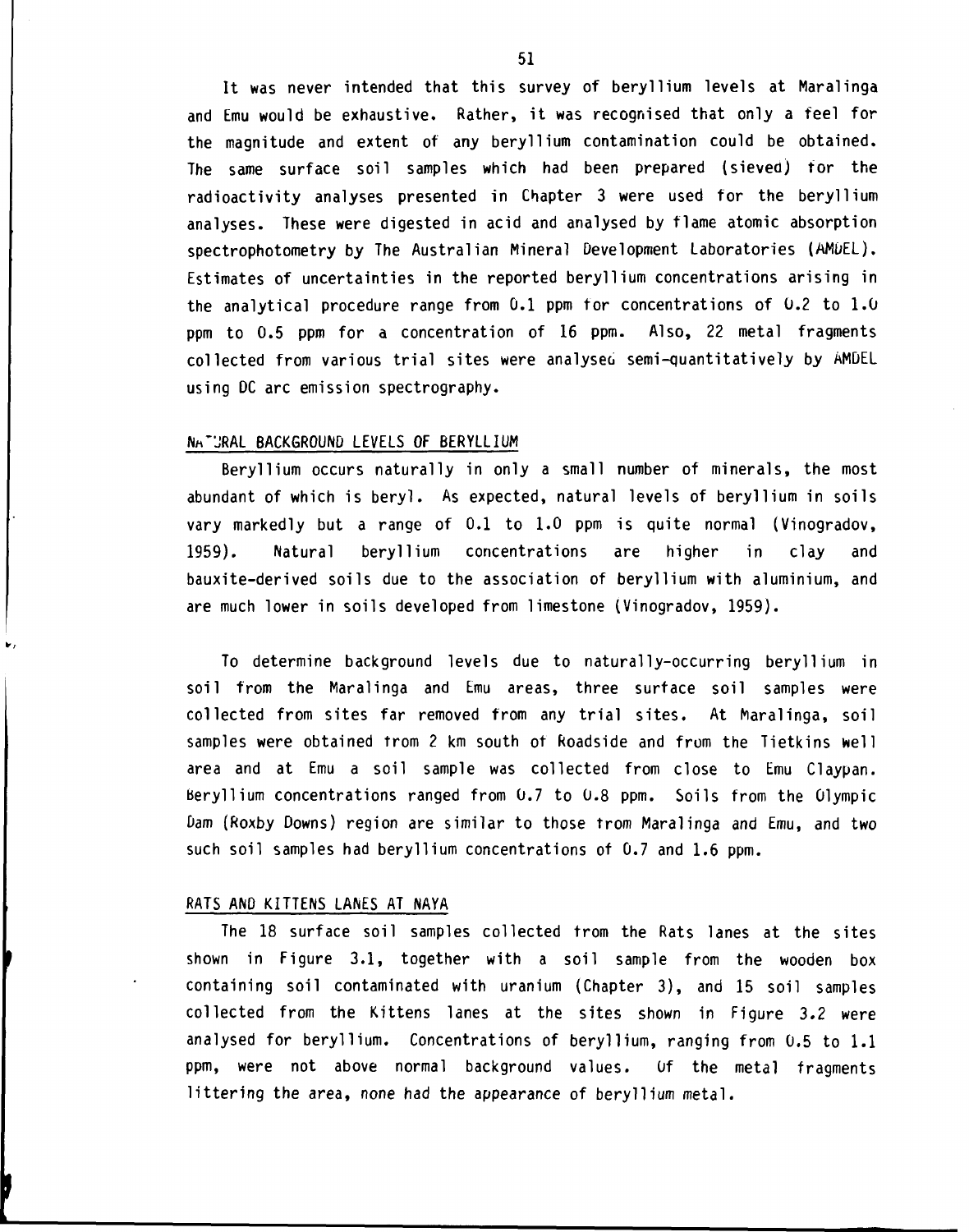#### **TRIALS AT NAYA3**

**Surface soil samples were collected from each of the three areas (Figure 3.3) where tests were performed at Naya3. The exact sites from which samples were obtained are detailed in the footnote to Table 3.2 (Chapter 3) . beryllium levels in the three soil samples from the 'Special' Kittens site, six soil samples from the TM2 (1955) site, and three soil samples from the centres of the Rodent craters, ranged from 0.6 to 1.0 ppm.** 

**As described in the previous Chapter, there is a lot of metal aebris in the area including aluminium sheet and pieces of a low-density metal. Two 3 pieces of metal had measured densities of 1.8 Mg/m ,** *\/ery* **close to the 3 density of beryllium (1.85 Mg/m ). Seven representative metal pieces were analysed and all were alloys of magnesium or aluminium with no trace (detection limit 1 ppm) of beryllium.** 

#### **TRIALS AT WEwAK**

**Surface soil samples collected from each of sites VK26 to VK31 at wewak (Figure 3.4), together with those from site 'A' and a crater ca. 1 km north-east of the main Wewak site, were analysed tor beryllium. Concentrations in the nine samples ranged from 0.4 to 1.5 ppm, with the**  highest value from VK30. These levels are comparable to normal background **levels of beryllium in soils from the region.** 

#### **RATS TRIALS AT DOBO**

**Surface soil samples were obtained at Dobo (Figure 3.5) from on top or the burial pits, from on top of the firing pad, and from the depressed area between the pad and burial pits. As well, a composite surface soil sample was obtained from an area 46 metres south of the tiring pad, beyond the access road, in untreated soil littered with aebris. Analysis of these tour soil samples indicated beryllium concentrations ranging from 0.4 to 0.7 ppm.** 

#### **TM50 AREA**

**Surface soil samples were collected from the four different areas shown in Figure 3.6. An area with elevated uranium activity (Chapter 3) about 10 m north of the blockhouse base was extensively sampled, and five different 2 samples from this small area (ca. 4 m ) were analysed individually for beryllium. Results are presented in Table 4.1. Four of the five samples from**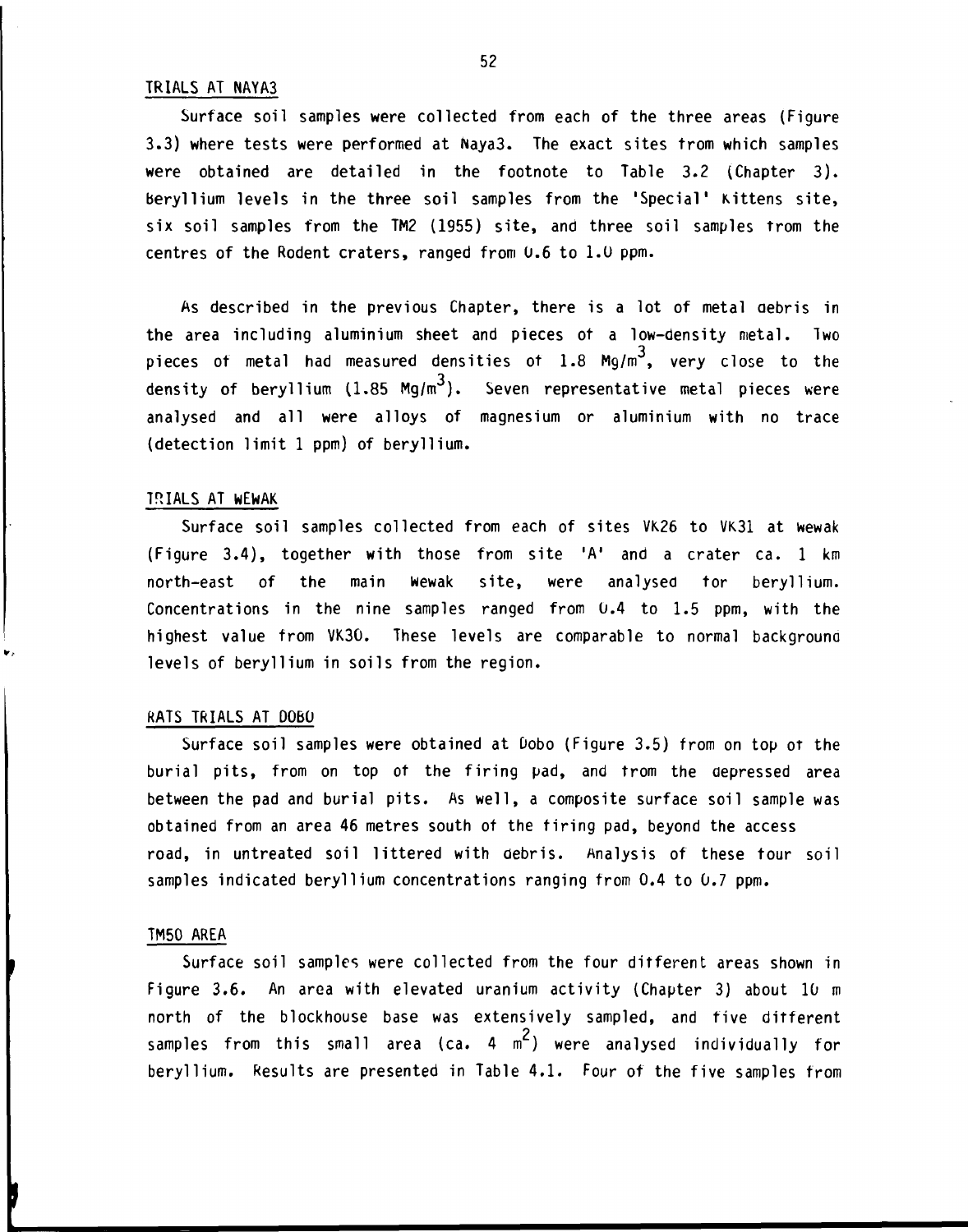the active area all show enhanced levels ot beryllium, whereas samples from the other three sites show no contamination. Fragments ot beryllium metal were .iot observed on the surface of the site.

From the multiple analyses presented in the Table, it is clear that beryllium levels in a sample can vary warkedly within 10 g portions, but are reasonably consistent for 100 g amounts. This indicates that the beryllium is not uniformly distributed throughout the sample and is probably present as small fragments rather than in a finely uivided form.

| Site      | Analysis 1<br>$(10 g)^b$ | Analysis 2<br>(10 g) | Analysis 3<br>(100 g) | Analysis 4<br>(100 g) |
|-----------|--------------------------|----------------------|-----------------------|-----------------------|
| $TM50-1$  | 1.3                      |                      |                       |                       |
| TM50-2    | 7.5                      | -                    | 16                    | 15 <sub>2</sub>       |
| $7M50-2a$ | 4.0                      | 7.3                  | 6.8                   | 6.0                   |
| $TM50-2b$ | 1.6                      |                      |                       |                       |
| $TM50-2c$ | 5.9                      | 9.0                  | 14                    | 11                    |
| TM50-2d   | 15                       | 16                   | 23                    | 26                    |
| $TM50-3$  | 0.4                      |                      |                       |                       |
| $TM50-4$  | 0.4                      |                      |                       |                       |

| Table 4.1. Beryllium concentrations (ppm) in surtace soil samples |
|-------------------------------------------------------------------|
| from the TM50 area <sup>d</sup>                                   |

- a) Sampling sites are as markea on Figure 3.6. Samples TM50-1 and TM50-4 are each composites ot three samples from the sites shown; sample lM50-2a was from alongside TM50-2, and samples TM50-2b, 2c and 2d were from 1 m NE, 1 m S, and 0.8 m Nw of TM50-2 respectively.
- b) In cases where enhanced beryllium levels were observed, two individual 10 g portions and two individual 100 g portions of the sample were selected, homogenised and analysed to give indications ot the homogeneity within the original sample.

ı,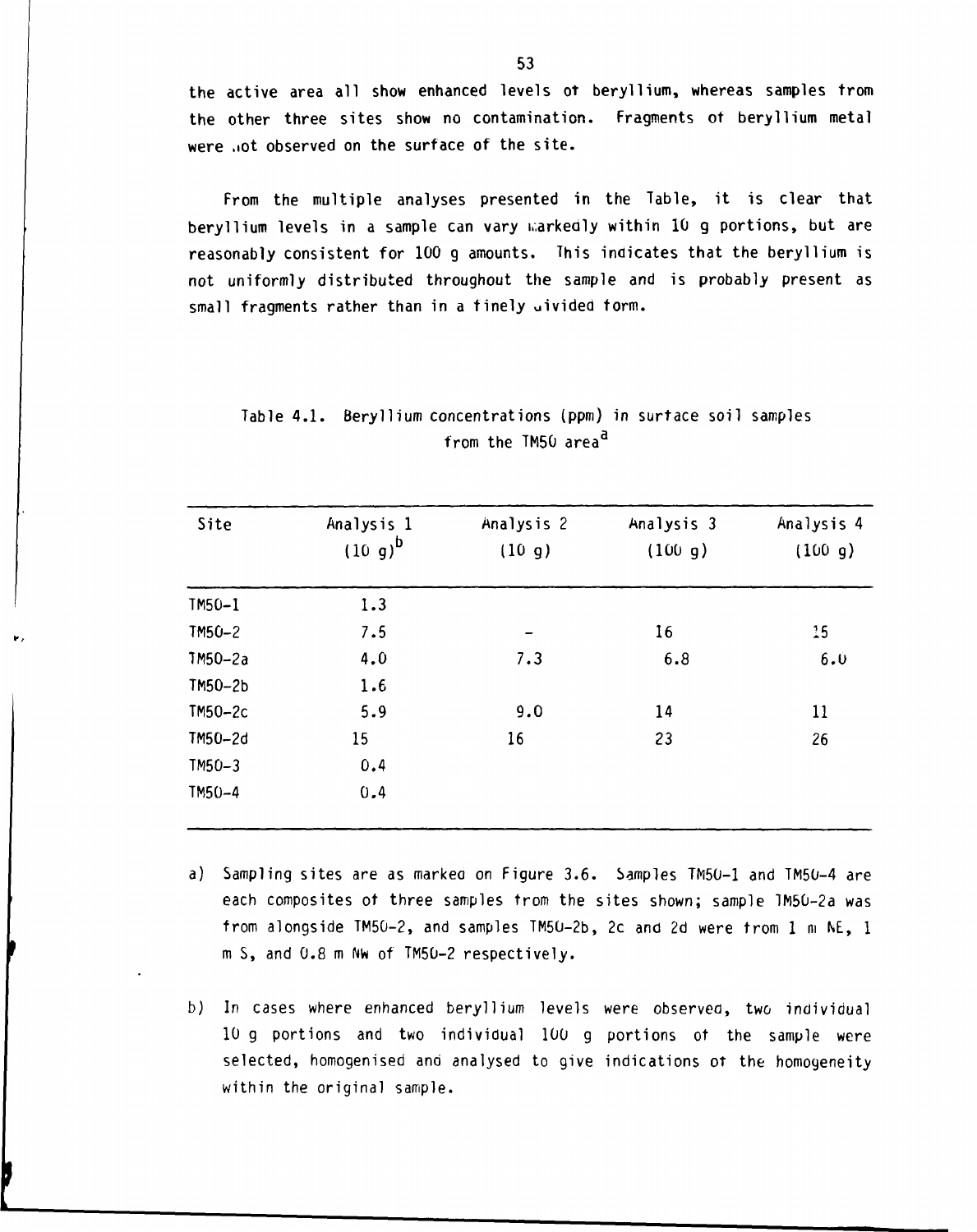**KULI** 

**It is reported (Operation Hercules, 1964) that the highest levels of beryllium contamination ever recorded at Maralinga were at Kuli close to TM16 (Figure 3.7). The Kuli area was subsequently graded (Operation Hercules, 1964) and fragments of beryllium were buried (Operation Hercules, 1964; Pilgrim, 1966). The range of beryllium concentrations observed in the eighteen surface soil samples collected at Kuli (Figure 3.7) was 0.3 to 1.1 ppm, similar to background levels even for those samples from the TM16 soakaway which showed enhanced levels of uranium (Chapter 3) .** 

**One small piece (ca. 12 x 12 x 7 mm) of dull grey beryllium metal was found about 500 m east of TM16, but all other fragments of low-aensity metal collected from the area were alloys of magnesium and aluminium.** 

#### **TARANAKl**

**Official U.K. records (Pilgrim, 1960) state that the presence of beryllium at Taranaki 'is not significant, from the safety aspect, compared with the fissile materials'. Six surface soil samples were collected from within the HCM fenced area close to firing pads at A.R.L. grid points 1360, M360, K480 , K560, K720 and G840. All showed only background levels of beryllium (0.3 to 0.8 ppm).** 

#### **OTHER MISCELLANEOUS AREAS**

**At the Small Firing Sites (Figure 3.8), surface soil samples were collected from three places indicated in Figure 3.9. In none were beryllium levels (0.2 to 0.3 ppm) above background values. Fragments of beryllium metal were not observed on the surface of the site.** 

**Surface soil samples obtained from the soaks at the DC/RB (decontamination and radiobiological) and airport washdown sites showed only background levels of beryllium (0.3, 0.5 ppm).** 

#### **EMU**

 $\epsilon$  .

**Surface soil samples obtained from each of the four Kittens test sites Kl (northernmost), K2, K3 and K4 (southernmost), from close to the metal Tiring plates, revealed only background levels of beryllium (0.7 to 0.9 ppm). A composite surface soil sample from several areas at the old Emu Village site had a beryllium level of 0.9 ppm.** 

 $\left\vert \right\vert$ 

 $\mathbf{I}$ 

 $\mathbf{I}$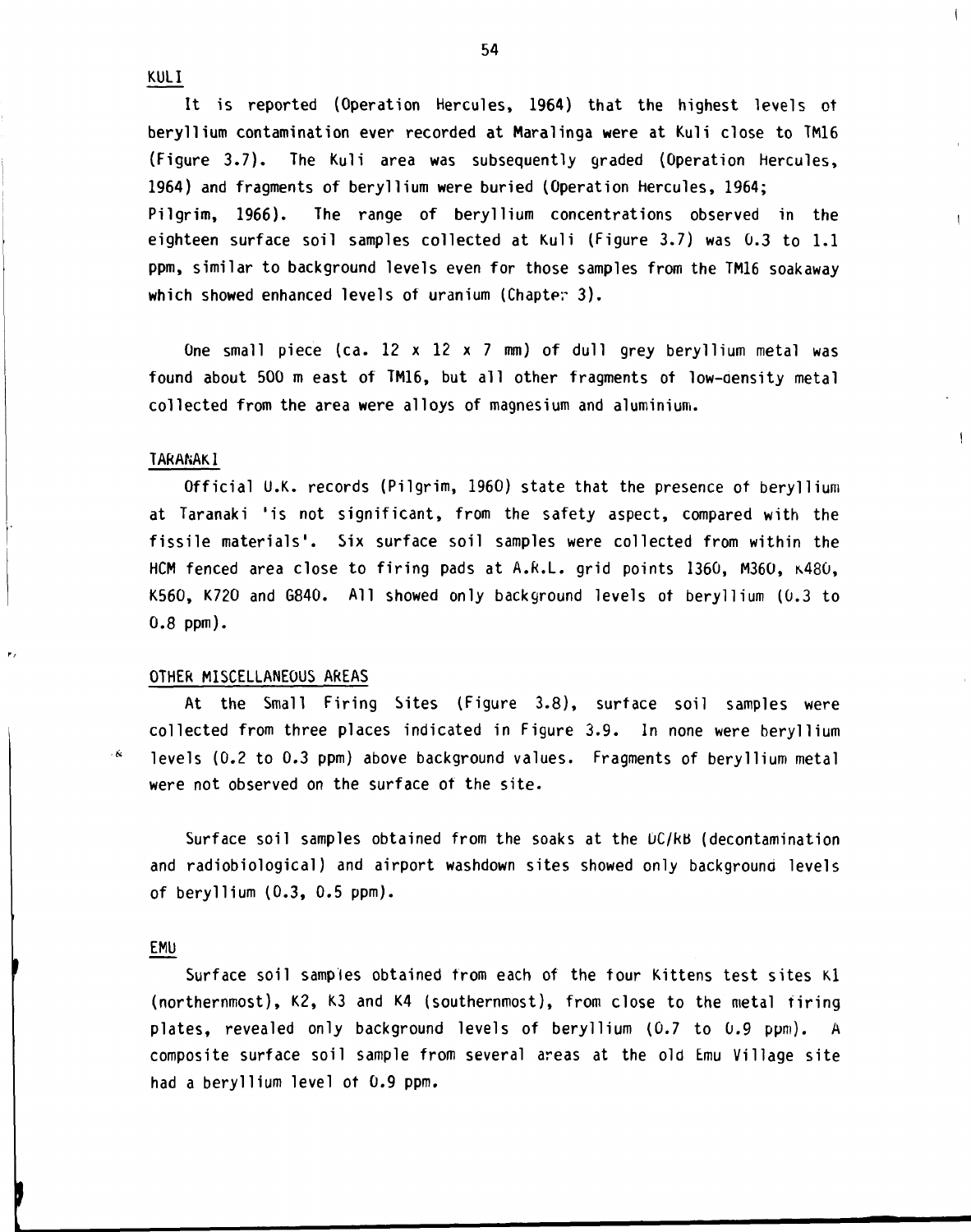#### **CONCLUSIONS**

**From a total of 104 surface soil samples from Maralinga and Emu which were analysed for beryllium, only four from one small area at the TM50 site showed significant levels of beryllium concentration. One piece of metallic beryllium was found at the Kuli site. The results suggest that beryllium was dispersed as a result of the trials as small metal fragments, which would not constitute an inhalation hazard, rather than in a finely divided form.** 

#### **ACKNOWLEDGEMENTS**

**We thank Dr. Alvin Summerton of the South Australian Health Commission tor help with the field work at Maralinga, and Mr. kobin Statham for help with sample preparation. We are also grateful to Mr. John waters of AMDEL for performing the beryllium analyses, and for helpful discussions.** 

 $\overline{\phantom{a}}$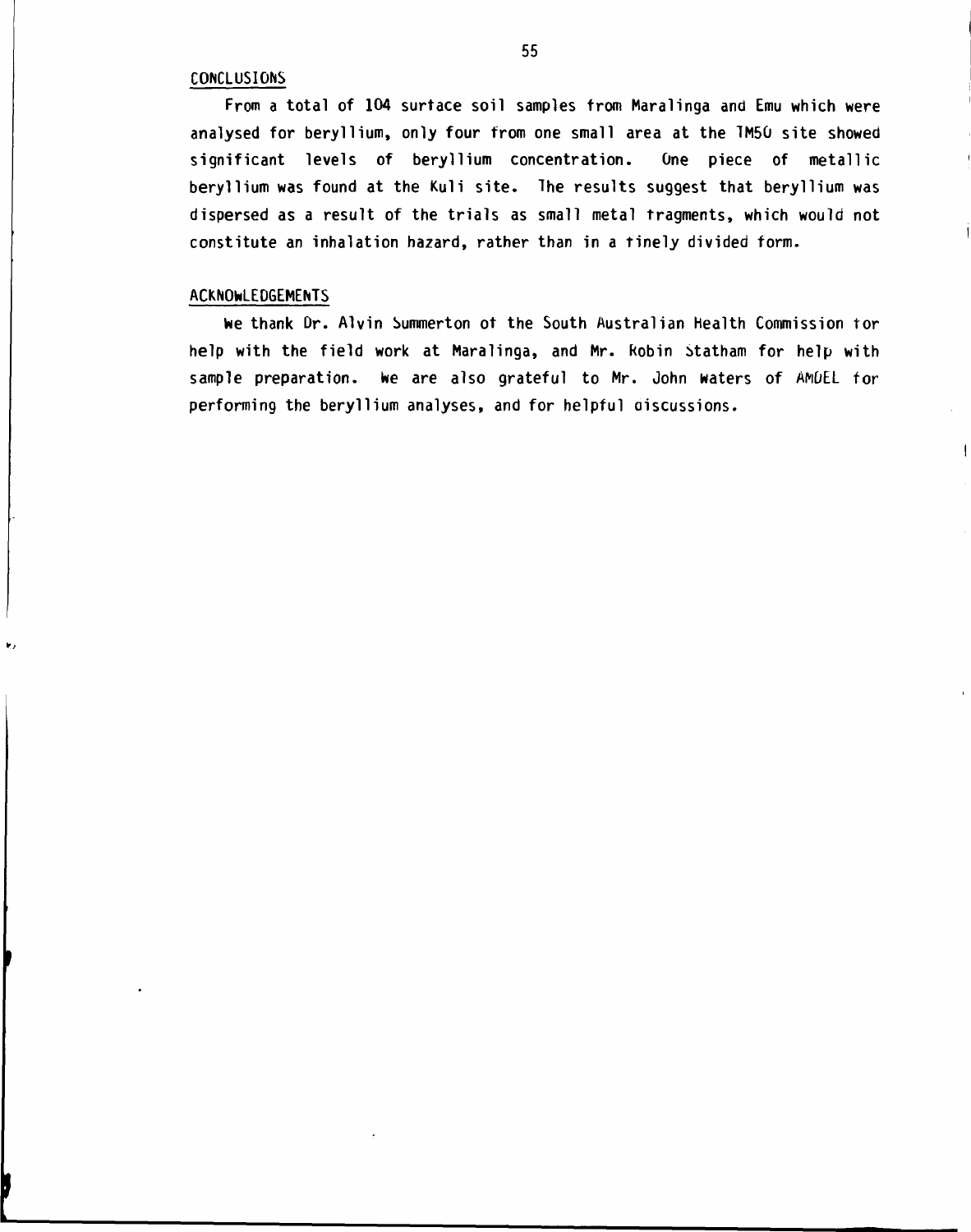## **CHAPTER FIVE**

#### **Some Remarks on Risk**

**Peter A. Burns, Malcolm B. Cooper and Keith h. Lokan** 

**Of the residual radioactive contamination at Maralinga and Emu the only materials present in sufficient quantities to be of continued interest are the fission and activation products from the major trials and the long lived alpha emitting nuclides of plutonium, americium and uranium which were explosively dispersed during minor trials. The radiological hazards presented by these materials can be summarized as external irradiation, ingestion of radioactive material and inhalation of radioactive material. External irradiation is only a problem at the major trials sites where the beta ana gamma emitting nuclides of europium-152, caesium-137 and cobalt-60 produced by activation and fission during the atomic explosions are still present. The halt lives of these nuclides vary from five to thirty years and the dose rates at the major trial sites will drop over the next forty years to levels which woula permit permanent occupancy. Because of their low radiotoxicity and the low concentrations, these nuclides do not present a significant risk due to either ingestion or inhalation.** 

**The alpha emitting nuclides dispersed during the minor trials, plutonium-239, plutonium-240, americium-241, uranium-235 and uranium-238, are not an external radiation hazard but are of concern when inhalation and ingestion are considered. Although the radiotoxicity of these nuclides are comparable, the low specific activities of the uranium nuclides and the generally small activities of these materials found are such that the risk from them is small, especially when compared to that from the plutonium and americium nuclides. The plutonium and americium nuclides are present in high concentration, are dispersed over large areas and, because of their high radiotoxicity, represent the major hazard remaining on the range. These nuclides all come from the plutonium used in trials and the activities are such that the activity of plutonium-240 is approximately 20°/° of plutonium-239 and americium-241 is less than 15\*/° of plutonium-239. using ICRP figures for Annual Limits of Intake (AL1) (ICkP, 1979) in Appendix 5A as**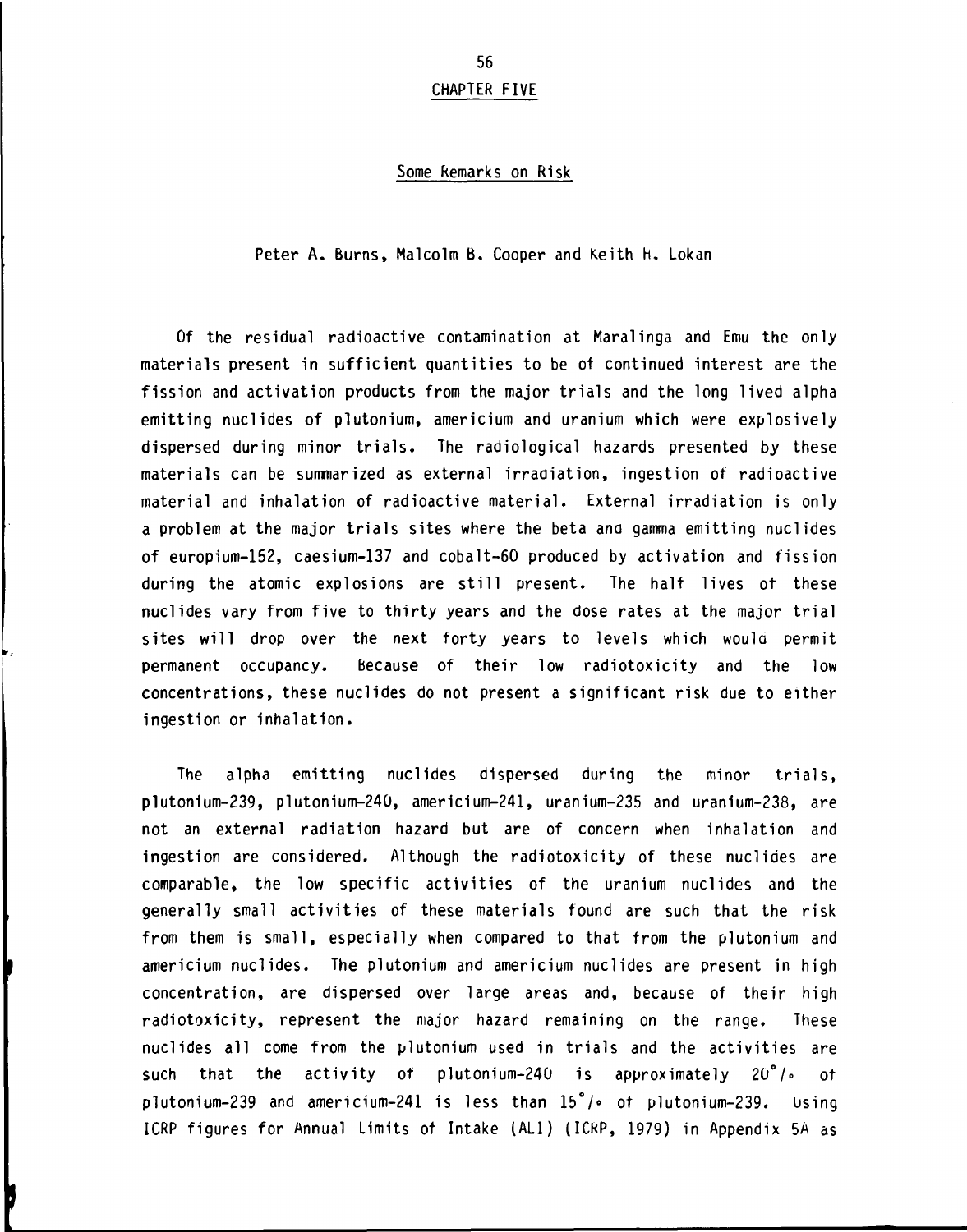**a guide for comparison, it can be seen that the inhalation risk under these circumstances is due mainly to plutonium-239 with that from americium-241 being approximately halt. For ingestion the risk from americium-241 is approximately ten times that ot plutonium-239 because ot its greater solubility.** 

**In Appendix 5B an assessment is made of the possible concentration ot plutonium-239 in air at Taranaki in the most contaminated area on a windy day. The calculated air concentration due to wind resuspension is**  0.002 Bq/m<sup>3</sup> and represents the level to which casual visitors to the area **would be exposed on the few days a year when wind velocities were OT the order of those quoted.** 

As a point ot comparison the ICRP Derived Air Concentration (DAC) for **3 plutonium-239 is listed in Appendix 5A (0.2 bq/m ). It must be kept in mind that this level is the level at which workers can be exposea tor 2000 hours per year for 50 years ot their working lives without exceeaing lCkP recommended doses.** 

**The assessment in Appendix 5b is valid tor a casual visitor to the area who does not engage in dust raising activities and an air concentration of 3 0.002 bq/m is not significant in those circumstances. In order to provide any other risk assessment it would be necessary to determine a group at risk and make assumptions about their lifestyles and habits. Such an assessment would be so dependent on these assumptions as to make a general estimation of risk difficult. Long term occupancy ot the area which involvea dust raising activities would however involve exposure to an increased radiological risk due to inhalation and possibly to ingestion.** 

**because ot the number ot plutonium contaminatea fragments on the range, many of which are on or close to the surface, the main risk to the casual visitor at present is probably from souvenir hunting. A fragment of metal picked up and handled could be contaminated with plutonium, ana such actions could result in the ingestion or inhalation ot substantial quantities ot radioactive material. Again, it is not realistic to attempt a general estimate ot risk for such circumstances.** 

**The amount ot plutonium buriea in shallow pits and spreaa arouna an area of approximately one square kilometre at Taranaki and smaller areas at IMluO, TM101 and wewak is substantial. Disposal of radioactive waste of this nature, in this manner cannot be considered acceptable current practice.**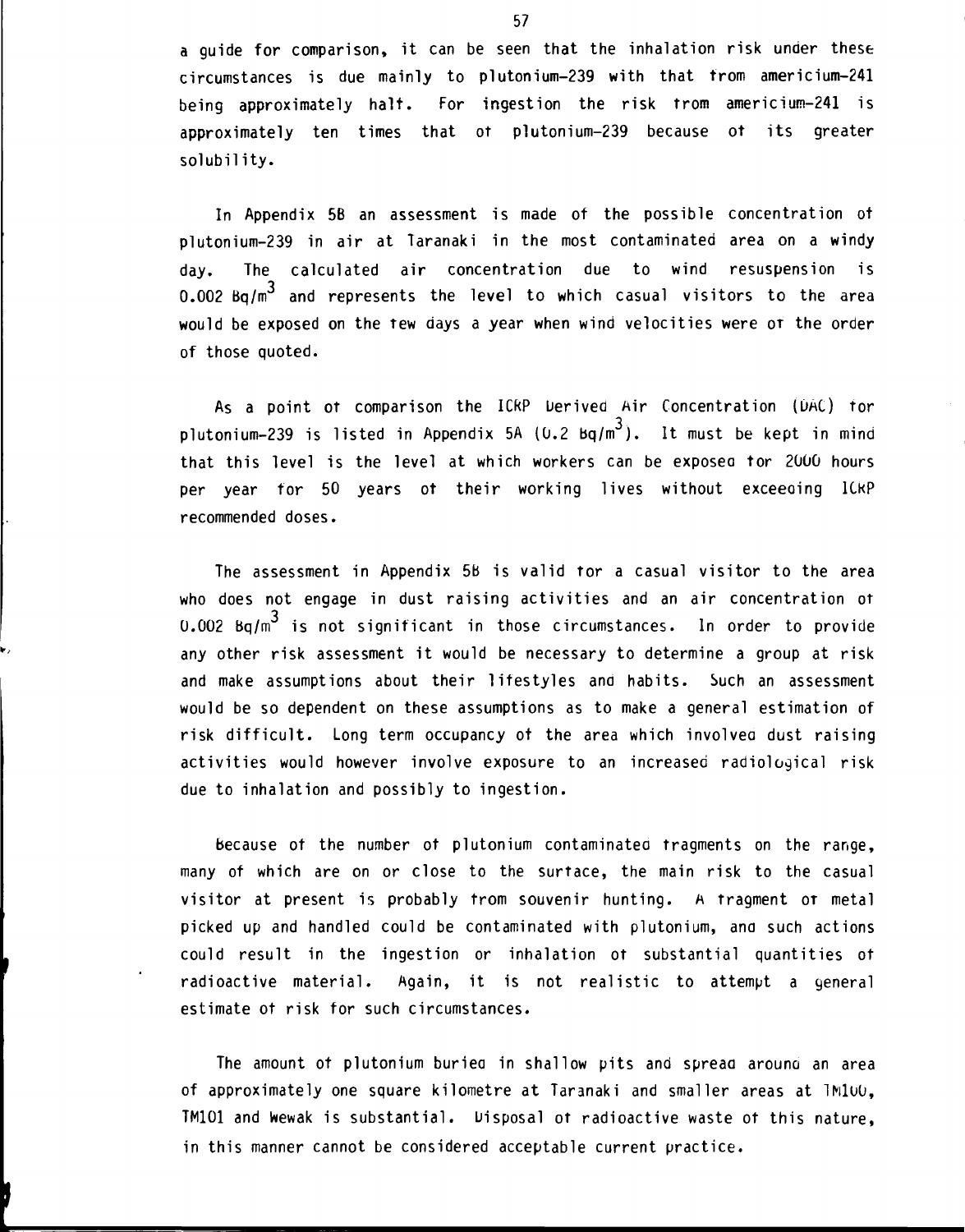# **APPENDIX 5A**

# **ICRP Recommended Annual Limits of Intake (ALI) tor workers and Uerived Air Concentrations (bAC).**

| <b>Nuclide</b>                         | ALI $(bq)$ *      | DAC $(\frac{bq}{m^3})$ * |                                             |
|----------------------------------------|-------------------|--------------------------|---------------------------------------------|
|                                        | Oral              | Inhalation               |                                             |
| $\overline{235}_{\text{U}}$            | $7 \times 10^6$   | $2 \times 10^3$          | $6 \times 10^{-1}$                          |
| 238 <sub>H</sub>                       | $8 \times 10^{6}$ | $2 \times 10^3$          | $7 \times 10^{-1}$                          |
|                                        | $2 \times 10^6$   | $5 \times 10^{2}$        |                                             |
| 239 <sub>pu</sub><br>240 <sub>pu</sub> | $2 \times 10^6$   | $5 \times 10^2$          | $\frac{2 \times 10^{-1}}{2 \times 10^{-1}}$ |
| $241_{Am}$                             | $5 \times 10^{4}$ | $2 \times 10^{2}$        | $8 \times 10^{-2}$                          |

\* ICRP (1979)

e,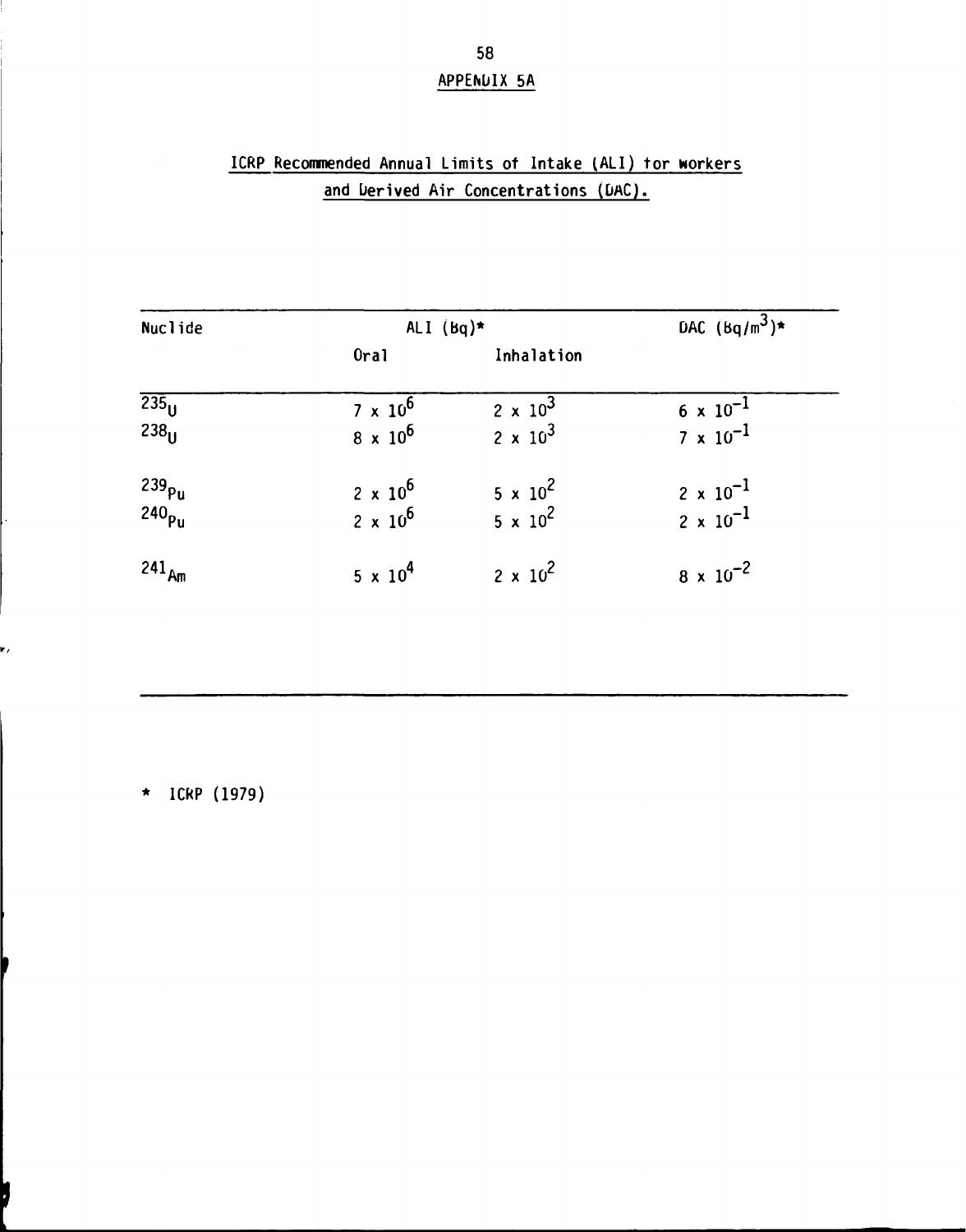# **APPENDIX 5b**

## **Estimation of the air concentration ot plutonium above those areas of Taranaki which are most heavily contaminated.**

**The average soil concentration inside the 3000 contour tor Figure 1.4 exceeds 20 kbq/kg for plutonium-239.** 

**In an attempt to estimate more accurately the concentration in the fine fraction of soil which is resuspensible and inhalable, 23 soil samples were sieved down to finer fractions. It was found that 6°/» ot the mass and 24\*/o of the activity was in the less than 45 pm traction. This implies that the concentration ot the resuspensible and inhalable dust is tour times higher or 80 kbq/kg.** 

**For the less than 50 pm traction, oust loadings measurea by Iretrey (AIRAC, 1979) at a time ot relatively high wino velocities - 6-7 m/sec were:** 

- $4.6 \times 10^{-3}$  mg/m<sup>3</sup> at a height of 1.6 m  $\mathbf{r}$
- $6.5 \times 10^{-3}$  mg/m<sup>3</sup> at a height of 0.15 m

Using a dust loading of  $6.5 \times 10^{-3}$  mg/m<sup>3</sup> the corresponding air २ । **concentration for plutonium-239 is 0.002 bq/m .**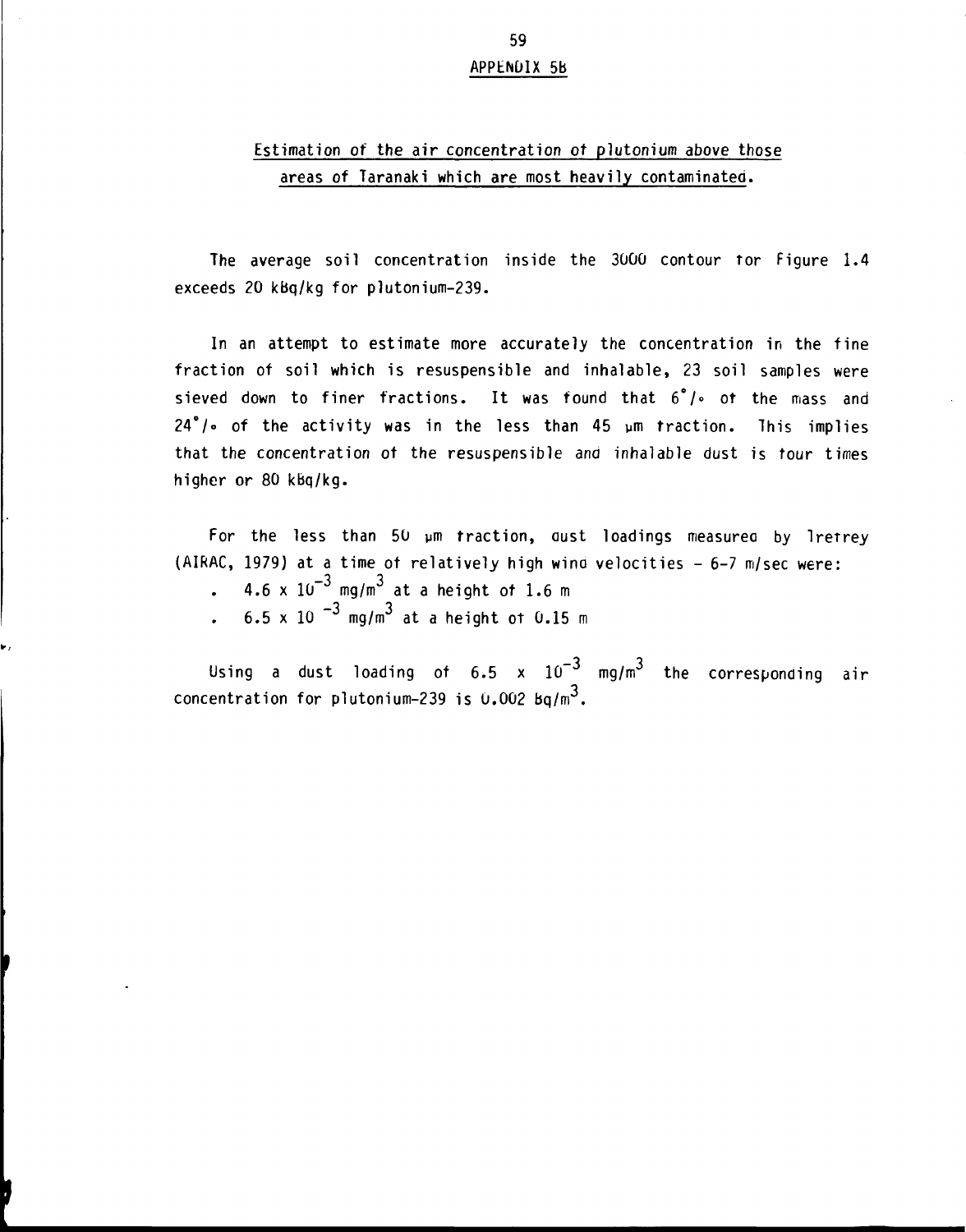#### **REFERENCES**

- **AHPR Australian Health Physics Representative papers maintained on Department of Supply file AHP/9/6 'Maralinga Experimental Program - Wewak'.**
- **AIRAC (1979) 'Radiological safety and future land use at the Maralinga atomic weapons test range', A.6.P.S., Canberra.**
- **tarter, R.F. (1960) U.K. unclassified note headed 'Scientific Superintendant', signed by R.F. Carter, S.R.I. (Nuclear Safety) at U.K.A.W.k.E. Aldermaston, dated 29 October 1960.**
- **Cook, Major W. (1967) 'Operation brumbie Final Report', U.K.A.W.R.E. Aldermaston, September 1967.**
- **Cooper, M.B., Duggleby, J.C., Kotler, L.H., and wise, K.N. (1978)a 'kesidual Radioactive contamination of the Maralinga Range from Nuclear weapons tests conducted in 1956 and 1957', ARL/TR005, Uecember 1978.**
- **Cooper, M.B., Duggleby, J.C., Kotler, L.h. and wise, K.N. (1978)b 'Field ana analytical data relating to the 1977 Survey of residual Radiation contamination of the Maralinga Range', ARL/TR007, Uecember 1978.**
- **Department of National Development and Energy (1980) 'Management of Former U.K. Atomic Weapons Test Sites in Australia keport of 1979 Work Program', Canberra, November 1980.**
- **Ellis, W.R. (1979) 'A Survey of the Maralinga Atomic Weapons Testing Range for Residual Plutonium Contamination', A.A.E.C. Report AAEC/E476 published as Annexe 4 of AIRAC No. 4.**
- **1CRP (1979) 'Limits for Intakes of Radionuclides by Workers', Publication 30 Part 1.**
- **Maclagan, U.S., Cooper, M.b., and Duggleby, J.C. (1979) 'Residual kadioactive Contamination of the Test Site at Emu from Nuclear weapons lests conauctec in 1953', ARL/TR012, August 1979.**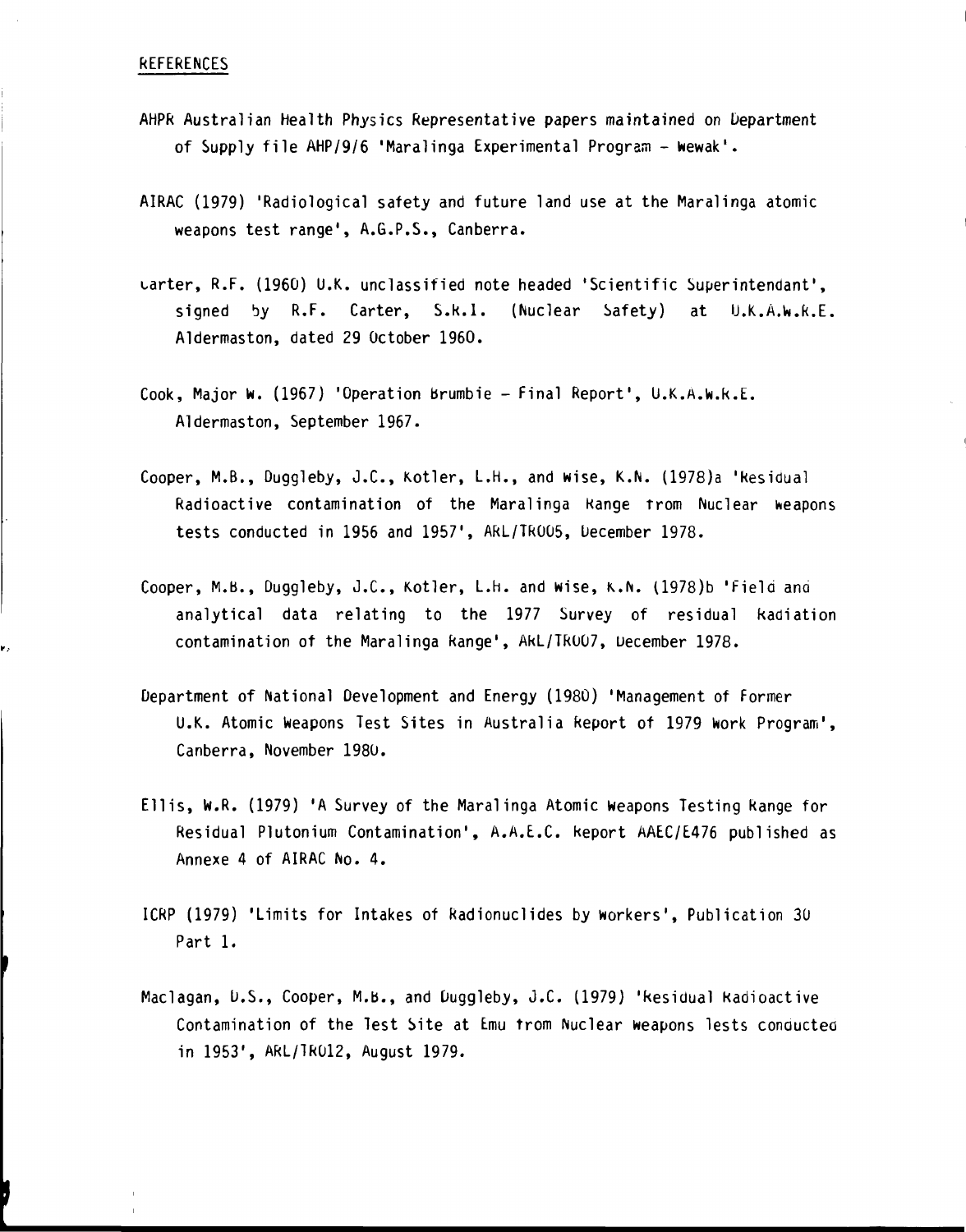**NHMRC (1980) 'Approved Occupational Health Guides', National health ana Medical Research Council, Commonwealth Department ot health, October 1980.** 

**Operation brumby (1967) Final Report by Major w. Cook RE, September 1967.** 

- **Operation Hercules (1964) 'Report to the Atomic weapons Test Safety Committee on the Residual Radioactive and Toxic Contamination at Maralinga kange, November 1964' by N. Pearce, U.K.A.w.R.E. Alaermaston, kef: Skl/M/1/3.**
- **Operation Radsur (1966) 'Interim Statement of Results from Operation Raasur: a Radiological Survey ot Maralinga Range and Emu Site', U.K.A.w.R.E. Aldermaston, kef: SRI/R/5/4 February 6, 1967.**
- **Pearce, N. (1968) 'Final Report on Residual Radioactive Contamination ot the Maralinga Range and the Emu Site', U.K.A.w.k.E. Aldermaston, keport wo. 0-16/68, January 1968.**

 $\mathbf{I}$ 

- **Pilgrim, R. (1959) 'Assessment Tests 1959 Safety Aspects', U.K.A.w.k.E. Aldermaston, ref: HSC/Trials/31.9, SPT/MIN/10, aatea 17 February 1959.**
- **Pilgrim, R. (1960) Letter to Professor E.w. Titterton, U.K.A.w.R.L. Aldermaston, ret": HSC/Trials/31.19, dated 1 uecember 196U.**
- **Pilgrim, R. (1962) 'Maralinga Experimental Programme 1961 Statement ot Residual Radioactive and Toxic Contamination', U.K.A.w.R.E. Aldermaston, ret: HSC/T/31.19, SRI/48/1, dated 6 February 1962.**
- **Stewart, K. (1961) 'Experiments to Study the Release of Particulate Material During the Combustion of Plutonium, Uranium and beryllium in a Petrol Fire', U.K.A.W.R.E. Aldermaston, Report No. T15/60, January 1961.**
- **Stokinger, H.E. (ed.) (1966) 'beryllium: Its Industrial Hygiene Aspects', Academic Press, N.Y.**
- **Symonds, J.L. (1985) 'A history ot british Atomic Tests in Australia', A.G.P.S. publication, in preparation.**

**[** 

**UKAWRE (1958) 'Minor Trial., Maralinga, 1958, Phase 2', M1N 3, U.K.A.W.K.E . Aldermaston, August 1958.**